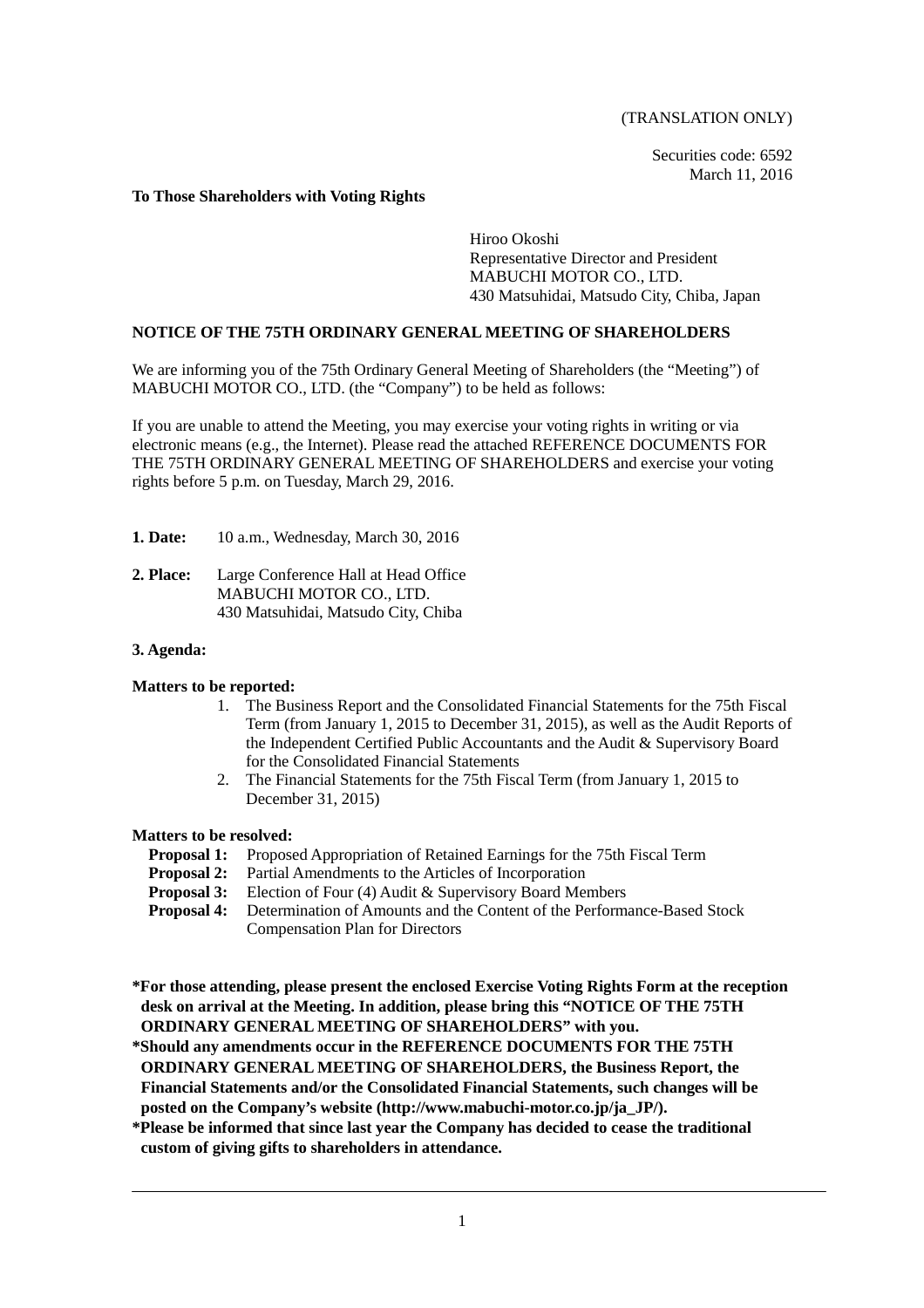**Note: This document is a translation of an excerpt of the Japanese original for reference purposes only. In the event of any discrepancy between this translated document and the Japanese original, the original shall prevail.**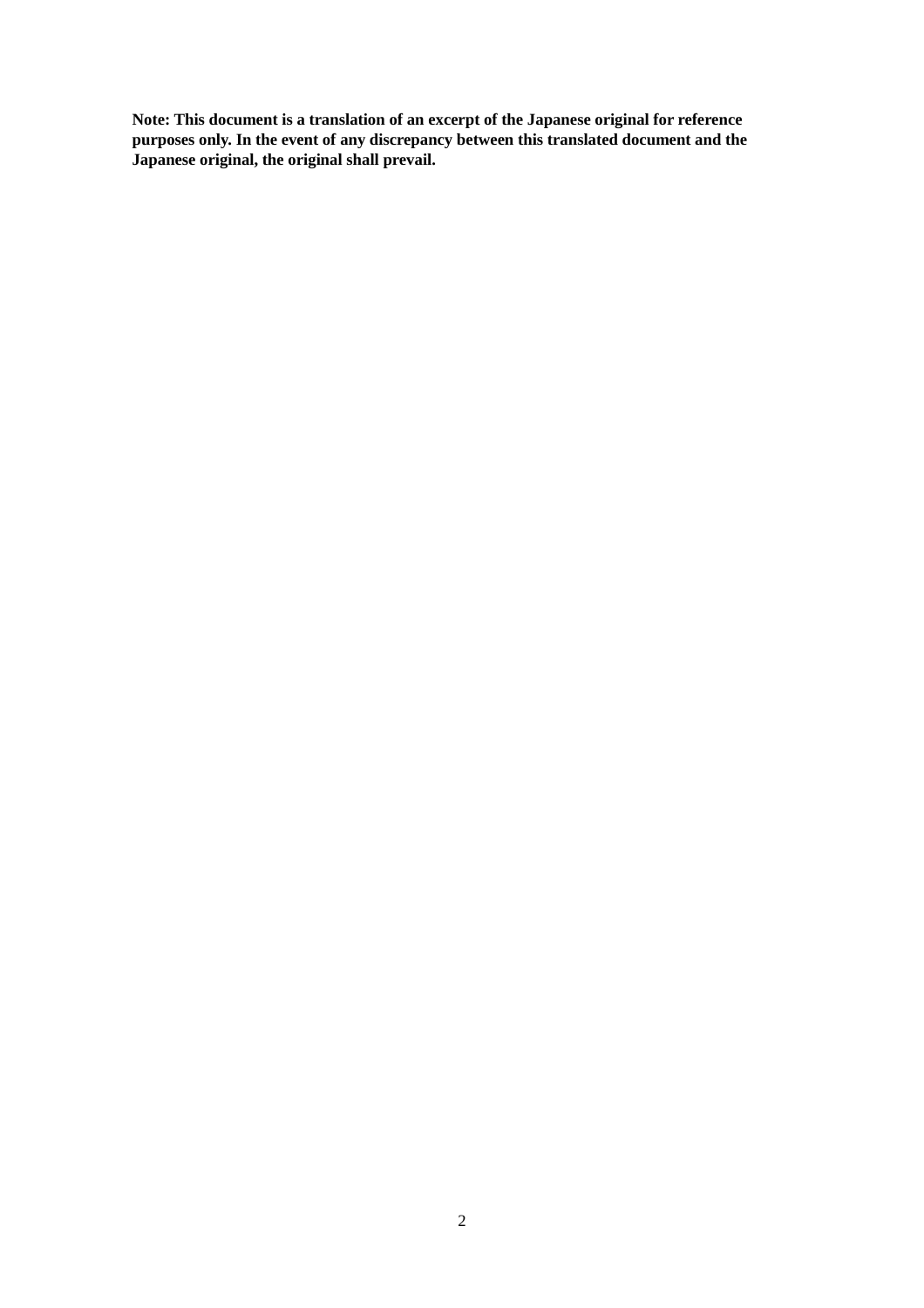## **BUSINESS REPORT (From January 1, 2015 to December 31, 2015)**

## **1. Current Conditions of the Mabuchi Group**

#### (1) Business Development and Results

During the fiscal year ended December 31, 2015 (fiscal 2015), economic slowdown in China and other countries beginning in the second half of the fiscal year resulted in sluggish growth in the world economy as a whole. The U.S. economy continued to expand due to improvement in employment and income conditions, while in Europe the gradual recovery trend continued. In Japan, moderate economic recovery continued as a result of improvement in corporate earnings. On the other hand, growth slowed in emerging market economies because of factors such as the economic slowdown in China and a decline in resource prices.

In the markets in which the Mabuchi Group operates, demand in the Automotive Products Market was healthy as economic expansion in the U.S. and economic recovery in Europe offset sluggish demand growth in emerging countries. In the Consumer and Industrial Products Market, demand remained stable in developed countries.

Under these business conditions, the Mabuchi Group addressed several issues: continued strengthening and expansion of the automotive products business and realization of new activities in the consumer and industrial products businesses, promotion of manufacturing innovation, and establishment of new production bases. Specifically, the Group actively introduced and implemented measures to achieve further progress with sales and market share expansion, and high quality and high efficiency, and achieved results that will lead to future business growth.

These measures included: 1) the commencement of sales of new motors for power window lifters to new customers; 2) strengthening of sales of medium-sized automotive motors by introducing application-specific standard products for each application; 3) full-scale entry into the light electric vehicle (LEV), commercial office equipment, and welfare/nursing care equipment sectors; 4) labor-saving in production processes and man-hour reduction through expanded introduction of facilities to rationalize production; and 5) completion of the construction of a new production plant in Mexico.

As a result, consolidated net sales for fiscal 2015 were 143,143 million yen (a 16.8% increase on a year-on-year basis). Motors sales, which account for the majority of consolidated net sales, were 143,134 million yen (a 16.8% increase on a year-on-year basis).

Operating income for fiscal 2015 was 22,961 million yen (a 36.1% increase on a year-on-year basis) as a result of improvement in the product mix and a decline in raw material costs coupled with a weaker yen compared with the previous fiscal year.

Ordinary income was 27,113 million yen (a 13.3% increase on a year-on-year basis) as a result of the increase in operating income, despite a decrease in non-operating income due to a decrease in foreign exchange gains compared with the previous fiscal year.

The increase in ordinary income more than offset the impact of the worsening of the balance of extraordinary items resulting from factors such as the recording of an impairment loss on fixed assets at some consolidated subsidiaries, despite the recording of a gain on disposal of fixed assets from the sale of unused land held by a consolidated subsidiary. Income before income taxes was 26,593 million yen (a 12.7% increase on a year-on-year basis) and net income was 18,546 million yen (a 2.5% increase on a year-on-year basis).

The next section describes market trends and sales conditions categorized into separate markets for motors.

### 1) Automotive Products Market

Net sales in this market rose sharply to 96,369 million yen (a 22.4% increase on a year-on-year basis). New product introductions, the start of sales to new customers, and an increase in market share contributed to continued strong sales of products for all main applications, including sales of motors for power window lifters, power seats, electric parking brakes, engine peripheral equipment, and other applications for medium-sized motors and sales of motors for door mirrors, door lock actuators, air conditioning damper actuators, headlight level adjusters, and other applications for compact motors. The impact of the weak yen also contributed to the overall increase.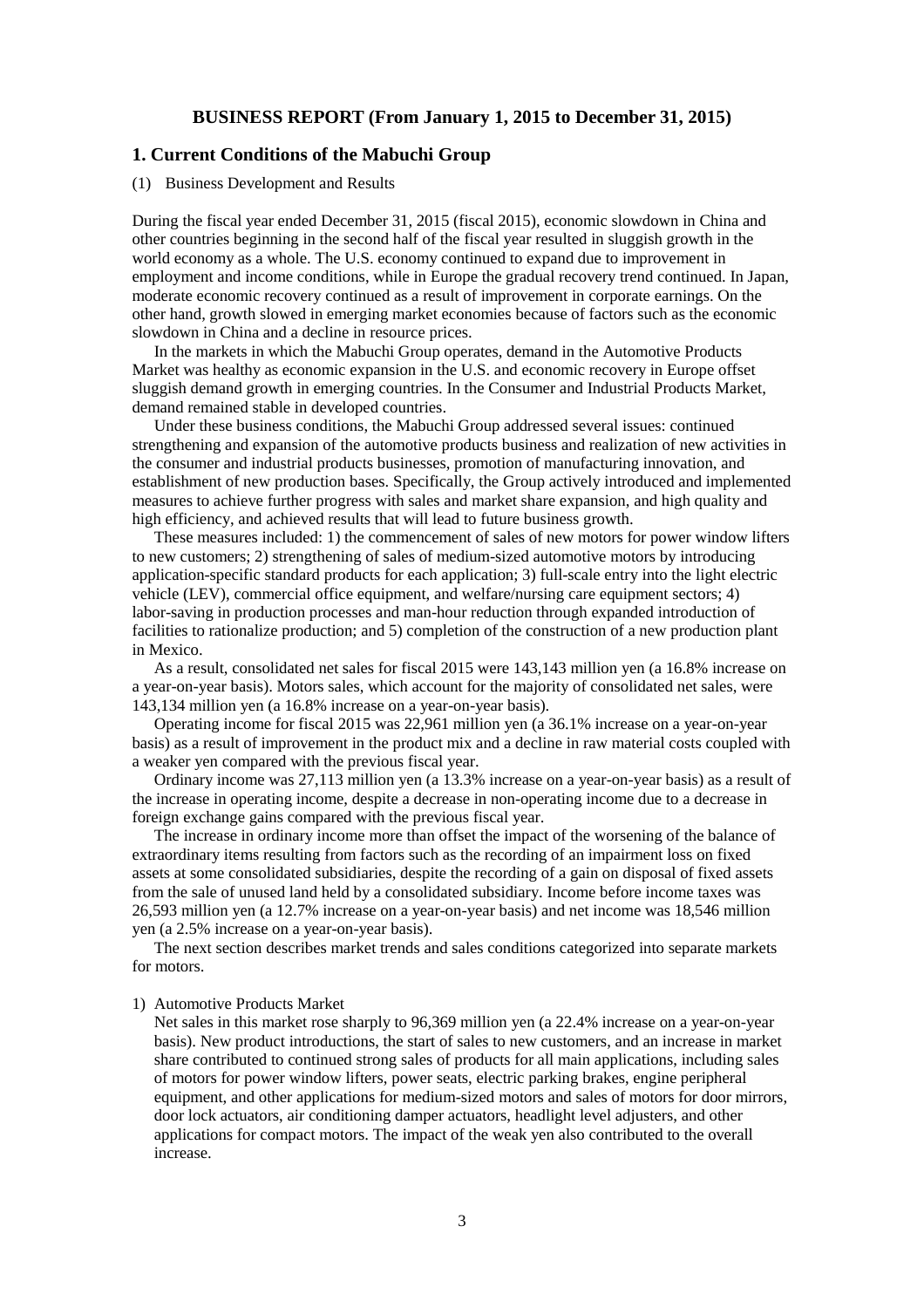2) Consumer and Industrial Products Market

Net sales in this market rose to 46,764 million yen (a 6.9% increase on a year-on-year basis). Sales of motors for beauty-related products, power tools, multifunction printers (MFPs), and laser printers were strong, and the impact of the weak yen also contributed to the overall increase.

At the beginning of fiscal 2015, the previous Home Appliances, Power Tools & Toys Market, Precision & Office Equipment Market, and Audio & Visual Equipment Market have been consolidated, and the name has been changed to Consumer and Industrial Products Market.

| Market segment                          | The 75th fiscal term<br>(the year ended<br>December 31, 2015)<br>Amount<br>(Millions of Yen) | YoY<br>(% ) | Segment sales as<br>a percentage of<br>net sales<br>(% ) |
|-----------------------------------------|----------------------------------------------------------------------------------------------|-------------|----------------------------------------------------------|
| <b>Automotive Products</b>              | 96,369                                                                                       | 22.4        | 67.3                                                     |
| <b>Consumer and Industrial Products</b> | 46,764                                                                                       | 6.9         | 32.7                                                     |
| Total                                   | 143,134                                                                                      | 16.8        | 100.0                                                    |

<Consolidated sales of motors by application>

(Notes)

- 1. The Mabuchi Group's businesses have been developed within a single business field related to small motors. Given this single business structure, an explanation by segment is omitted.
- 2. As the Mabuchi Group has sales of several types of motor parts and production equipment in addition to its mainstay motor sales, the amount for consolidated net sales differs from the amount for consolidated sales of motors.
- 3. Amounts less than a million yen have been truncated.
- 4. The figures above do not include consumption tax, etc.
- (2) Capital Investments

Capital investments for fiscal 2015 amounted to 16,187 million yen, which includes 3,861 million yen for the construction of facilities for MABUCHI MOTOR MEXICO S.A.DE.C.V.; 409 million yen for R&D facilities and equipment; 645 million yen for information technology; and 11,270 million yen for other facilities and equipment to upgrade product lines and reinforce overall productivity.

(3) Issues to be Addressed

In the outlook for 2016, the forecast is for the U.S. economy to remain strong and for gradual recovery in the European economy centered on key countries to continue. Business conditions are expected to continue to gradually recover in Japan as well. Slowing of growth in the Chinese economy is expected to result in an increased sense of uncertainty about emerging countries and continued low economic growth.

Regarding the markets in which the Mabuchi Group operates, although demand in the Automotive Products Market is strong in Europe and North America, growth in China and other emerging countries has softened, and the pace of growth in worldwide automobile production is expected to slow. In the Consumer and Industrial Products Market, while demand for motors for home appliances and power tools is expected to remain stable in developed countries, sluggish demand for motors for precision and office equipment in the personal-use products market is forecast.

Under these business conditions, the Mabuchi Group will tackle the following issues.

1) Acceleration of Growth in the Power Window Lifter Motor Business

The Mabuchi Group began sales of new medium-torque power window lifter motors to a third Japanese automaker in fiscal 2015 and will aim to use this mass production track record as a springboard to increase the number of equipped car models. In addition, we will undertake expansion of the product lineup by accelerating development of next-generation new products that take advantage of size and weight reduction technologies, a Mabuchi strength.

We started mass production of a new high-torque product for a major North American automaker in fiscal 2015 and will strengthen the supply structure by commencing mass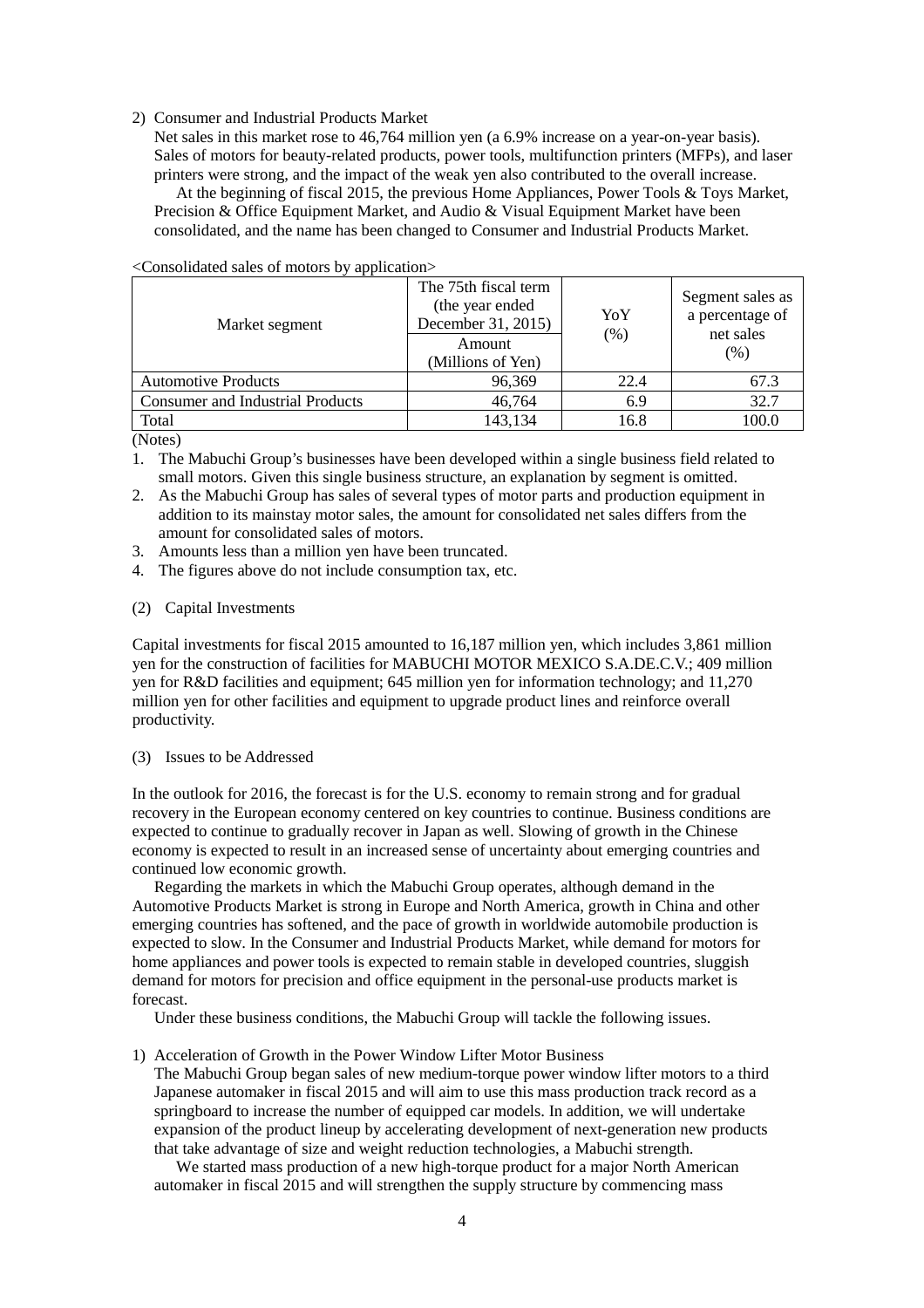production of power window lifter motors at Mexico Mabuchi this summer. We will step up sales activities to ensure adoption by additional North American automakers by emphasizing this initiative to strengthen the supply structure, our mass production track record, and the competitiveness of our products.

2) Expansion of Medium-sized Automotive Motor Sales and New Applications Motors for power seats, electric parking brakes, engine peripheral equipment, and other medium-sized motor applications constitute a market sector for which continued market expansion can be expected in light of today's emphasis on automobile safety, comfort, and economy, and the Mabuchi Group will work to increase sales to new customers and develop new applications by leveraging highly competitive application-specific standard products.

Sales of power seat motors surpassed the 10.0 billion yen milestone in fiscal 2015, and we will aim for further growth in fiscal 2016 by continuing to seek global sales expansion and winning new orders in Japan and overseas. Electric parking brake motors are an application for which Mabuchi has maintained the top global market share. We intend to retain share leadership by undertaking production capacity expansion to meet a demand increase accompanying the spread of electric parking brakes and aiming to win orders from a major customer in Korea in addition to our current customers in Japan and Europe. In fiscal 2015 we began mass production of engine air intake and exhaust motors, a type of motor engine peripheral equipment, for a major Japanese customer. We will take advantage of this opportunity by working to develop new applications for other engine peripheral equipment in addition to engine air intake and exhaust.

3) Development of New Applications in the Consumer and Industrial Products Sector In the consumer and industrial products sector, in addition to business activities centered on existing small brush motors, we are reinforcing initiatives to develop and increase sales of brushless motors in order to focus on new applications and create new demand.

With regard to brushless motors for LEVs, we continue to sell motors for electrically assisted bicycles and are expanding sales activities to win orders from new Japanese and European customers. We also began mass production and shipment of motors for assistive equipment for walking in fiscal 2015 and will continue to develop new applications and realize further deployment across multiple applications on the basis of application-specific standard products for LEVs.

In fiscal 2015 we won orders for brushless motors for MFPs from a third major Japanese customer. Manufacturers are mounting a full-scale effort to reduce power consumption, and we will continue sales activities to win orders from a fourth Japanese manufacturer.

With regard to new applications, we newly developed a small gear unit motor to increase ease of use for customers. We will make this the first step toward full-scale entry into medical equipment applications by means of products that offer new added value.

4) Implementation of Laborsaving Measures and Establishment of Next-Generation Manufacturing The Mabuchi Group is working to mechanize production lines and undertaking laborsaving by introducing facilities in response to a major change in the business environment: namely, sharp increases in labor costs accompanying economic development in countries and regions where production bases are located. Through the phase-two plan, which covers the three fiscal years from 2014 through 2016, the Company is aiming to achieve laborsaving exceeding 30% of direct employees from the 2013 level. In fiscal 2015, the second year of the three-year plan, laborsaving was achieved according to plan, exceeding 10% from the fiscal 2014 level. In fiscal 2016, the final year of the three-year plan, we will once again work to achieve the laborsaving plan target by means including horizontal deployment of model production lines that have achieved substantial laborsaving from conventional production lines.

In fiscal 2016, in addition to these initiatives for laborsaving, we will expand activities to establish next-generation manufacturing, continuously improve productivity and realize highly competitive production processes into the future. Such initiatives include our efforts to raise the level of production-related technologies, quality and personnel utilizing the Manufacturing Training Hall installed within the Mabuchi Group's corporate headquarters. By deploying facilities and personnel upgraded at a trial production line for motors for power window lifters set up within the Manufacturing Training Hall, we are preparing mass production lines at Mabuchi Mexico. In fiscal 2016 a foundation will be laid for the evolution of a series of processes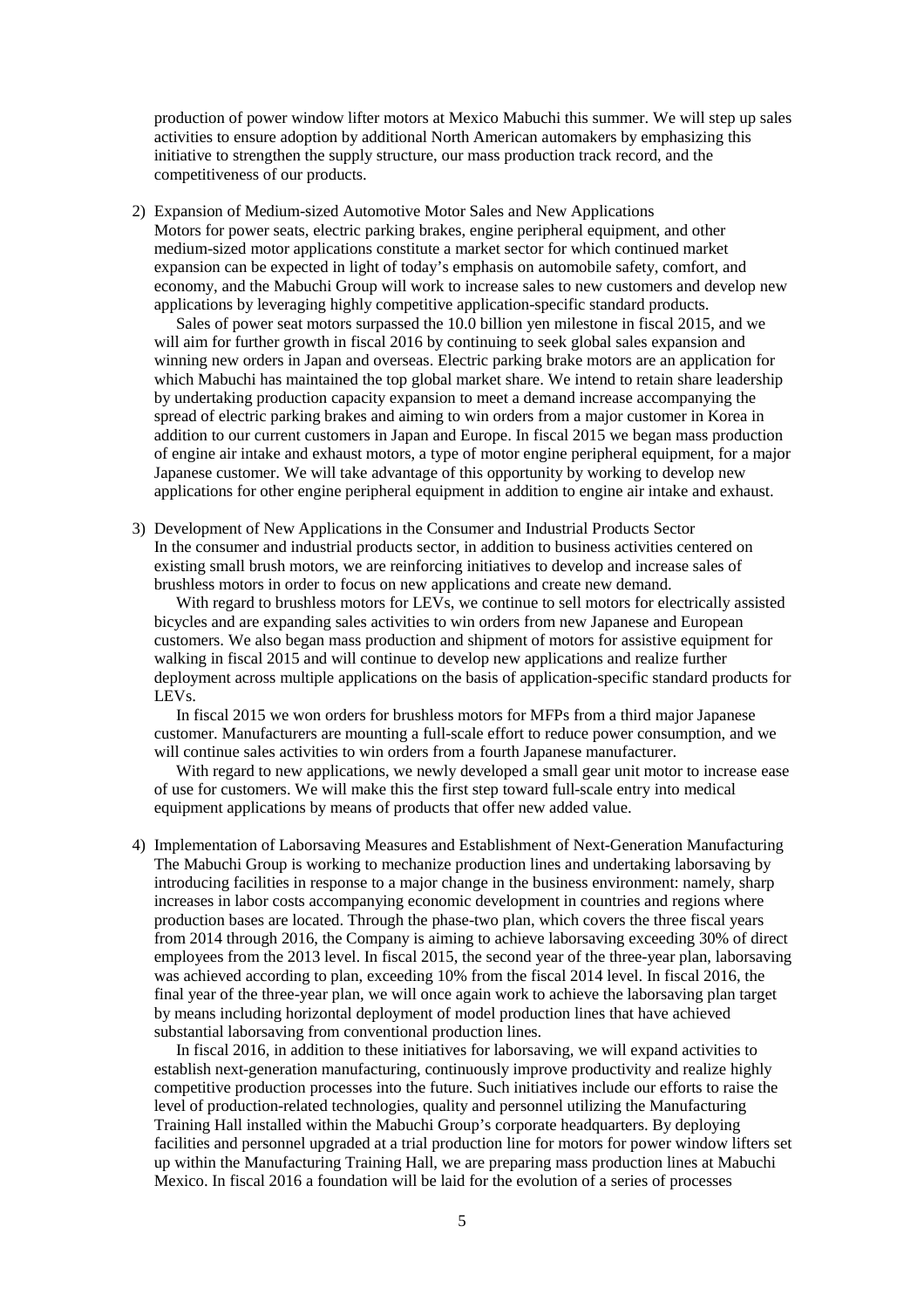extending from parts to finished products into next-generation facilities, methods, and processes through expansion of the scope of the Manufacturing Training Hall's activities beyond assembly processes to include parts processes. We intend to further strengthen our manufacturing capabilities by laying a technology foundation at the corporate headquarters and deploying it globally.

|          |          |                                   | (Millions of Yen) |
|----------|----------|-----------------------------------|-------------------|
|          |          | 74th fiscal term                  | 75th fiscal term  |
| (FY2012) | (FY2013) | (FY2014)                          | (FY2015)          |
| 85,254   | 108,401  | 122,544                           | 143,143           |
| 10,510   | 16,672   | 23,929                            | 27,113            |
| 6,385    | 10,519   | 18,090                            | 18,546            |
| 91.12    | 150.10   | 258.02                            | 266.98            |
| 3.6      | 5.4      | 8.2                               | 8.0               |
| 196,702  | 227,253  | 256,368                           | 256,196           |
| 181,372  | 208,791  | 233,312                           | 233,245           |
| 92.2     | 91.9     | 91.0                              | 91.0              |
| 2,588.38 | 2,978.02 | 3,325.99                          | 3,363.01          |
| 100      | 140      | 214                               | 110               |
| 54.9     | 46.6     | 41.5                              | 41.2              |
| 2.0      | 2.5      | 3.4                               | 3.3               |
|          |          | 72nd fiscal term 73rd fiscal term |                   |

### (4) Financial Highlights

(Notes)

1. Net income per share is calculated using the average number of outstanding shares during the period. Net assets per share are calculated based on the total number of shares outstanding at the end of the period.

- 2. Amounts less than one million yen for net sales, ordinary income, net income, total assets and net assets are omitted. Amounts of net income per share and net assets per share are rounded to two decimal places.
- 3. Percentages for ROE, shareholders' equity ratio, dividend payout ratio and dividend on equity ratio are rounded to one decimal place.
- 4. Cash dividends per share, dividend payout ratio and dividend on equity ratio for the 75th fiscal term are projected figures calculated on the assumption that the resolution will be passed on the proposal for appropriation of retained earnings at the 75th Ordinary General Meeting of Shareholders.
- 5. As the Company's shares held by the ESOP Trust Utilizing Employee Shareholding Association are treated as treasury stock, the relevant number of shares is excluded from the average number of outstanding shares during the period in the calculation of net income per share and the dividend payout ratio for the 73rd, 74th and 75th fiscal term. Moreover, the relevant number of shares is excluded from the total number of shares outstanding at the end of the period in the calculation of net assets per share and the dividend on equity ratio.
- 6. As the Company conducted a stock split on January 1, 2015, in which each share of the Company's common stock was split into two shares, the per-share information was calculated as if the stock split had taken place at the beginning of the 72nd fiscal term. Regarding cash dividends per share for the 75th fiscal term, the actual amount after the stock split is presented.
- (5) Major Business Conducted by the Mabuchi Group (As of December 31, 2015)

The Mabuchi Group, consisting of the Company and its 21 subsidiaries (of which 20 are consolidated subsidiaries), engages in the manufacture and sales of small motors used for automotive products, consumer and industrial products, etc.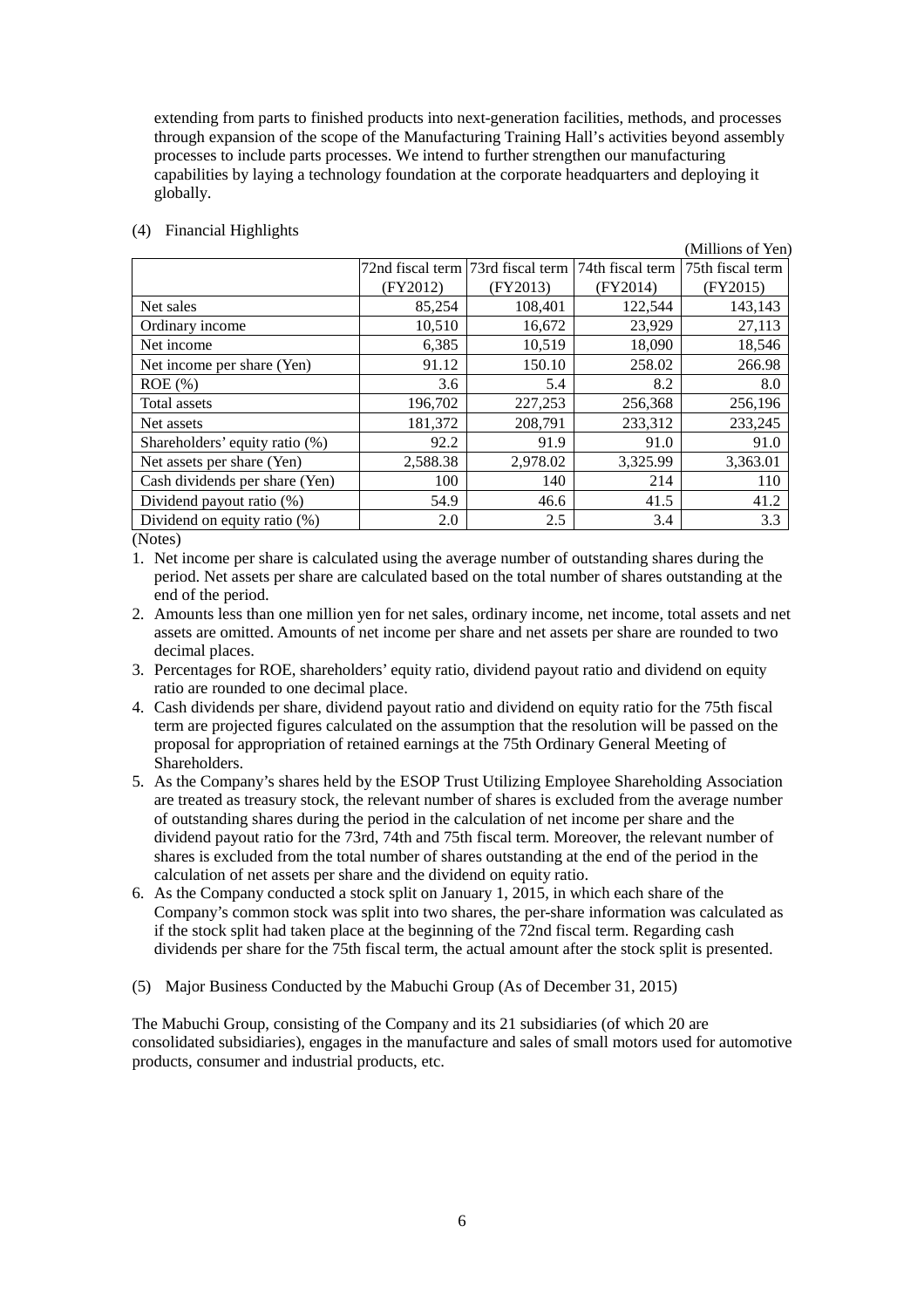# **2. Matters Relating to Stocks** (As of December 31, 2015)

| (1) Total Number of Shares Authorized: | 200,000,000                                                      |
|----------------------------------------|------------------------------------------------------------------|
| (2) Total Number of Shares Issued:     | 70.927.562<br>(Including $1,459,206$ shares of treasury stock)   |
| (3) Number of Shareholders:            | 13.446<br>(Increased by 4,267 from the end of the previous term) |

### (4) Major Shareholders (Top 10)

|                                                                       | Number of shares held | Percentage of       |
|-----------------------------------------------------------------------|-----------------------|---------------------|
| <b>Shareholders</b>                                                   | (shares)              | shares held $(\% )$ |
| Takaichi Mabuchi                                                      | 5,000,800             | 7.2                 |
| Japan Trustee Services Bank, Ltd. (Trust Account)                     | 4,238,100             | 6.1                 |
| The Master Trust Bank of Japan, Ltd. (Trust Account)                  | 3,317,000             | 4.8                 |
| Mabuchi International Scholarship Foundation, Public                  | 3,000,000             | 4.3                 |
| <b>Interest Incorporated Foundation</b>                               |                       |                     |
| Takashi Mabuchi                                                       | 2,110,600             | 3.0                 |
| Tamotsu Mabuchi                                                       | 2,110,414             | 3.0                 |
| Premiere Corporation                                                  | 2,068,600             | 3.0                 |
| Taka Corporation Co., Ltd.                                            | 2,056,000             | 3.0                 |
| TEXAS Inc.                                                            | 1,856,000             | 2.7                 |
| The Nomura Trust and Banking Co., Ltd. (Investment Trust)<br>Account) | 1,140,400             | 1.6                 |

(Notes)

1. In addition to the above, Mabuchi Motor Co., Ltd. retains 1,459,206 shares of treasury stock.

2. The number of shares of treasury stock is excluded from "Percentage of shares held." The percentages are rounded to one decimal place.

3. 130,700 shares held by the ESOP Trust Utilizing Employee Shareholding Association are included in the calculation of "Percentage of shares held."

(5) Other Significant Matters Relating to Stocks

### 1) Stock Split

The Company conducted a stock split on January 1, 2015, for the purpose of increasing the trading liquidity of the Company's stock and expanding the investor base, by lowering the face value of the Company's stock. In the stock split, each share of the Company's common stock was split into two shares. Consequently, the total number of shares authorized to be issued by the Company is 200,000,000 and the total number of shares issued after the stock split is 70,927,562.

2) Purchase of Treasury Stock

Treasury stock purchased in accordance with a resolution at a meeting of the Board of Directors held on February 13, 2015

• Class and total number of shares purchased: 824,200 shares of common stock of the Company

• Total amount of purchase cost: ¥4,999,473,992

• Purchase period: from February 17, 2015 to March 23, 2015

3) Cancellation of Treasury Stock

Treasury stock cancelled in accordance with a resolution at a meeting of the Board of Directors held on February 13, 2015

• Class and total number of shares cancelled: 4,824,200 shares of common stock of the Company • Date of cancellation: April 15, 2015

4) ESOP Trust Utilizing Employee Shareholding Association

The Company introduced an employee incentive plan called the ESOP Trust Utilizing Employee Shareholding Association (the "ESOP Trust") to further improve welfare programs for employees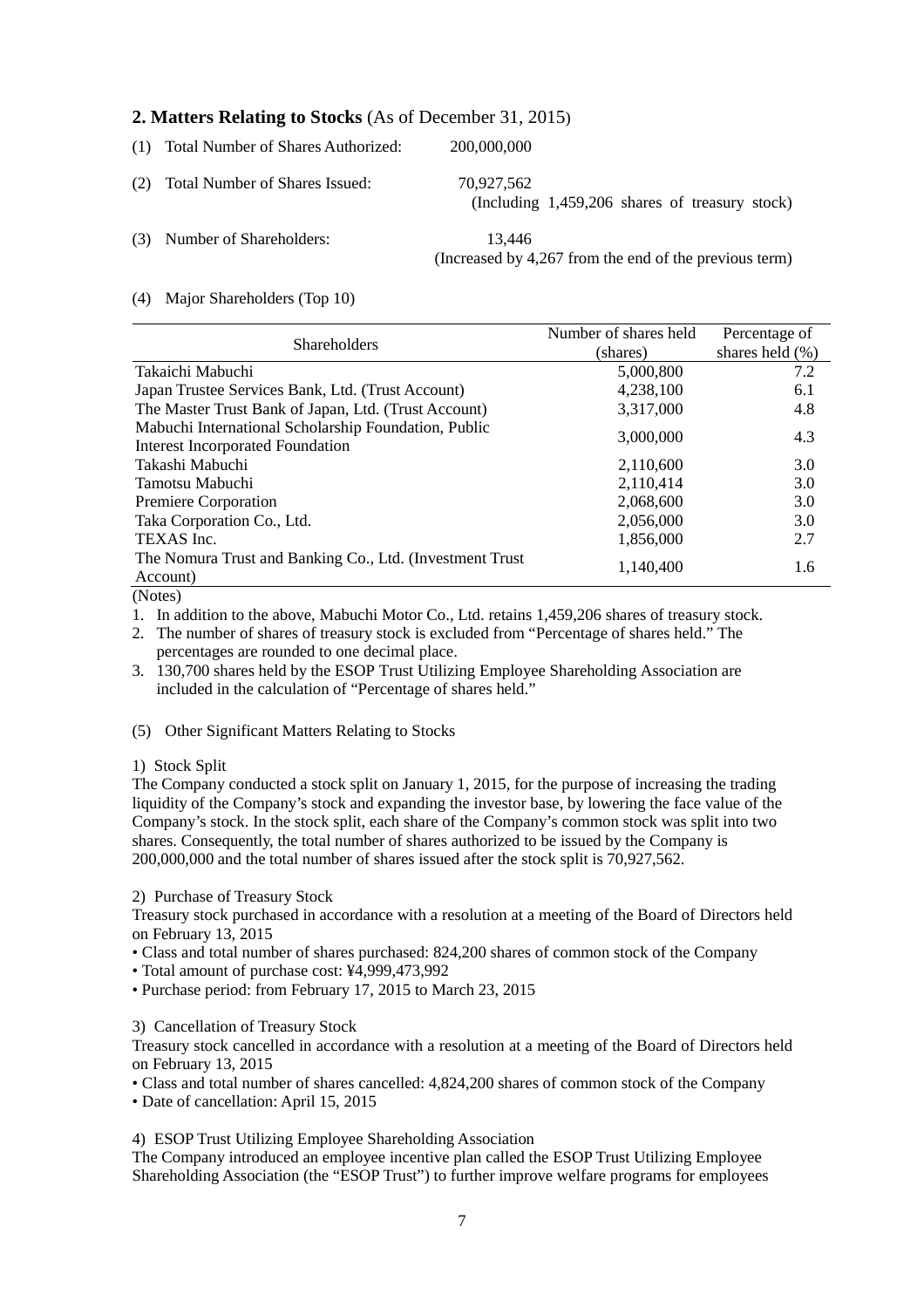who support the Company's growth. The introduction of this plan also aims to enhance the Company's corporate value over the medium to long term by creating greater awareness of the Company's business performance and stock value among its employees.

The Company established a trust with those employee members of Mabuchi Motor Employee Shareholding Association ( "Our Shareholding Association") who meet certain requirements as its beneficiaries, and this trust, under the ESOP Trust, will acquire at one time the number of Company shares that Our Shareholding Association is expected to acquire between June 2013 and June 2018. Subsequently, the said trust will sell off the Company's shares to Our Shareholding Association on a predetermined day every month.

The number of shares that the ESOP Trust held as of the fiscal year-end was 130,700 shares.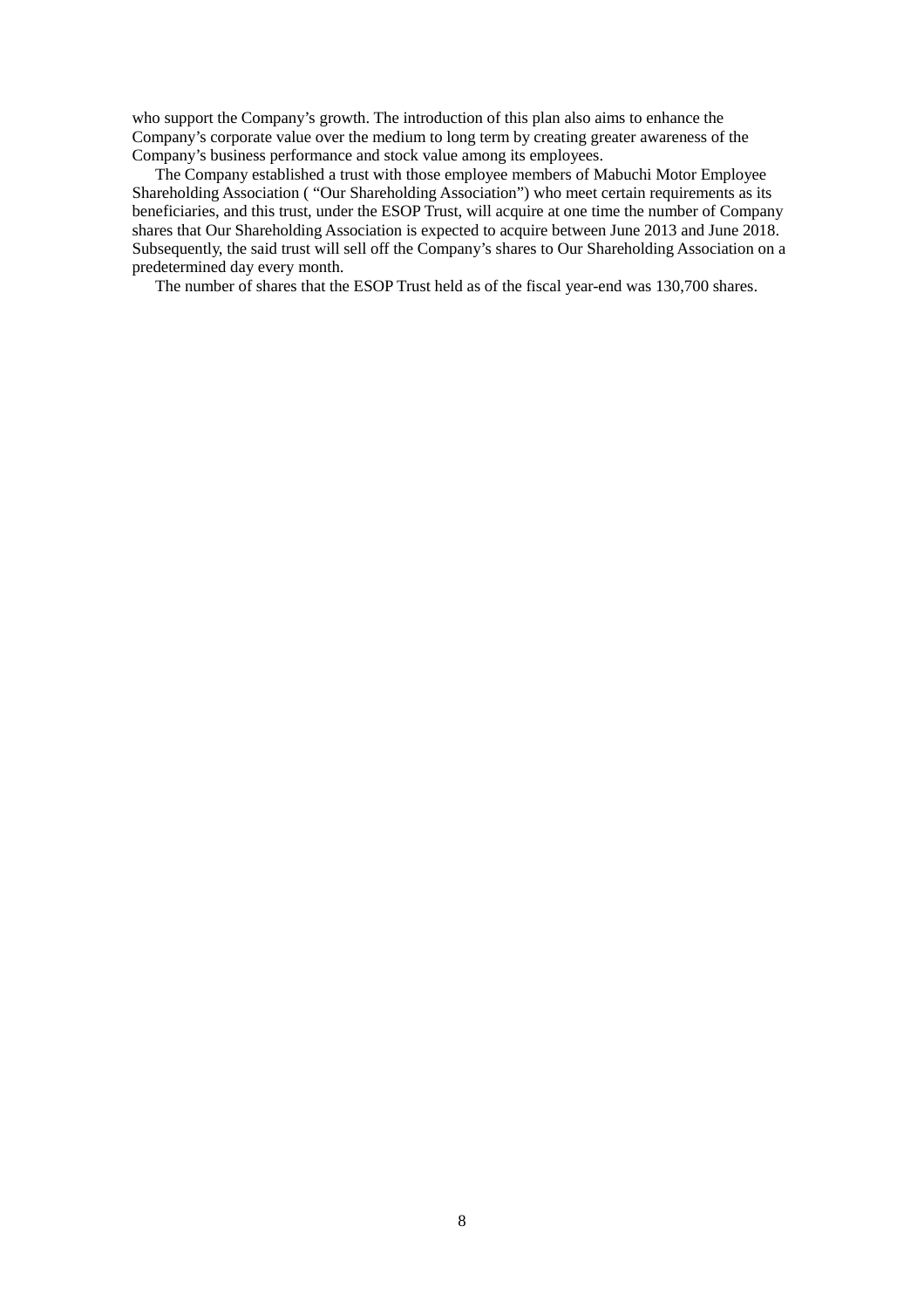## **3. Matters Concerning the Subscription Rights to Shares**

(1) Subscription Rights to Shares Held by the Company's Directors as of December 31, 2015.

Subscription rights to shares resolved at a meeting of the Board of Directors held March 28, 2013.

- 1) Designation of the Subscription Rights to Shares Mabuchi Motor Co., Ltd. 1st Subscription Rights to Shares
- 2) Number of the Subscription Rights to Shares 398 units
- 3) Number of Persons Granted the Subscription Rights to Shares Four (4) directors of the Company (excluding outside directors)
- 4) Type and Number of Shares Underlying the Subscription Rights to Shares 7,960 shares of the Company's common stock (20 shares per subscription right)
- 5) Subscription Amount for the Subscription Rights to Shares No subscription required in exchange for the subscription rights to shares
- 6) Value of the Property Invested in Exercising the Subscription Rights to Shares One (1) yen per share
- 7) Period for Exercising the Subscription Rights to Shares The period for exercising the subscription rights to shares shall be from May 21, 2013 to May 20, 2033.
- 8) Conditions for the Exercise of the Subscription Rights to Shares
	- i) A person who is allotted the subscription rights to shares (hereafter "Subscription Right Holder") shall be allowed to exercise the subscription rights to shares, solely in a lump sum, only within a period of not later than ten (10) days following the next day after the date when he or she forfeits the director's position of the Company.
	- ii) In the event a Subscription Right Holder dies, his/her heir may exercise the subscription rights to shares, provided, however, that any person who has inherited the subscription rights to shares from the heir of an allotted person is not allowed to exercise the subscription rights to shares.

(Notes)

- 1. In keeping with the stock split that the Company conducted on January 1, 2015, in which each share of the Company's common stock was split into two shares, "the type and number of shares underlying the subscription rights to shares" have been adjusted.
- 2. The total number of the subscription rights to shares at December 31, 2015 was 199 fewer than the number as of the allotment date of the subscription rights to shares, the reason for which is as follows.
	- ・Decrease due to exercise of subscription rights: 199

Subscription rights to shares resolved at a meeting of the Board of Directors held March 28, 2014.

- 1) Designation of the Subscription Rights to Shares Mabuchi Motor Co., Ltd. 2nd Subscription Rights to Shares
- 2) Number of the Subscription Rights to Shares 266 units
- 3) Number of Persons Granted the Subscription Rights to Shares Four (4) directors of the Company (excluding outside directors)
- 4) Type and Number of Shares Underlying the Subscription Rights to Shares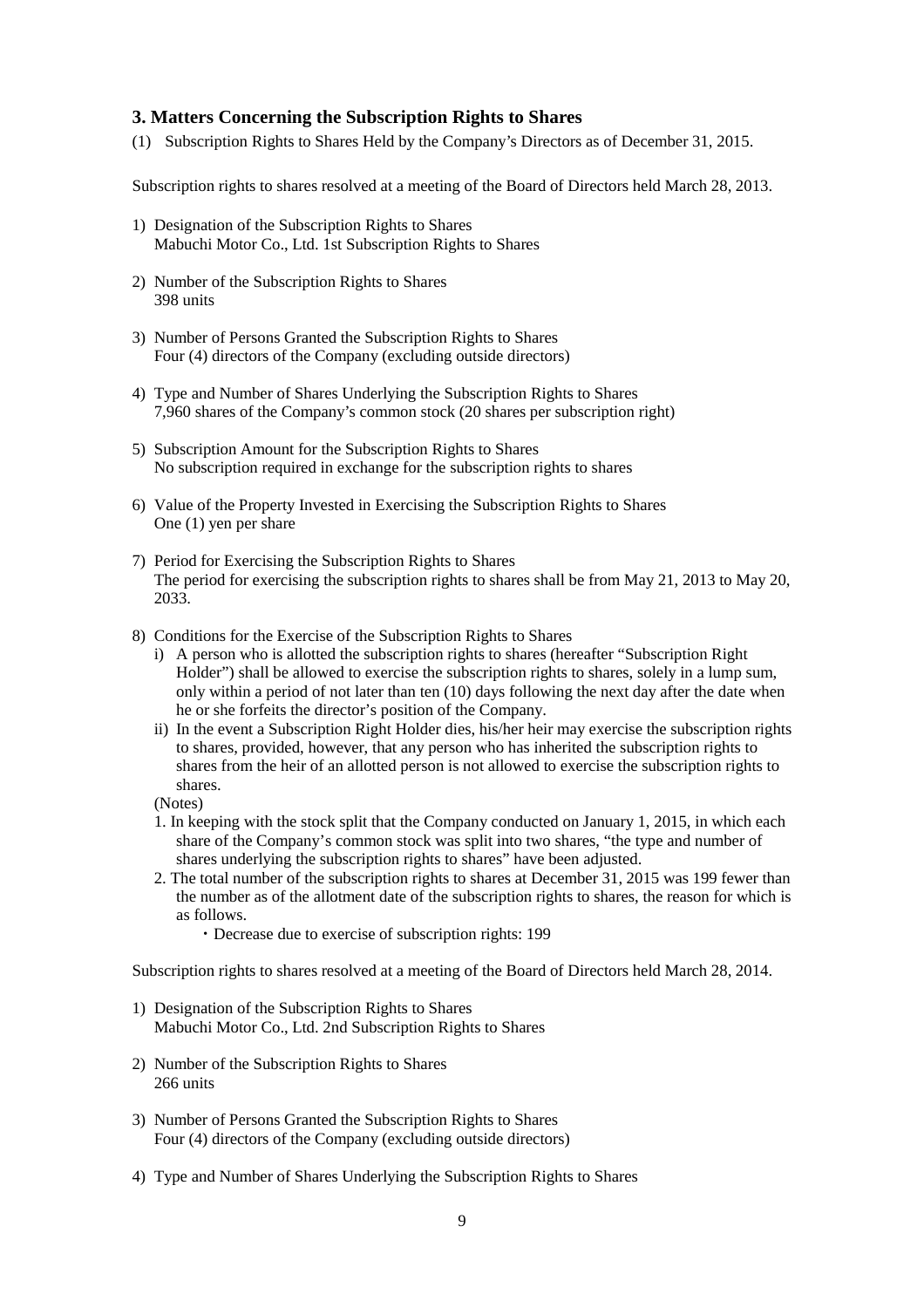5,320 shares of the Company's common stock (20 shares per subscription right)

- 5) Subscription Amount for the Subscription Rights to Shares No subscription required in exchange for the subscription rights to shares
- 6) Value of the Property Invested in Exercising the Subscription Rights to Shares One (1) yen per share
- 7) Period for Exercising the Subscription Rights to Shares The period for exercising the subscription rights to shares shall be from April 22, 2014 to April 21, 2034.
- 8) Conditions for the Exercise of the Subscription Rights to Shares
	- i) A Subscription Right Holder shall be allowed to exercise the subscription rights to shares, solely in a lump sum, only within a period of not later than ten (10) days following the next day after the date when he or she forfeits the director's position of the Company.
	- ii) In the event a Subscription Right Holder dies, his or her heirs may exercise the subscription rights to shares, provided, however, that any person who has inherited the subscription rights to shares from the heir of an allotted person is not allowed to exercise the subscription rights to shares.

(Notes)

- 1. In line with the stock split that the Company conducted on January 1, 2015, in which each share of the Company's common stock was split into two shares, "the type and number of shares underlying the subscription rights to shares" have been adjusted.
- 2. The total number of the subscription rights to shares at December 31, 2015, was 133 fewer than the number as of the allotment date of the subscription rights to shares, the reason for which is as follows.
	- ・Decrease due to exercise of subscription rights: 133

Subscription rights to shares resolved at a meeting of the Board of Directors held March 27, 2015.

- 1) Designation of the Subscription Rights to Shares Mabuchi Motor Co., Ltd. 3rd Subscription Rights to Shares
- 2) Number of the Subscription Rights to Shares 465 units
- 3) Number of Persons Granted the Subscription Rights to Shares Six (6) directors of the Company (excluding outside directors)
- 4) Type and Number of Shares Underlying the Subscription Rights to Shares 4,650 shares of the Company's common stock (10 shares per subscription right)
- 5) Subscription Amount for the Subscription Rights to Shares No subscription required in exchange for the subscription rights to shares
- 6) Value of the Property Invested in Exercising the Subscription Rights to Shares One (1) yen per share
- 7) Period for Exercising the Subscription Rights to Shares The period for exercising the subscription rights to shares shall be from April 21, 2015 to April 20, 2035.
- 8) Conditions for the Exercise of the Subscription Rights to Shares
	- i) A Subscription Right Holder shall be allowed to exercise the subscription rights to shares, solely in a lump sum, only within a period of not later than ten (10) days following the next day after the date when he/she forfeits the director's position of the Company.
	- ii) In the event a Subscription Right Holder dies, his/her heir may exercise the subscription rights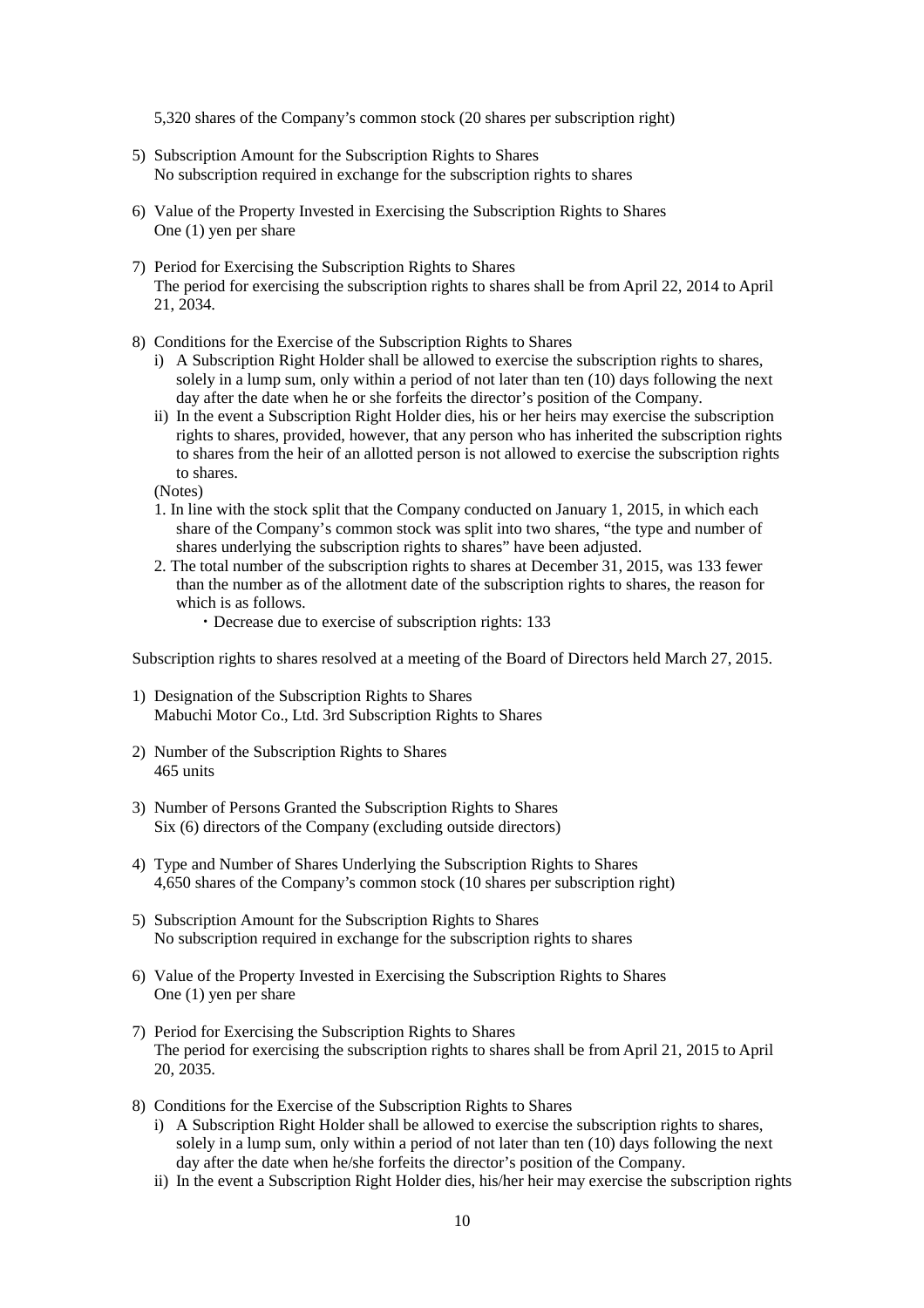to shares, provided, however, that any person who has inherited the subscription rights to shares from the heir of an allotted person is not allowed to exercise the subscription rights to shares.

(2) Subscription Rights to Shares Granted to Employees during the Fiscal Year Under Review

None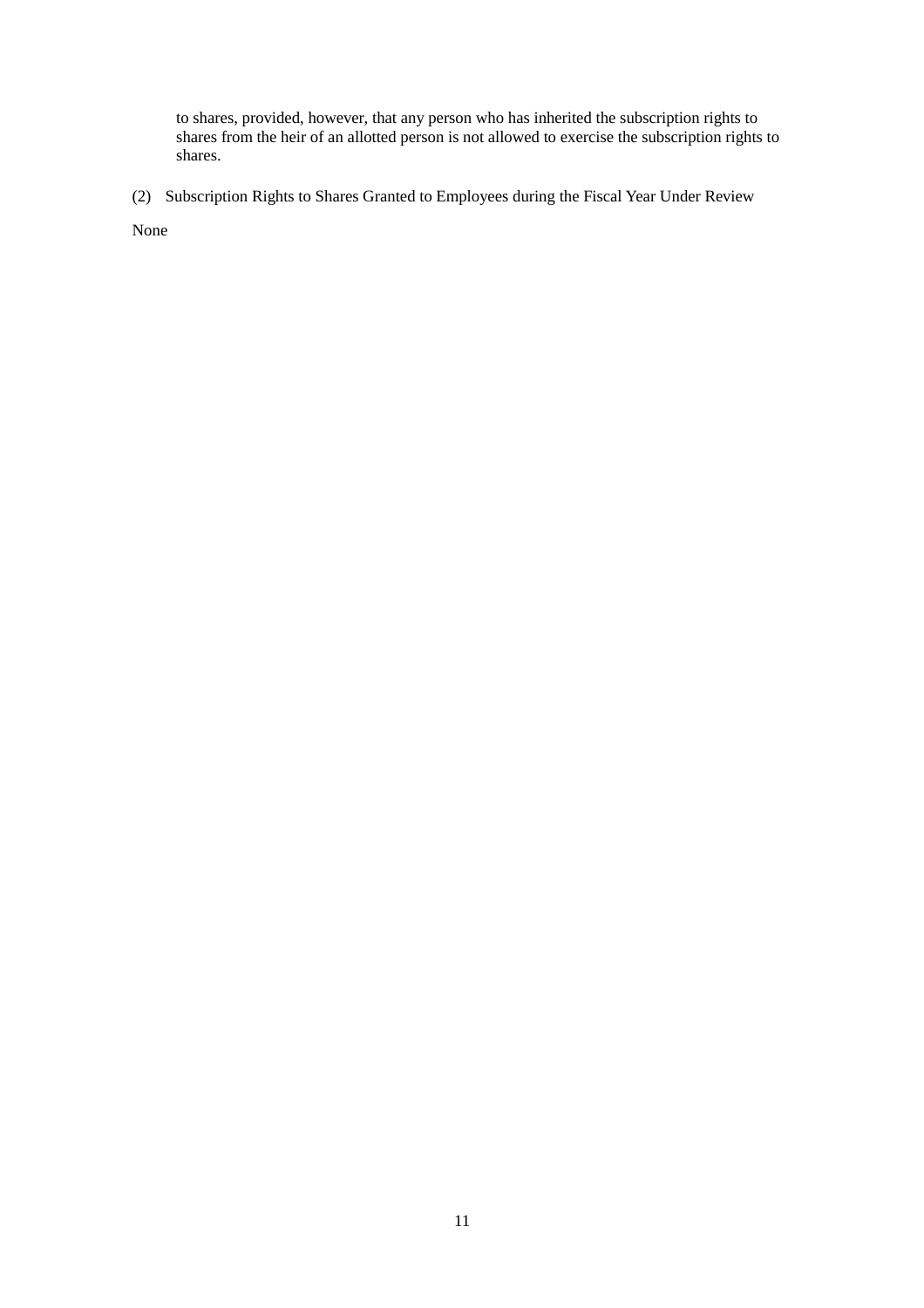# **4. Directors and Audit & Supervisory Board Members of the Company**

(1) Directors and Audit & Supervisory Board Members

(As of December 31, 2015)

| Position                                                | Name               | Duty and<br><b>Significant Positions Concurrently Held</b>                                                                             |  |
|---------------------------------------------------------|--------------------|----------------------------------------------------------------------------------------------------------------------------------------|--|
| <b>Representative Director</b><br>and Chairman          | Shinji Kamei       |                                                                                                                                        |  |
| Representative Director<br>and President                | Hiroo Okoshi       | President and CEO                                                                                                                      |  |
| Director                                                | Tadashi Takahashi  | Managing Executive Officer and Senior<br>General Manager of Research and<br><b>Development Headquarters</b>                            |  |
| Director                                                | Masato Itokawa     | Executive Officer and General Manager of<br>Quality Assurance Dept., in charge of<br>Quality and Environmental Management              |  |
| Director                                                | Tadahito Iyoda     | <b>Executive Officer and Senior General</b><br>Manager of Administration Headquarters, in<br>charge of Internal Controls               |  |
| Director<br>Hirotaro Katayama                           |                    | <b>Executive Officer and Senior General</b><br>Manager of Operations Control<br>Headquarters, in charge of Production Bases<br>Control |  |
| Director                                                | Iwao Nakamura      |                                                                                                                                        |  |
| Director                                                | Ichiro Hashimoto   |                                                                                                                                        |  |
| Full-time Audit &<br><b>Supervisory Board</b><br>Member | Masahiro Gennaka   |                                                                                                                                        |  |
| Audit & Supervisory<br><b>Board Member</b>              | Keiichi Horii      | Attorney, Joint Representative<br>South Toranomon Law Office<br>Outside Auditor of Sanwa Soko Co., Ltd.                                |  |
| Audit & Supervisory<br><b>Board Member</b>              | Nobutaka Motohashi | CPA.<br>Representative, Motohashi Nobutaka<br><b>Accounting Office</b><br>Outside Auditor of NAGAWA Co., Ltd.                          |  |
| Audit & Supervisory<br><b>Board Member</b>              | <b>Toru Masuda</b> | Attorney,<br>Representative, Masuda Toru Law Office<br>Director, Juutaku Loan Servicer Ltd.                                            |  |

(Notes)

- 1. Directors Iwao Nakamura and Ichiro Hashimoto are outside directors. The Company designated these two (2) outside directors as "independent officers" as stipulated by the Tokyo Stock Exchange and registered them there.
- 2. Audit & Supervisory Board Members Keiichi Horii, Nobutaka Motohashi and Toru Masuda are outside audit & supervisory board members. The Company designated these three (3) outside audit & supervisory board members as "independent officers" as stipulated by the Tokyo Stock Exchange and registered them there.
- 3. Audit & Supervisory Board Member Masahiro Gennaka has experience in corporate management as a former Director and President of a subsidiary of the Company and significant knowledge of finance and accounting.
- 4. Audit & Supervisory Board Member Keiichi Horii is an attorney. He is familiar with corporate legal affairs and has significant knowledge of finance and accounting.
- 5. Audit & Supervisory Board Member Nobutaka Motohashi is a certified public accountant and has professional knowledge of finance and accounting.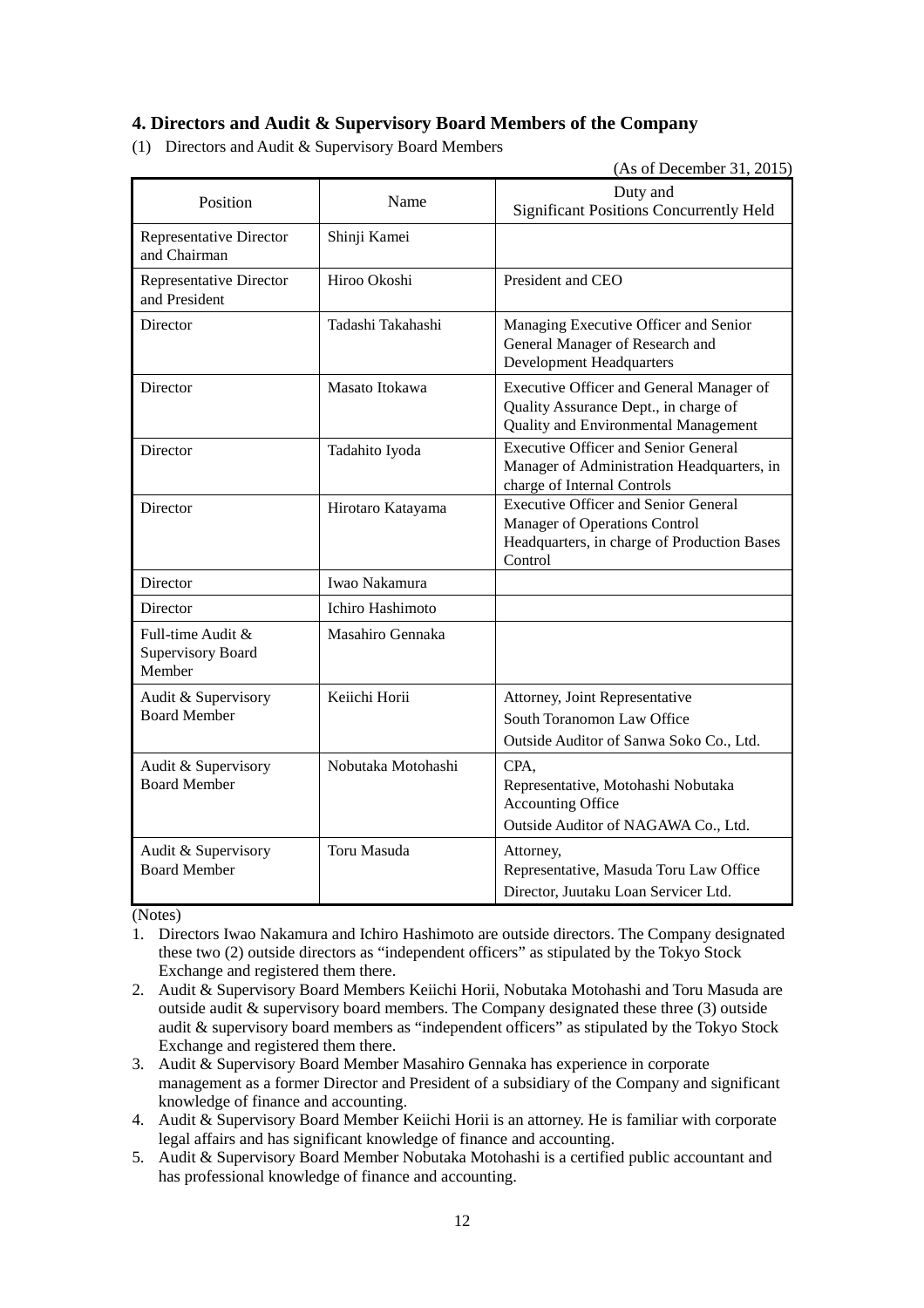- 6. Audit & Supervisory Board Member Toru Masuda is an attorney. He is familiar with corporate legal affairs and has significant knowledge of finance and accounting.
- 7. Changes of Directors and Audit & Supervisory Board Members during the Fiscal Year under Review

1) At the 74th Ordinary General Meeting of Shareholders held on March 27, 2015, Tadahito Iyoda, Hirotaro Katayama and Ichiro Hashimoto were elected as directors for the first time and each assumed the position of director.

2) Takashi Kamei and Akihiko Kitahashi both retired from office due to the expiration of their terms of office at the conclusion of the 74th Ordinary General Meeting of Shareholders held on March 27, 2015.

8. The Company reinforces business execution and supervision functions by entrusting directors with strategic decision making and supervision and giving Executive Officers the authority of and responsibility for ordinary business execution. The Company also adopts the Executive Officer system to reinforce corporate governance.

| Name               | Areas of responsibility                                                                         |
|--------------------|-------------------------------------------------------------------------------------------------|
| Tsuyoshi Nakamura  | Executive Officer and Senior General Manager of Sales & Marketing<br>Headquarters               |
| Eiji Uenishi       | Executive Officer and Deputy Senior General Manager of Research<br>and Development Headquarters |
| Akihiko Kitahashi  | Group Executive Officer in charge of Taiwan Business                                            |
| Katsuhiko Katayama | Group Executive Officer in charge of China Business                                             |

Executive Officers who are not concurrently directors are as follows:

(2) Remuneration Paid to Directors and Audit & Supervisory Board Members

#### 1) Remuneration Paid

| Category                          | Number of persons<br>remunerated | Total amount of remuneration paid<br>(Millions of Yen) |
|-----------------------------------|----------------------------------|--------------------------------------------------------|
| <b>Directors</b>                  | 10                               | 300                                                    |
| [of whom, Outside Directors]      | [2]                              | [13]                                                   |
| Audit & Supervisory Board Members | 4                                | 35                                                     |
| [of whom, Outside Audit &         | [3]                              | [23]                                                   |
| <b>Supervisory Board Members]</b> |                                  |                                                        |

(Notes)

1. The amount of remuneration paid above includes subscription rights to shares of 25 million yen, which were granted to six (6) directors (excluding outside directors) as stock options pursuant to a resolution at the Board of Directors meeting held on March 27, 2015.

2. The amount of remuneration for directors includes 130 million yen in accrued bonuses due to directors, which was recognized as an expense during the fiscal year under review.

- 3. The amount of remuneration for directors does not include their salaries for their service as the Company's employees, which is 46 million yen (paid to five [5] directors/employees).
- 2) Policy for Decision Making on Remuneration, etc.

As a basic policy for determining remuneration for directors and audit & supervisory board members, the Company set the amount at an appropriate level to clarify the area of responsibility of each director, outside director or audit & supervisory board member in the group management, enhance the transparency of management, give them incentives for raising business performance and corporate value, and secure and maintain highly capable human resources.

At the 66th Ordinary General Meeting of Shareholders of the Company held on March 29, 2007, it was approved that the remuneration of directors (the ceiling amount of total remuneration) shall consist of monthly fixed payments within 15 million yen (excluding salaries for service as the Company's employees) and variable payments within 0.7% of consolidated net income for each business year (which does not include consolidated business results-based remuneration for directors) with a ceiling amount of 200 million yen. With regard to remuneration for audit  $\&$  supervisory board members (the ceiling amount of total remuneration),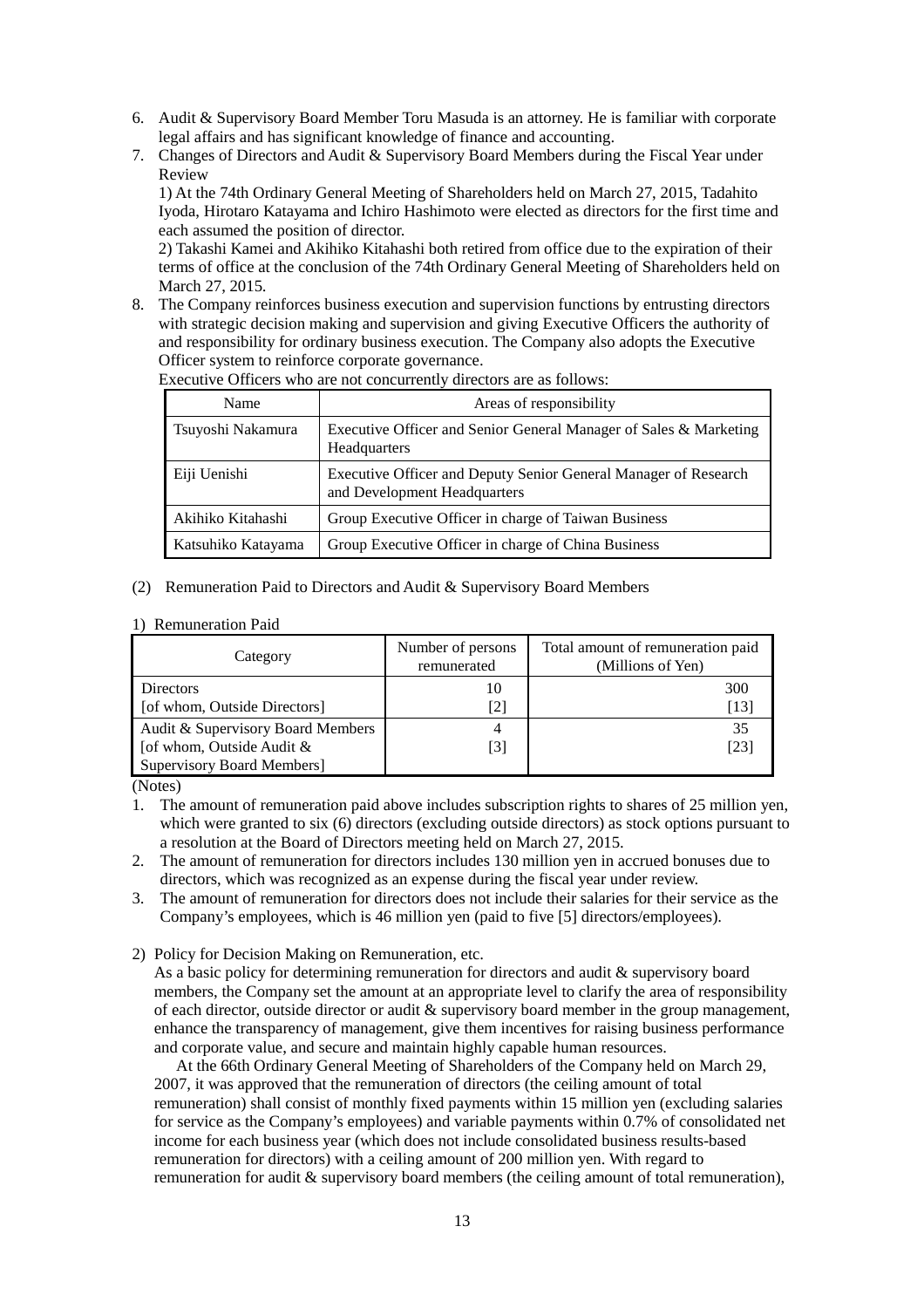a fixed monthly remuneration amount within 4 million yen was approved.

A fixed amount of remuneration for each director was determined, taking into account each director's position, assignment, other companies' standards and changes in the management environment, etc. The variable amounts are determined by each individual's business performance assessed using certain evaluation indices. With regard to remuneration for outside directors, because they are independent of business execution, fixed monthly remuneration that is not affected by business results is paid to each outside director.

As audit & supervisory board members are independent of business execution, like outside directors, fixed monthly remuneration that is not affected by business results is paid to each audit & supervisory board member and the amount for each audit & supervisory board member is determined by negotiation among the audit & supervisory board members.

Moreover, it was decided at the 72nd Ordinary General Meeting of Shareholders held on March 28, 2013, that stock-compensation-type stock options targeting directors of the Company (excluding outside directors) be implemented as the long-term incentives for directors, and that subscription rights to shares as stock options be allotted to the eligible directors within a cap of 60 million yen annually, separately from the aforementioned amount of remuneration. The decisions of the timing for granting the subscription rights to shares and their distribution to each director were also approved to be left to the resolution of the Board of Directors that is made based on the basic policy described above.

The retirement allowance system for directors and audit & supervisory board members was abolished at the closing of the 67th Ordinary General Meeting of Shareholders of the Company held on March 28, 2008.

- (3) Matters Concerning Outside Officers (Outside Directors and Audit & Supervisory Board Members)
- 1) Representative Positions at Different Companies Concurrently Assumed by the Company's Officers and the Relation between those Companies and MABUCHI MOTOR CO., LTD.
	- i) Audit & Supervisory Board Member Keiichi Horii also serves as an outside auditor at Sanwa Soko Co., Ltd. There has been no trading or other special relationship between Sanwa Soko Co., Ltd. and the Company.
	- ii) Audit & Supervisory Board Member Nobutaka Motohashi also serves as an outside auditor at NAGAWA Co., Ltd. There has been no trading or other special relationship between NAGAWA Co., Ltd. and the Company.
	- iii) Audit & Supervisory Board Member Toru Masuda also serves as a director of Juutaku Loan Servicer Ltd. There has been no trading or other special relationship between Juutaku Loan Servicer Ltd. and the Company.

|                     | Activities                                                                     |  |  |  |  |
|---------------------|--------------------------------------------------------------------------------|--|--|--|--|
| Director            | Attended all 18 meetings of the Board of Directors held during the fiscal year |  |  |  |  |
| Iwao Nakamura       | under review. Based on his ample experience as a company executive over the    |  |  |  |  |
|                     | years and from a position independent of the Company's management, he          |  |  |  |  |
|                     | provided advice and made propositions to ensure the legality, adequacy and     |  |  |  |  |
|                     | fairness of decision making and business execution.                            |  |  |  |  |
| Director            | Attended all 13 meetings of the Board of Directors held since he had assumed   |  |  |  |  |
| Ichiro Hashimoto    | the position of director on March 27, 2015. Based on his ample experience as   |  |  |  |  |
|                     | a company executive over the years and from a position independent of the      |  |  |  |  |
|                     | Company's management, he provided advice and made propositions to ensure       |  |  |  |  |
|                     | the legality, adequacy and fairness of decision making and business execution. |  |  |  |  |
| Audit &             | Attended all 18 meetings of the Board of Directors and all 9 meetings of the   |  |  |  |  |
| Supervisory         | Audit & Supervisory Board held during the fiscal year under review. Based on   |  |  |  |  |
| <b>Board Member</b> | his ample experience and professional viewpoints on corporate legal affairs as |  |  |  |  |
| Keiichi Horii       | an attorney and from a position independent of the Company's management,       |  |  |  |  |
|                     | he provided advice and made propositions to ensure the legality, adequacy and  |  |  |  |  |
|                     | fairness of decision making and business execution.                            |  |  |  |  |

2) Major Activities during the Fiscal Year under Review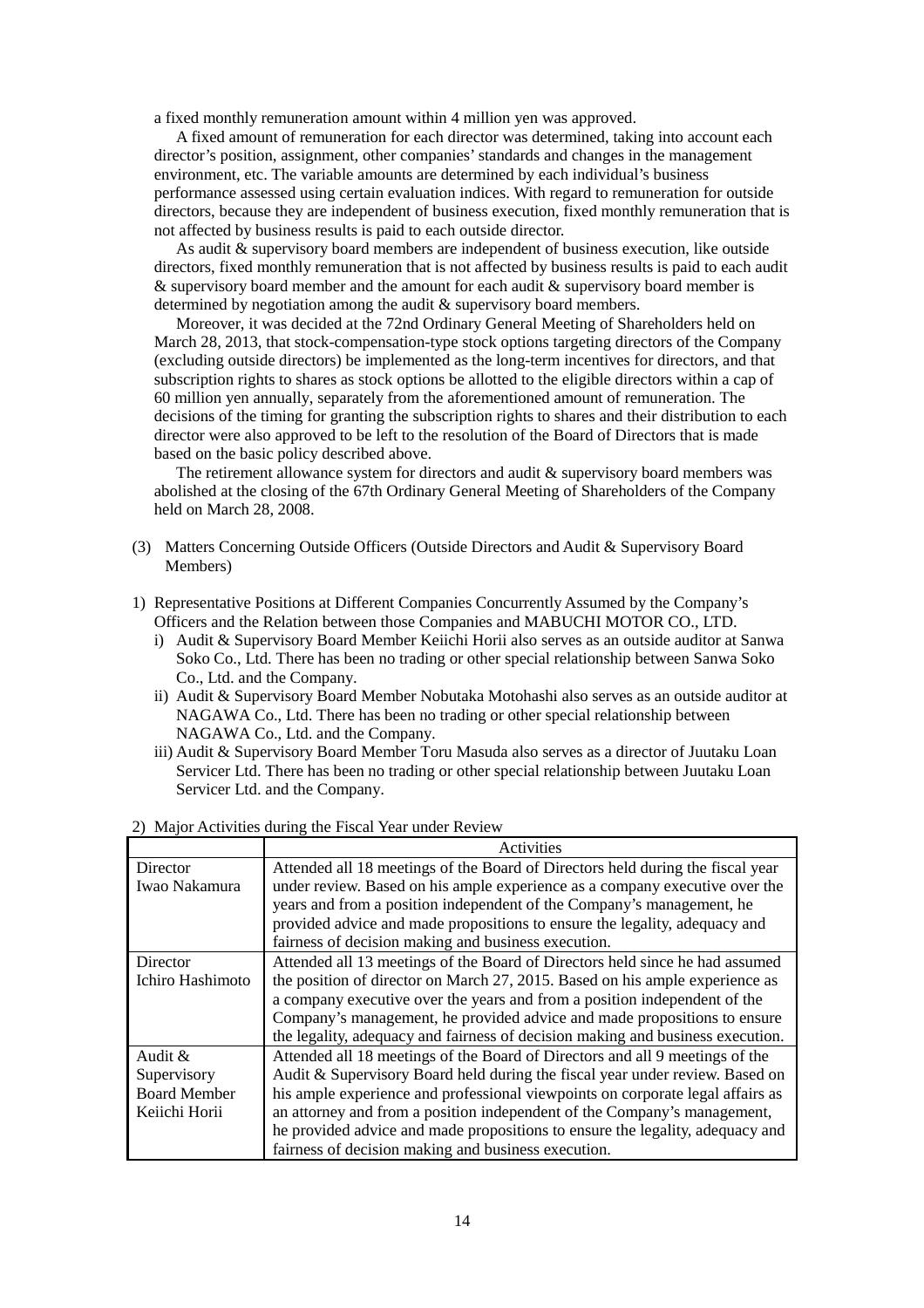| Audit $\&$          | Attended all 18 meetings of the Board of Directors and all 9 meetings of the   |
|---------------------|--------------------------------------------------------------------------------|
| Supervisory         | Audit & Supervisory Board held during the fiscal year under review. Based on   |
| <b>Board Member</b> | his ample experience and professional viewpoints in corporate accounting       |
| Nobutaka            | audits as a certified public accountant and from a position independent of the |
| Motohashi           | Company's management, he provided advice and made propositions to ensure       |
|                     | the legality, adequacy and fairness of decision making and business execution. |
| Audit &             | Attended all 18 meetings of the Board of Directors and all 9 meetings of the   |
| Supervisory         | Audit & Supervisory Board held during the fiscal year under review. Based on   |
| <b>Board Member</b> | his ample experience and professional viewpoints on corporate legal affairs as |
| Toru Masuda         | an attorney and from a position independent of the Company's management,       |
|                     | he provided advice and made propositions to ensure the legality, adequacy and  |
|                     | fairness of decision making and business execution.                            |

# 3) Outline of Limited Liability Agreements

As per Article 427, Paragraph 1, of the Companies Act and the Company's Articles of Incorporation, the Company entered into an agreement with two (2) outside directors and three (3) outside audit & supervisory board members to limit their liabilities for damages as provided in Article 423, Paragraph 1, of the Companies Act. The limit of liabilities under the agreement shall be the amount set forth in the relevant laws and regulations.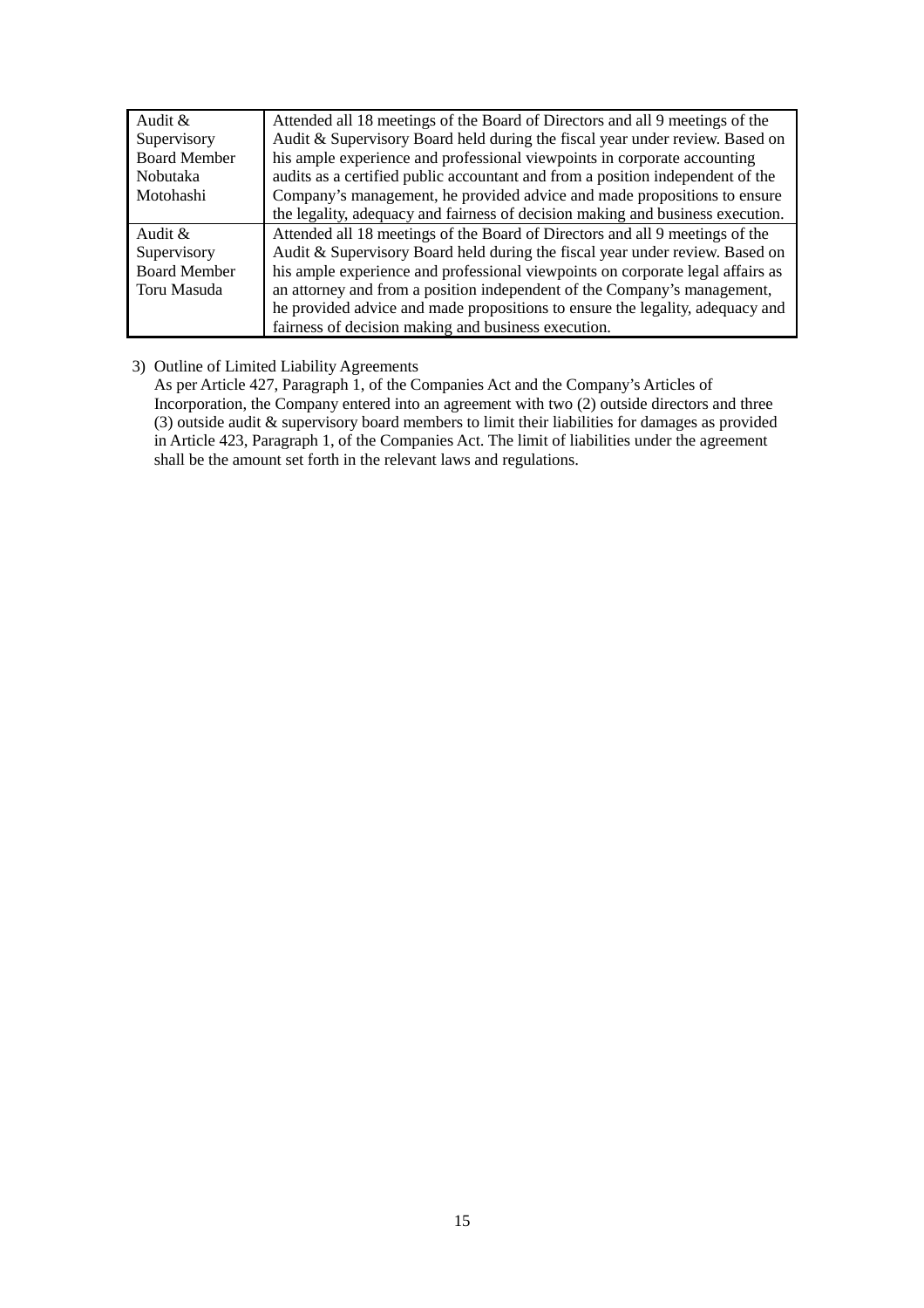# **Consolidated Balance Sheet**

(As of December 31, 2015)

|                                     |         |                                            | (Millions of yen) |
|-------------------------------------|---------|--------------------------------------------|-------------------|
| Item                                | Amount  | Item                                       | Amount            |
| (Assets)                            | 256,196 | (Liabilities)                              | 22,950            |
| <b>Current assets</b>               | 178,978 | <b>Current liabilities</b>                 | 16,892            |
| Cash and bank deposits              | 106,305 | Trade notes and accounts payable           | 6,434             |
| Trade notes and accounts receivable | 25,527  | Short-term loans payable                   | 113               |
| Short-term investments              | 11,014  | Accrued income taxes                       | 2,119             |
| Merchandises and finished goods     | 21,417  | Accrued bonuses due to employees           | 218               |
| Work in process                     | 1,271   | Accrued bonuses due to directors           | 130               |
| Raw materials and supplies          | 8,316   | Deferred tax liabilities-current           | 16                |
| Deferred tax assets-current         | 1,637   | Other current liabilities                  | 7,860             |
| Other current assets                | 3,601   | <b>Long-term liabilities</b>               | 6,058             |
| Allowance for doubtful receivables  | (113)   | Long-term loans payable                    | 170               |
| <b>Fixed assets</b>                 | 77,217  | Net defined benefit liability              | 2,080             |
| Property, plant and equipment       | 58,763  | Asset retirement obligations               | 15                |
| Buildings and structures            | 20,542  | Deferred tax liabilities-non-current       | 3.481             |
| Machinery, equipment and vehicles   | 23,411  | Other long-term liabilities-non-current    | 311               |
| Tools, furniture and fixture        | 3,876   | (Net assets)                               | 233,245           |
| Land                                | 6,238   | Shareholders' equity                       | 218,932           |
| Construction in progress            | 4,694   | <b>Common stock</b>                        | 20,704            |
| <b>Intangible assets</b>            | 1,261   | Additional paid-in capital                 | 20,419            |
| <b>Investments and other assets</b> | 17,192  | <b>Retained earnings</b>                   | 183,853           |
| Investment securities               | 16,001  | <b>Treasury stock</b>                      | (6,046)           |
| Deferred tax assets-non-current     | 407     | Accumulated other comprehensive income     | 14,251            |
| Other investments and other assets  | 817     | Net unrealized holding gains on securities | 2,441             |
| Allowance for doubtful receivables  | (33)    | Foreign currency translation adjustment    | 12,775            |
|                                     |         | Remeasurements of defined benefit plans    | (965)             |
|                                     |         | <b>Subscription rights to shares</b>       | 61                |
| <b>Total assets</b>                 | 256,196 | <b>Total liabilities and net assets</b>    | 256,196           |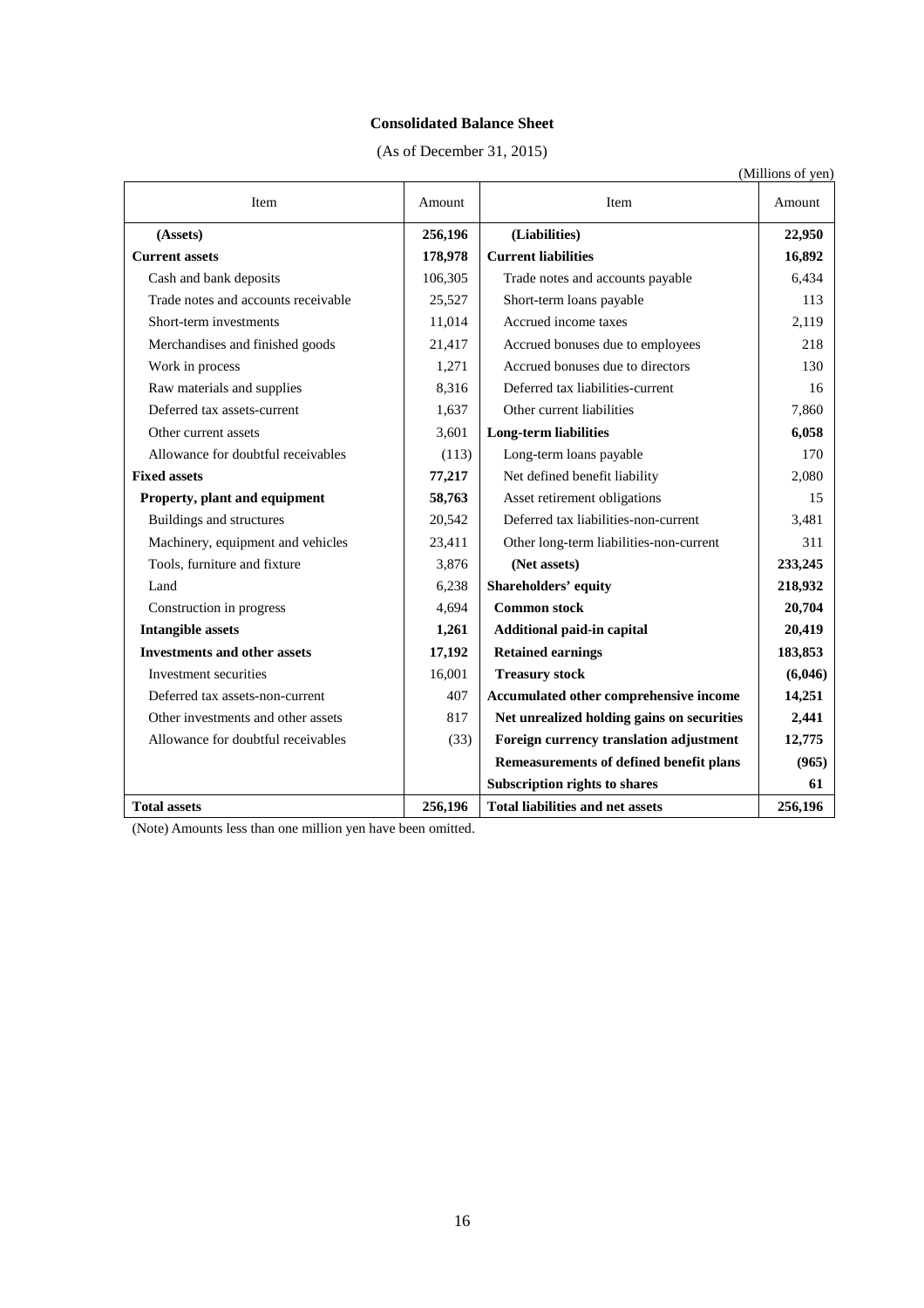## **Consolidated Statement of Income**

(For the year ended December 31, 2015)

|                                              |        | (Millions of yen) |
|----------------------------------------------|--------|-------------------|
| Item                                         | Amount |                   |
| <b>Net sales</b>                             |        | 143,143           |
| <b>Cost of sales</b>                         |        | 99,673            |
| <b>Gross profit</b>                          |        | 43,470            |
| Selling, general and administrative expenses |        | 20,508            |
| <b>Operating income</b>                      |        | 22,961            |
| Non-operating income                         |        |                   |
| Interest income                              | 626    |                   |
| Dividend income                              | 312    |                   |
| Foreign exchange gains                       | 2,329  |                   |
| Gain on sales of raw material scrap          | 983    |                   |
| Other                                        | 457    | 4,709             |
| Non-operating expenses                       |        |                   |
| Stock-related expenses                       | 90     |                   |
| Non-deductible consumption tax               | 136    |                   |
| Other                                        | 331    | 558               |
| <b>Ordinary</b> income                       |        | 27,113            |
| <b>Extraordinary income</b>                  |        |                   |
| Gain on disposal of fixed assets             | 1,128  |                   |
| Gain on sales of investment securities       | 15     | 1.143             |
| <b>Extraordinary loss</b>                    |        |                   |
| Loss on disposal of fixed assets             | 383    |                   |
| <b>Impairment</b> loss                       | 906    |                   |
| Provision for business structure improvement | 355    |                   |
| Loss on sales of investment securities       | 9      |                   |
| Loss on valuation of golf club memberships   | 7      | 1,662             |
| Income before income taxes                   |        | 26,593            |
| Current                                      | 6,883  |                   |
| Deferred                                     | 1,164  | 8,047             |
| Income before minority interests             |        | 18,546            |
| <b>Net income</b>                            |        | 18,546            |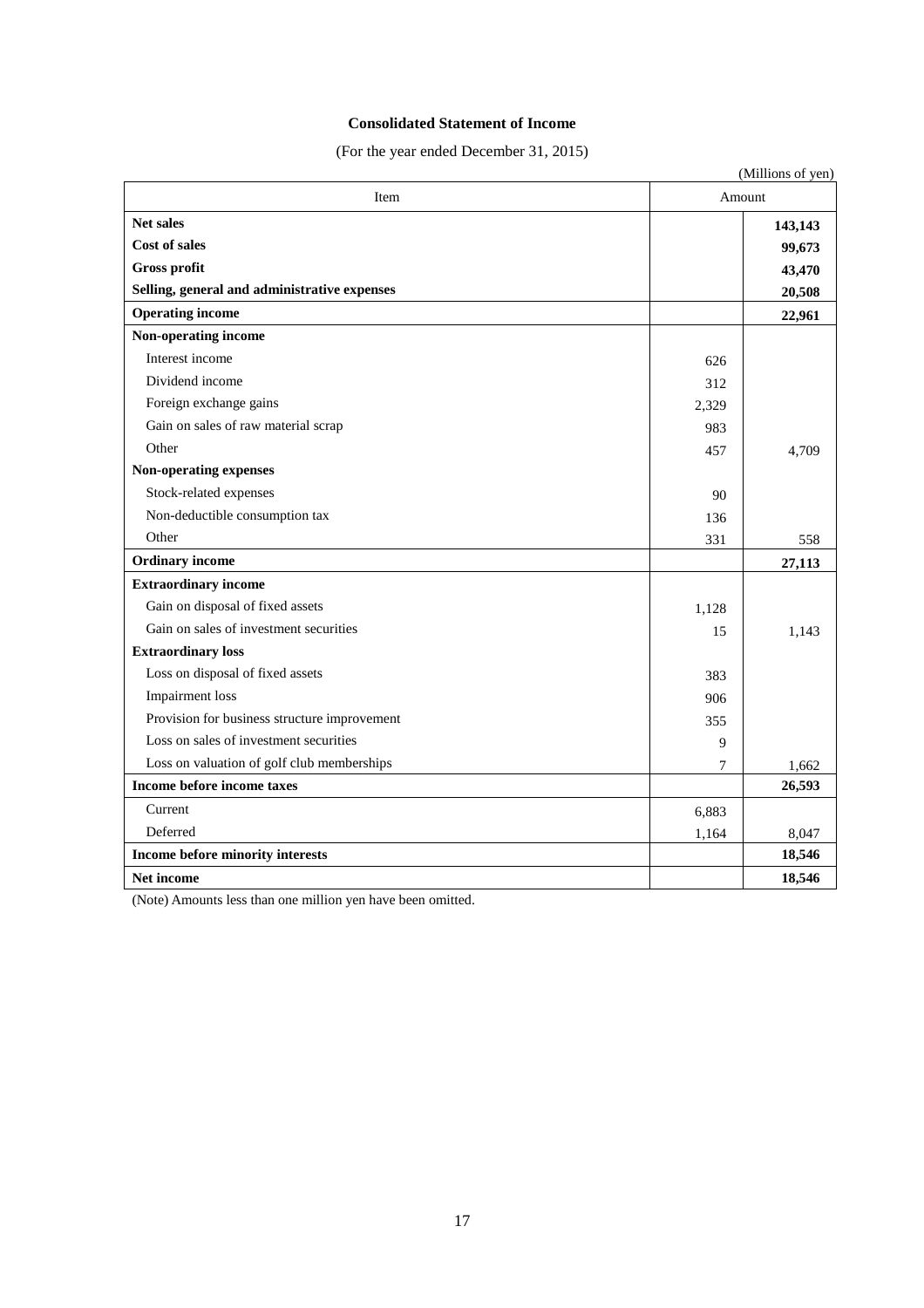# **Consolidated Statement of Changes in Net Assets**

(For the year ended December 31, 2015)

|                                                            |                      |                               |                      |                | (TVITHIOHS OF YELL)              |
|------------------------------------------------------------|----------------------|-------------------------------|----------------------|----------------|----------------------------------|
|                                                            | Shareholders' equity |                               |                      |                |                                  |
|                                                            | Common stock         | Additional<br>paid-in capital | Retained<br>earnings | Treasury stock | Total<br>shareholders'<br>equity |
| Beginning balance                                          | 20,704               | 20,419                        | 192,606              | (20,010)       | 213,720                          |
| Cumulative effects of<br>changes in accounting<br>policies |                      |                               | (190)                |                | (190)                            |
| <b>Restated balance</b>                                    | 20,704               | 20,419                        | 192,416              | (20,010)       | 213,530                          |
| Changes of items during the<br>period                      |                      |                               |                      |                |                                  |
| Cash dividend (Note: 1)                                    |                      |                               | (4,603)              |                | (4,603)                          |
| Cash dividend<br>(Interim dividends)                       |                      |                               | (3,612)              |                | (3,612)                          |
| Net income                                                 |                      |                               | 18,546               |                | 18,546                           |
| Purchase of treasury stock                                 |                      |                               |                      | (5,011)        | (5,011)                          |
| Disposal of treasury stock                                 |                      |                               | (7)                  | 91             | 83                               |
| Cancellation of treasury<br>stock                          |                      |                               | (18, 884)            | 18,884         |                                  |
| Net changes of items other<br>than shareholders' equity    |                      |                               |                      |                |                                  |
| Total changes of items<br>during the period                |                      |                               | (8, 562)             | 13,964         | 5,401                            |
| Ending balance                                             | 20,704               | 20,419                        | 183,853              | (6,046)        | 218,932                          |

|                                                            |                                                                 |                                                  |                                                    |                                                          |                                     | $($ whindiis of $y$ cif) |
|------------------------------------------------------------|-----------------------------------------------------------------|--------------------------------------------------|----------------------------------------------------|----------------------------------------------------------|-------------------------------------|--------------------------|
|                                                            |                                                                 | Accumulated other comprehensive income           |                                                    |                                                          |                                     |                          |
|                                                            | Net<br>unrealized<br>holding gains<br>(losses) on<br>securities | Foreign<br>currency<br>translation<br>adjustment | Remeasure-<br>ments of<br>defined<br>benefit plans | Total<br>accumulated<br>other<br>comprehensive<br>income | Subscription<br>rights to<br>shares | Total net<br>assets      |
| Beginning balance                                          | 1,968                                                           | 18,311                                           | (742)                                              | 19,537                                                   | 54                                  | 233,312                  |
| Cumulative effects of<br>changes in accounting<br>policies |                                                                 |                                                  |                                                    |                                                          |                                     | (190)                    |
| <b>Restated balance</b>                                    | 1,968                                                           | 18,311                                           | (742)                                              | 19,537                                                   | 54                                  | 233,122                  |
| Changes of items during the<br>period                      |                                                                 |                                                  |                                                    |                                                          |                                     |                          |
| Cash dividend (Note: 1)                                    |                                                                 |                                                  |                                                    |                                                          |                                     | (4,603)                  |
| Cash dividend<br>(Interim dividends)                       |                                                                 |                                                  |                                                    |                                                          |                                     | (3,612)                  |
| Net income                                                 |                                                                 |                                                  |                                                    |                                                          |                                     | 18,546                   |
| Purchase of treasury stock                                 |                                                                 |                                                  |                                                    |                                                          |                                     | (5,011)                  |
| Disposal of treasury stock                                 |                                                                 |                                                  |                                                    |                                                          |                                     | 83                       |
| Cancellation of treasury<br>stock                          |                                                                 |                                                  |                                                    |                                                          |                                     |                          |
| Net changes of items other<br>than shareholders' equity    | 472                                                             | (5,536)                                          | (222)                                              | (5,286)                                                  | 7                                   | (5,278)                  |
| Total changes of items<br>during the period                | 472                                                             | (5,536)                                          | (222)                                              | (5,286)                                                  | 7                                   | 122                      |
| Ending balance                                             | 2,441                                                           | 12,775                                           | (965)                                              | 14,251                                                   | 61                                  | 233,245                  |

(Millions of yen)

(Millions of yen)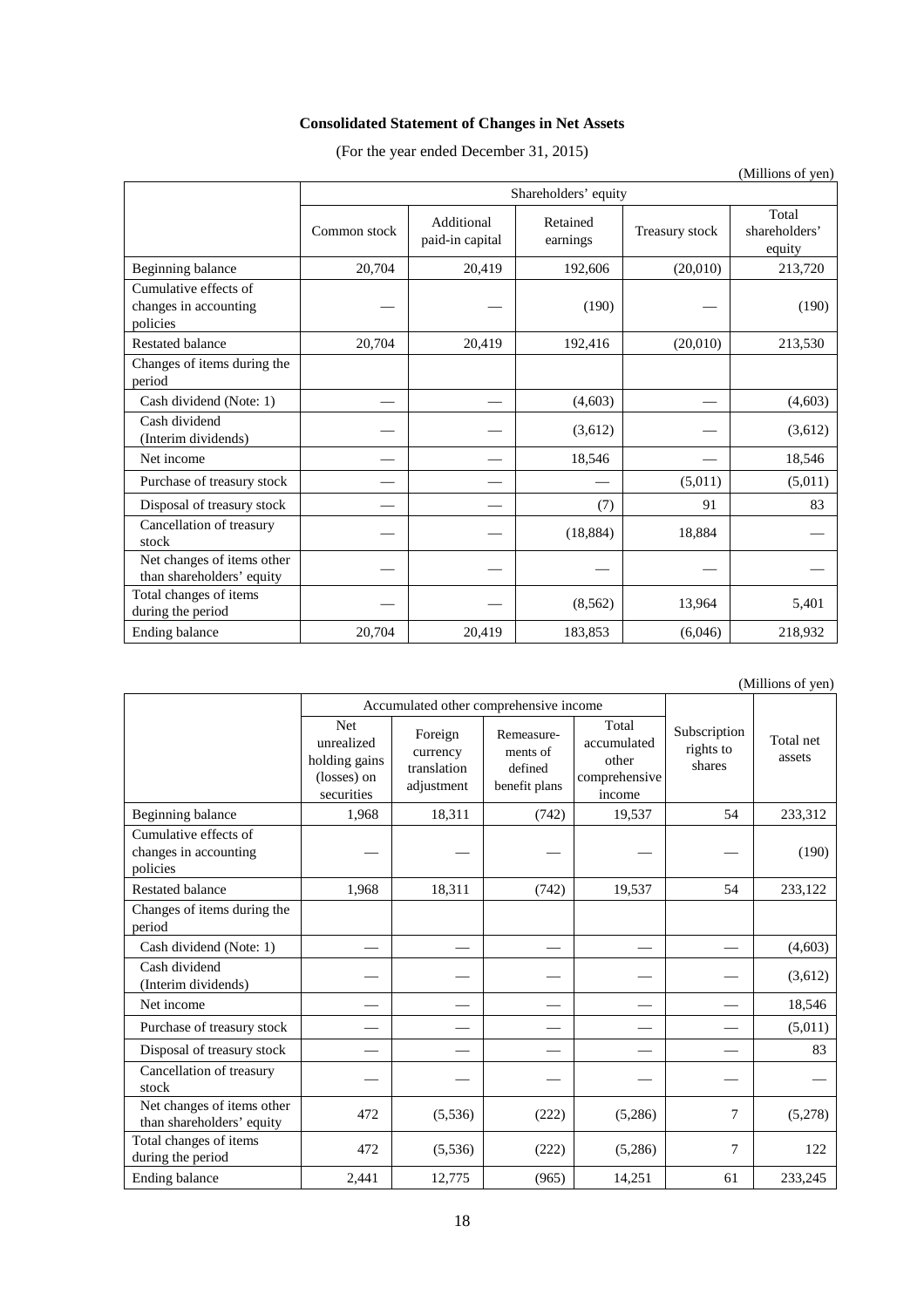## (Notes)

- 1. The dividends were paid as appropriations of retained earnings based on a resolution at the 74th ordinary general meeting of shareholders held in March 27, 2015.
- 2. Amounts less than one million yen have been omitted.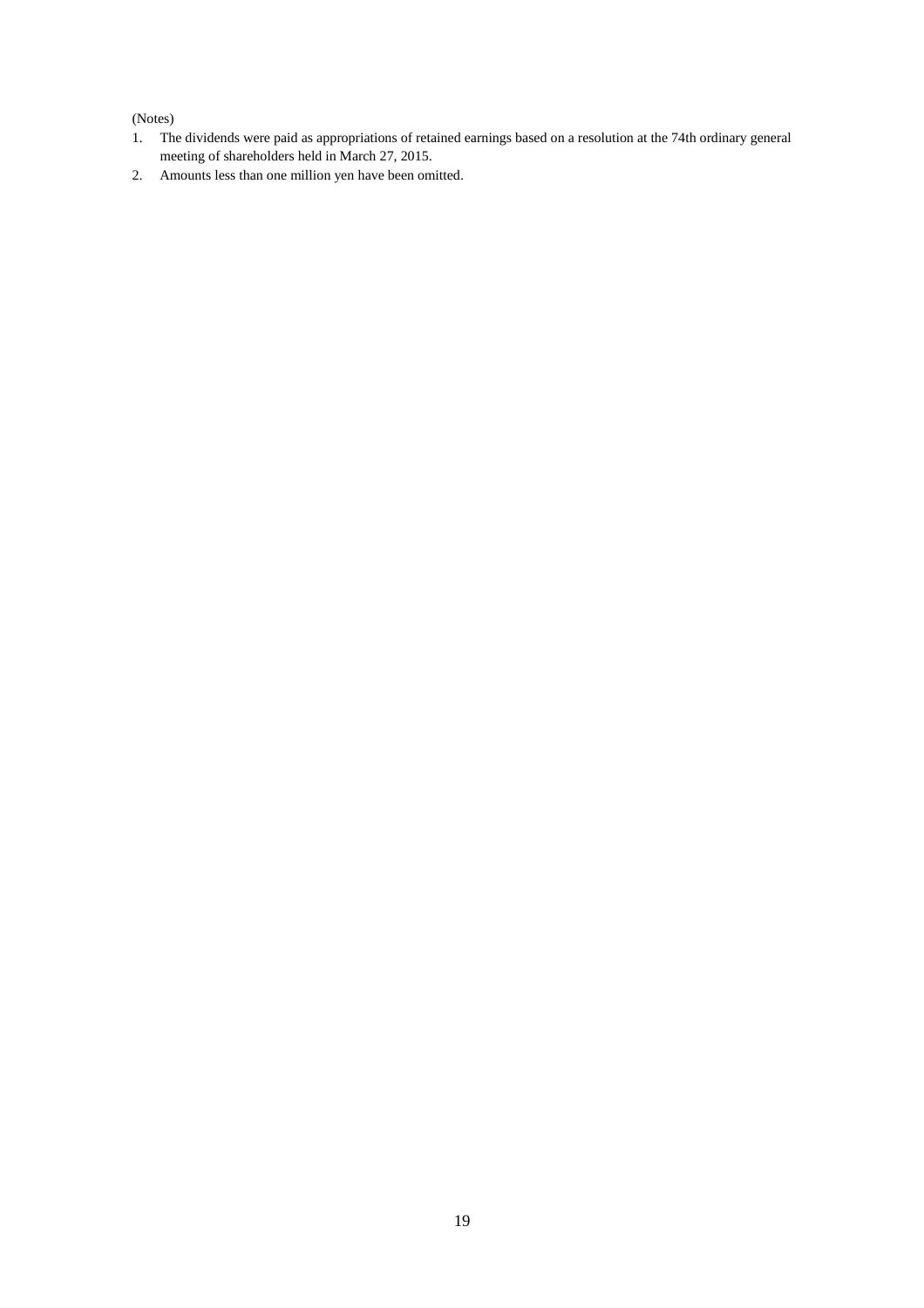### <Reference>

# **Consolidated Statement of Comprehensive Income**

(For the year ended December 31, 2015)

|                                                           | (Millions of yen) |
|-----------------------------------------------------------|-------------------|
| Item                                                      | Amount            |
| Income before minority interests                          | 18,546            |
| Other comprehensive income                                |                   |
| Net unrealized holding gains (losses) on securities       | 472               |
| Foreign currency translation adjustment                   | (5,536)           |
| Remeasurements of defined benefit plans                   | (222)             |
| Total other comprehensive income                          | (5,286)           |
| <b>Comprehensive income</b>                               | 13,259            |
| Comprehensive income attributable to                      |                   |
| Comprehensive income attributable to owners of the parent | 13.259            |
| Comprehensive income attributable to minority interests   |                   |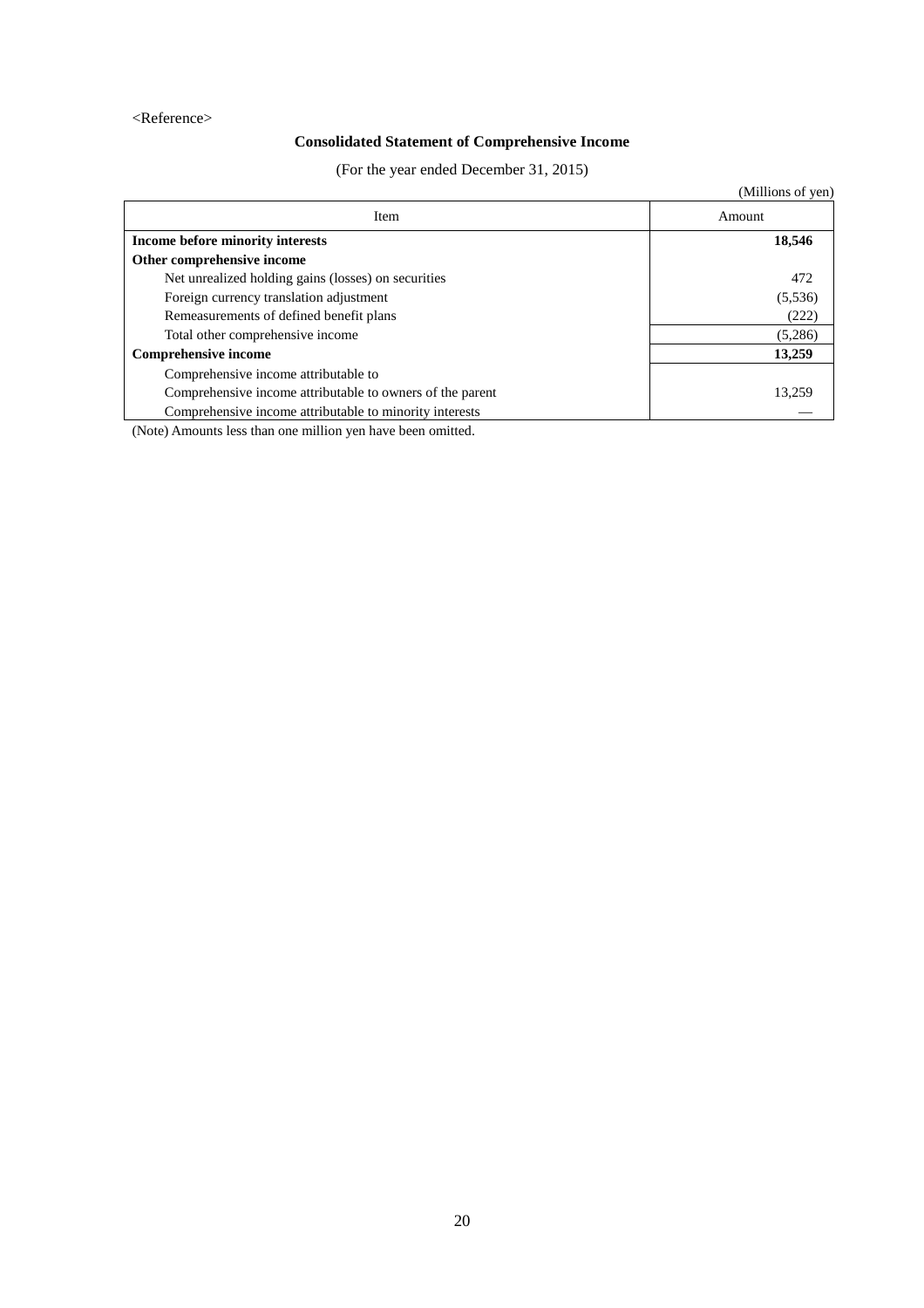### <Reference>

# **Consolidated Statement of Cash Flows**

(For the year ended December 31, 2015)

|                                                                          | (Millions of yen) |
|--------------------------------------------------------------------------|-------------------|
| Item                                                                     | Amount            |
| <b>Cash flows from operating activities</b>                              |                   |
| Income before income taxes                                               | 26,593            |
| Depreciation and amortization                                            | 6,580             |
| Impairment loss                                                          | 906               |
| Increase (Decrease) in net defined benefit liability                     | 427               |
| Interest and dividends income                                            | (938)             |
| Foreign exchange losses (gains)                                          | (157)             |
| Loss (Gain) on sales of short-term investments and investment securities | (5)               |
| Loss (Gain) on disposal of fixed assets                                  | (744)             |
| Decrease (Increase) in trade notes and accounts receivable               | (3,341)           |
| Decrease (Increase) in inventories                                       | (3,683)           |
| Increase (Decrease) in trade notes and accounts payable                  | (758)             |
| Other, net                                                               | 2,150             |
| Sub total                                                                | 27,029            |
| Interest and dividends received                                          | 953               |
| Interest paid                                                            | (0)               |
| Income taxes paid                                                        | (7, 866)          |
| Net cash provided by operating activities                                | 20,115            |
| <b>Cash flows from investing activities</b>                              |                   |
| Increase of time deposits                                                | (9,978)           |
| Proceeds from withdrawal of time deposits                                | 17,237            |
| Purchase of short-term investments                                       | (5,500)           |
| Proceeds from sales of short-term investments                            | 8,400             |
| Purchase of fixed assets                                                 | (15,592)          |
| Proceeds from sales of fixed assets                                      | 1,208             |
| Purchase of investment securities                                        | (4)               |
| Proceeds from sales of investment securities                             | 3,064             |
| Other, net                                                               | (14)              |
| Net cash used in investing activities                                    | (1,178)           |
| <b>Cash flows from financing activities</b>                              |                   |
| Repayment of long term loans payable                                     | (113)             |
| Cash dividends paid                                                      | (8,214)           |
| Purchase of treasury stock                                               | (5,049)           |
| Proceeds from sales of treasury stock                                    | 65                |
| Net cash used in financing activities                                    | (13,312)          |
| Effect of exchange rate changes on cash and cash equivalents             | (1,888)           |
| Net increase (decrease) in cash and cash equivalents                     | 3,736             |
| Cash and cash equivalents at beginning of period                         | 109,220           |
| Cash and cash equivalents at end of period                               | 112,956           |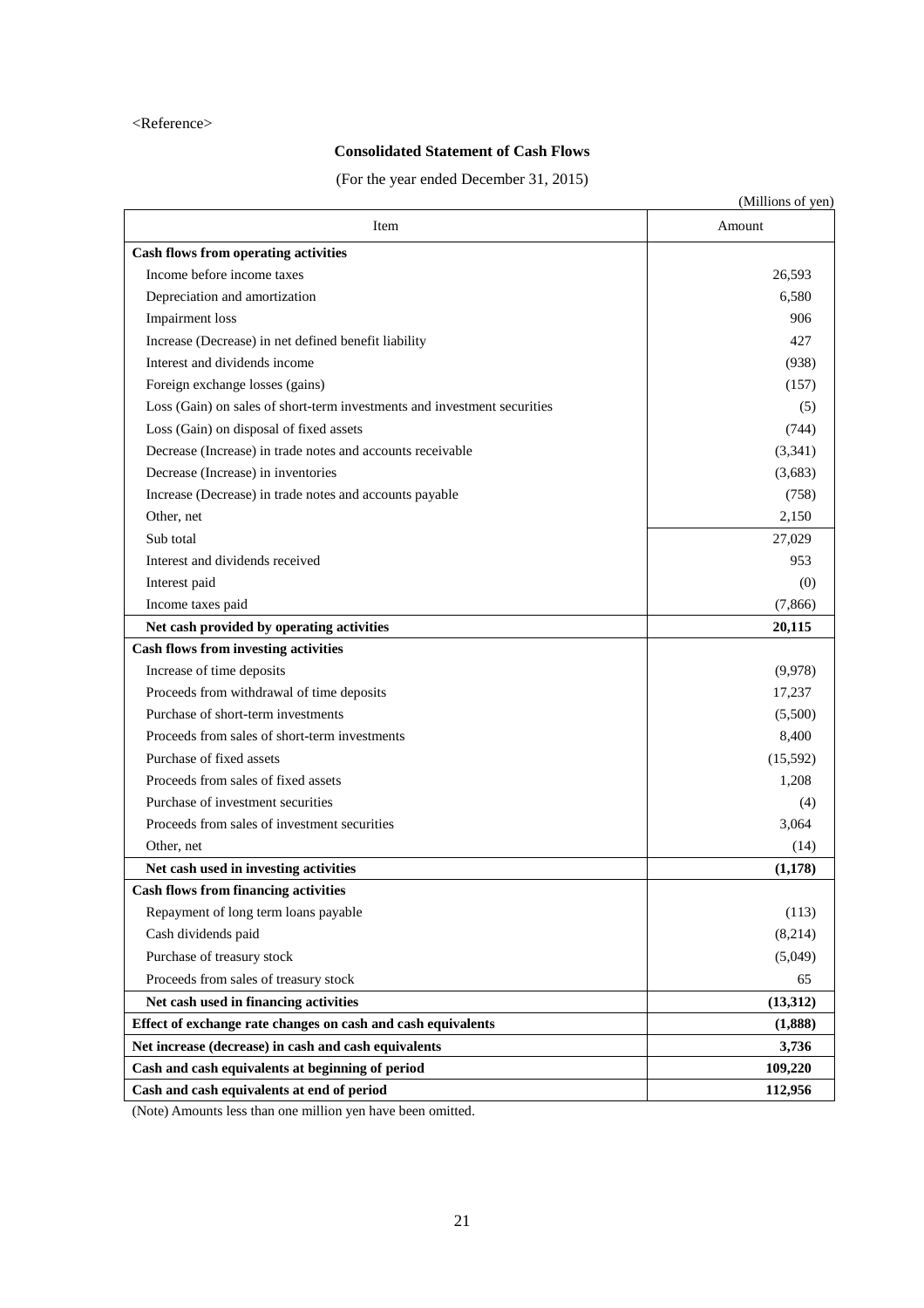## **Non-Consolidated Balance Sheet**

(As of December 31, 2015)

|                                                          |         |                                                    | (Millions of yen) |
|----------------------------------------------------------|---------|----------------------------------------------------|-------------------|
| Item                                                     | Amount  | <b>Item</b>                                        | Amount            |
| (Assets)                                                 | 164,810 | (Liabilities)                                      | 12,896            |
| <b>Current assets</b>                                    | 97,207  | <b>Current liabilities</b>                         | 11,287            |
| Cash and bank deposits                                   | 54,427  | Accounts payable                                   | 7,536             |
| Trade notes receivable                                   | 269     | Short-term loans payable                           | 113               |
| Accounts receivable                                      | 28,281  | Accounts payable-other                             | 1.406             |
| Short-term investments                                   | 11,014  | Accrued expenses                                   | 491               |
| Merchandises and finished goods                          | 1,579   | Accrued income taxes                               | 963               |
| Work in process                                          | 49      | Accrued bonuses due to employees                   | 218               |
| Raw materials and supplies                               | 650     | Accrued bonuses due to directors                   | 130               |
| Deferred tax assets-current                              | 297     | Other current liabilities                          | 427               |
| Other current assets                                     | 637     | <b>Long-term liabilities</b>                       | 1,609             |
| <b>Fixed assets</b>                                      | 67,602  | Long-term loans payable                            | 170               |
| Property, plant and equipment                            | 15,708  | Allowance for retirement benefits for<br>employees | 471               |
| <b>Buildings</b>                                         | 8,282   | Asset retirement obligations                       | 15                |
| Structures                                               | 366     | Deferred tax liabilities-non-current               | 725               |
| Machinery and equipment                                  | 432     | Other long-term liabilities-non-current            | 225               |
| Vehicles                                                 | 11      | (Net assets)                                       | 151,913           |
| Tools, furniture and fixture                             | 407     | Shareholders' equity                               | 149,410           |
| Land                                                     | 5,996   | <b>Common stock</b>                                | 20,704            |
| Construction in progress                                 | 210     | Additional paid-in capital                         | 20,419            |
| <b>Intangible assets</b>                                 | 568     | Legal capital surplus                              | 20,419            |
| Software                                                 | 4       | <b>Retained earnings</b>                           | 114,331           |
| Software in progress                                     | 557     | Legal retained earnings                            | 3.819             |
| Other intangible assets                                  | 6       | Other legal retained earnings                      | 110,512           |
| <b>Investments and other assets</b>                      | 51,326  | Reserve for the reduction of fixed assets          | 135               |
| Investment securities                                    | 15,922  | General reserve                                    | 170,119           |
| Stocks of subsidiaries and affiliates                    | 13,567  | Retained earnings carried forward                  | (59,742)          |
| Investments in capital of subsidiaries and<br>affiliates | 21,804  | <b>Treasury stock</b>                              | (6,046)           |
| Other investments and other assets                       | 65      | <b>Revaluation/translation adjustments</b>         | 2,441             |
| Allowance for doubtful receivables                       | (33)    | Net unrealized holding gains on securities         | 2,441             |
|                                                          |         | Subscription rights to shares                      | 61                |
| <b>Total assets</b>                                      | 164.810 | <b>Total liabilities and net assets</b>            | 164.810           |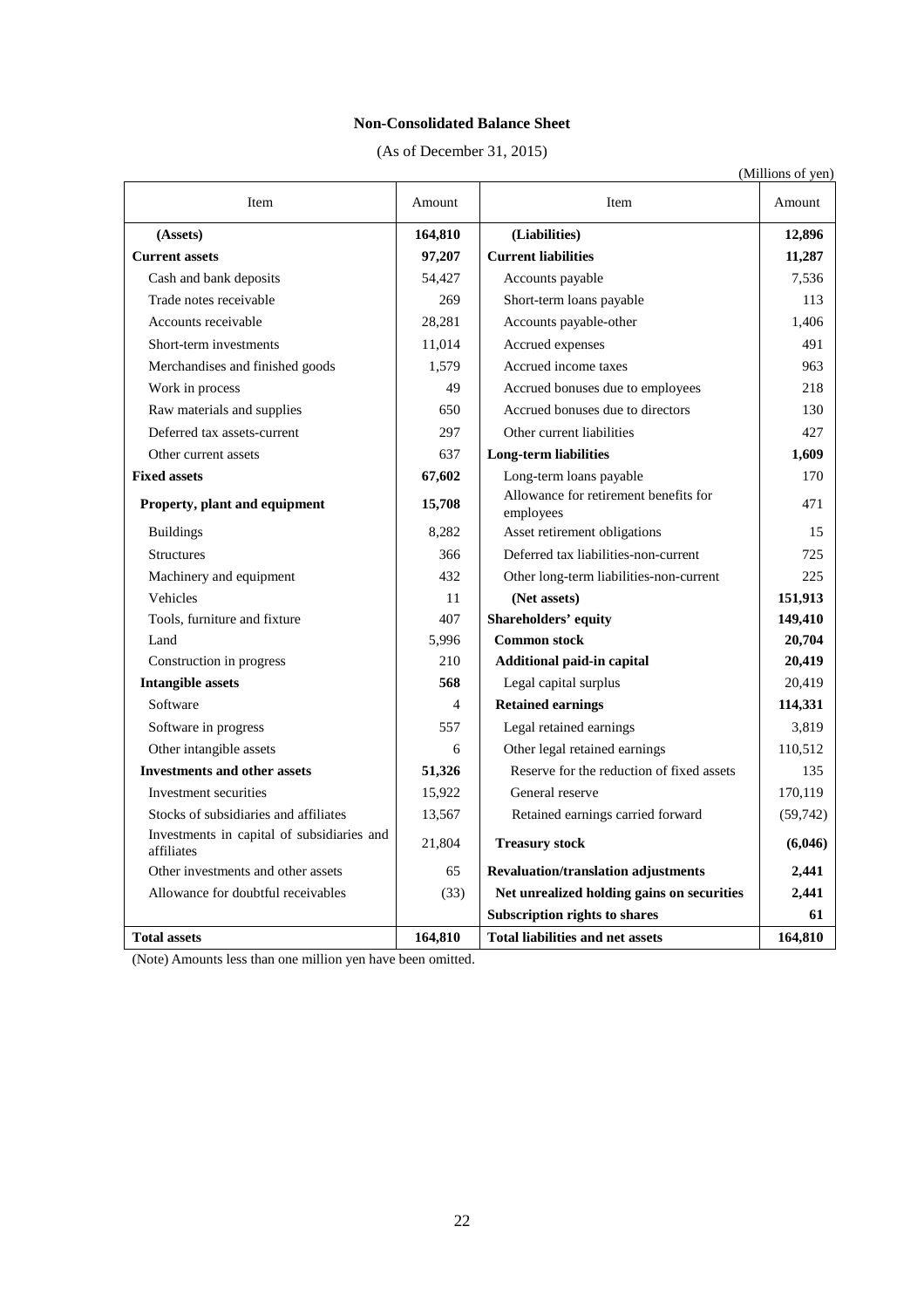## **Non-Consolidated Statement of Income**

(For the year ended December 31, 2015)

|                                              |       | (Millions of yen) |  |  |
|----------------------------------------------|-------|-------------------|--|--|
| Item                                         |       | Amount            |  |  |
| <b>Net sales</b>                             |       | 105,036           |  |  |
| <b>Cost of sales</b>                         |       | 83,488            |  |  |
| <b>Gross profit</b>                          |       | 21,548            |  |  |
| Selling, general and administrative expenses |       | 13,755            |  |  |
| <b>Operating income</b>                      |       | 7,792             |  |  |
| Non-operating income                         |       |                   |  |  |
| Interest income                              | 20    |                   |  |  |
| Interest on short-term investments           | 270   |                   |  |  |
| Dividend income                              | 7,408 |                   |  |  |
| Foreign exchange gains                       | 929   |                   |  |  |
| Other                                        | 206   | 8,835             |  |  |
| Non-operating expenses                       |       |                   |  |  |
| Stock-related expenses                       | 90    |                   |  |  |
| Other                                        | 20    | 111               |  |  |
| <b>Ordinary</b> income                       |       | 16,516            |  |  |
| <b>Extraordinary income</b>                  |       |                   |  |  |
| Gain on disposal of fixed assets             | 1     |                   |  |  |
| Gain on sales of investment securities       | 12    | 14                |  |  |
| <b>Extraordinary loss</b>                    |       |                   |  |  |
| Loss on disposal of fixed assets             | 2     |                   |  |  |
| Loss on sales of investment securities       | 9     |                   |  |  |
| Loss on valuation of golf club memberships   | 7     | 19                |  |  |
| Income before income taxes                   |       | 16,512            |  |  |
| Current                                      | 3,029 |                   |  |  |
| Deferred                                     | (10)  | 3,018             |  |  |
| <b>Net income</b>                            |       | 13,493            |  |  |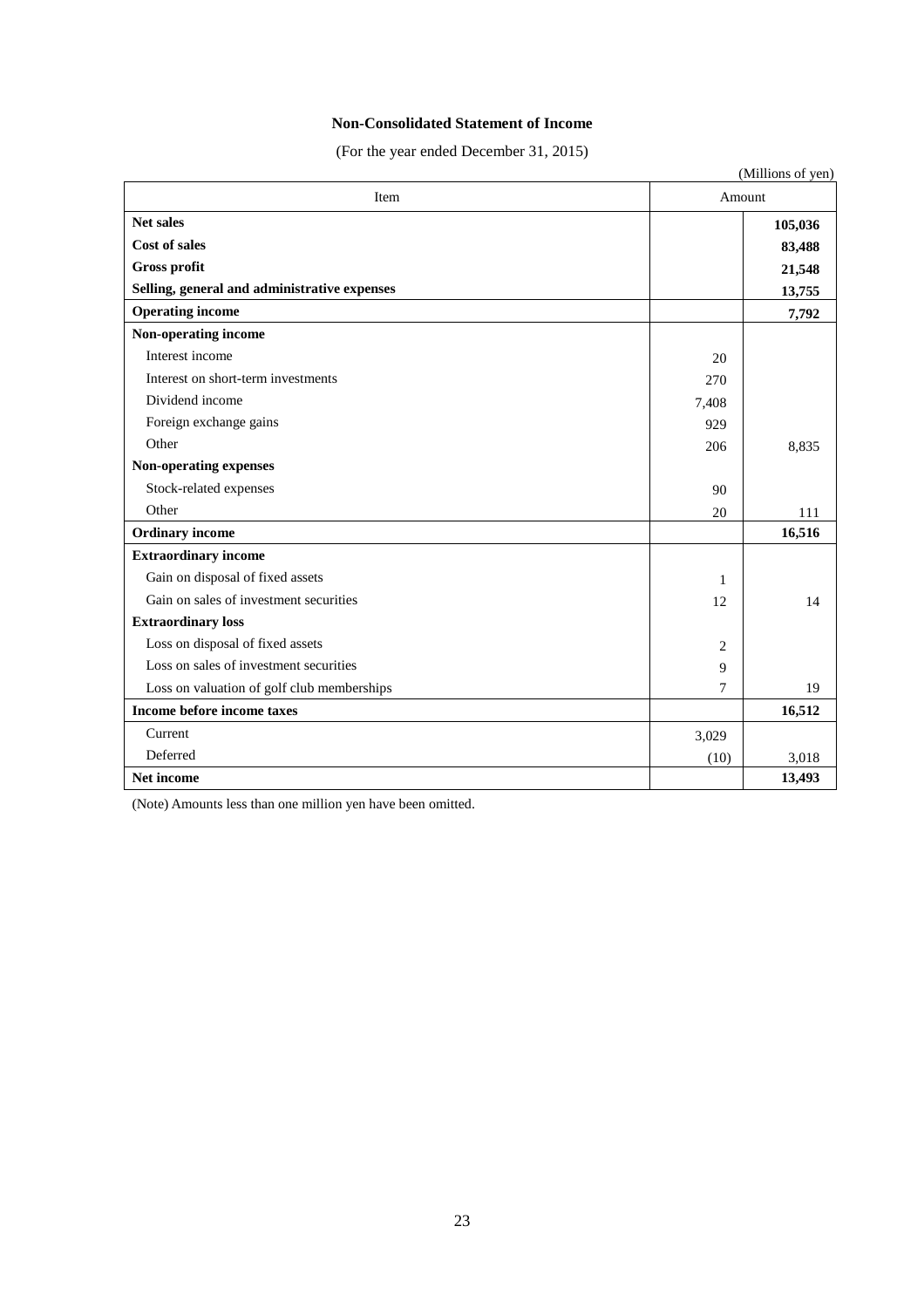# **Non-Consolidated Statement of Changes in Net Assets**

(For the year ended December 31, 2015)

|                                                          | (TATHIOHS OF ACH)<br>Shareholders' equity |                            |                                     |                            |  |  |
|----------------------------------------------------------|-------------------------------------------|----------------------------|-------------------------------------|----------------------------|--|--|
|                                                          |                                           | Additional paid-in capital | Retained earnings                   |                            |  |  |
|                                                          | Common stock                              | Legal capital<br>surplus   | Total additional<br>paid-in capital | Legal retained<br>earnings |  |  |
| Beginning balance                                        | 20,704                                    | 20,419                     | 20,419                              | 3,819                      |  |  |
| Cumulative effects of changes in<br>accounting policies  |                                           |                            |                                     |                            |  |  |
| <b>Restated balance</b>                                  | 20,704                                    | 20,419                     | 20,419                              | 3,819                      |  |  |
| Changes of items during the period                       |                                           |                            |                                     |                            |  |  |
| Cash dividend (Note: 1)                                  |                                           |                            |                                     |                            |  |  |
| Cash dividend<br>(Interim dividends)                     |                                           |                            |                                     |                            |  |  |
| Net income                                               |                                           |                            |                                     |                            |  |  |
| Purchase of treasury stock                               |                                           |                            |                                     |                            |  |  |
| Disposal of treasury stock                               |                                           |                            |                                     |                            |  |  |
| Cancellation of treasury stock                           |                                           |                            |                                     |                            |  |  |
| Reversal of reserve for the<br>reduction of fixed assets |                                           |                            |                                     |                            |  |  |
| Net changes of items other than<br>shareholders' equity  |                                           |                            |                                     |                            |  |  |
| Total changes of items during the<br>period              |                                           |                            |                                     |                            |  |  |
| Ending balance                                           | 20,704                                    | 20,419                     | 20,419                              | 3,819                      |  |  |

(Millions of yen)

|                                                          | Shareholders' equity                            |                               |                                      |                            |  |  |
|----------------------------------------------------------|-------------------------------------------------|-------------------------------|--------------------------------------|----------------------------|--|--|
|                                                          | Retained earnings                               |                               |                                      |                            |  |  |
|                                                          |                                                 | Other legal retained earnings |                                      |                            |  |  |
|                                                          | Reserve for the<br>reduction of<br>fixed assets | General reserve               | Retained earnings<br>carried forward | Total retained<br>earnings |  |  |
| Beginning balance                                        | 133                                             | 170,119                       | (45, 935)                            | 128,137                    |  |  |
| Cumulative effects of changes in<br>accounting policies  |                                                 |                               | (190)                                | (190)                      |  |  |
| <b>Restated balance</b>                                  | 133                                             | 170,119                       | (46, 125)                            | 127,946                    |  |  |
| Changes of items during the period                       |                                                 |                               |                                      |                            |  |  |
| Cash dividend (Note: 1)                                  |                                                 |                               | (4,603)                              | (4,603)                    |  |  |
| Cash dividend<br>(Interim dividends)                     |                                                 |                               | (3,612)                              | (3,612)                    |  |  |
| Net income                                               |                                                 |                               | 13,493                               | 13,493                     |  |  |
| Purchase of treasury stock                               |                                                 |                               |                                      |                            |  |  |
| Disposal of treasury stock                               |                                                 |                               | (7)                                  | (7)                        |  |  |
| Cancellation of treasury stock                           |                                                 |                               | (18, 884)                            | (18, 884)                  |  |  |
| Reversal of reserve for the<br>reduction of fixed assets | $\overline{c}$                                  |                               | (2)                                  |                            |  |  |
| Net changes of items other than<br>shareholders' equity  |                                                 |                               |                                      |                            |  |  |
| Total changes of items during the<br>period              | 2                                               |                               | (13,616)                             | (13,614)                   |  |  |
| Ending balance                                           | 135                                             | 170,119                       | (59,742)                             | 114,331                    |  |  |

(Millions of yen)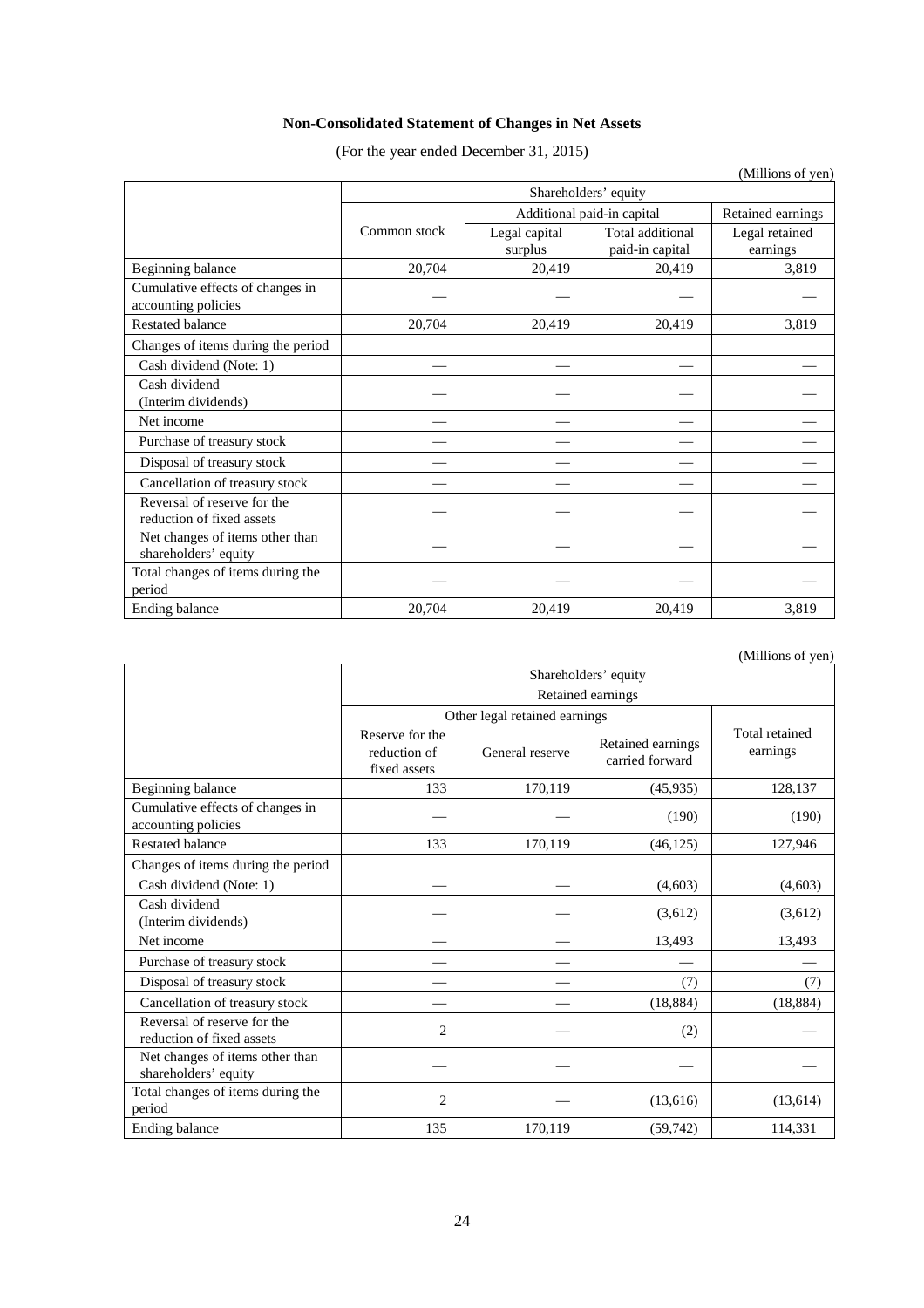|                                                          |                      |                                  |                                                                           |                                                     |                                       | (Millions of yen)   |
|----------------------------------------------------------|----------------------|----------------------------------|---------------------------------------------------------------------------|-----------------------------------------------------|---------------------------------------|---------------------|
|                                                          | Shareholders' equity |                                  |                                                                           | Revaluation/translation<br>adjustments              |                                       |                     |
|                                                          | Treasury<br>stock    | Total<br>shareholders'<br>equity | <b>Net</b><br>unrealized<br>holding<br>gains<br>(losses) on<br>securities | Total<br>revaluation/<br>translation<br>adjustments | Subscrip-<br>tion rights<br>to shares | Total net<br>assets |
| Beginning balance                                        | (20,010)             | 149,251                          | 1,966                                                                     | 1.966                                               | 54                                    | 151,271             |
| Cumulative effects of changes in<br>accounting policies  |                      | (190)                            |                                                                           |                                                     |                                       | (190)               |
| <b>Restated balance</b>                                  | (20,010)             | 149,060                          | 1,966                                                                     | 1,966                                               | 54                                    | 151,081             |
| Changes of items during the period                       |                      |                                  |                                                                           |                                                     |                                       |                     |
| Cash dividend (Note: 1)                                  |                      | (4,603)                          |                                                                           |                                                     |                                       | (4,603)             |
| Cash dividend<br>(Interim dividends)                     |                      | (3,612)                          |                                                                           |                                                     |                                       | (3,612)             |
| Net income                                               |                      | 13,493                           |                                                                           |                                                     |                                       | 13,493              |
| Purchase of treasury stock                               | (5,011)              | (5,011)                          |                                                                           |                                                     |                                       | (5,011)             |
| Disposal of treasury stock                               | 91                   | 83                               |                                                                           |                                                     |                                       | 83                  |
| Cancellation of treasury stock                           | 18,884               |                                  |                                                                           |                                                     |                                       |                     |
| Reversal of reserve for the<br>reduction of fixed assets |                      |                                  |                                                                           |                                                     |                                       |                     |
| Net changes of items other than<br>shareholders' equity  |                      |                                  | 475                                                                       | 475                                                 | $\tau$                                | 482                 |
| Total changes of items during the<br>period              | 13,964               | 349                              | 475                                                                       | 475                                                 | $\tau$                                | 831                 |
| Ending balance                                           | (6,046)              | 149,410                          | 2,441                                                                     | 2,441                                               | 61                                    | 151,913             |

(Notes)

1. The dividends were paid as appropriations of retained earnings based on a resolution at the 74th ordinary general meeting of shareholders held in March 27, 2015.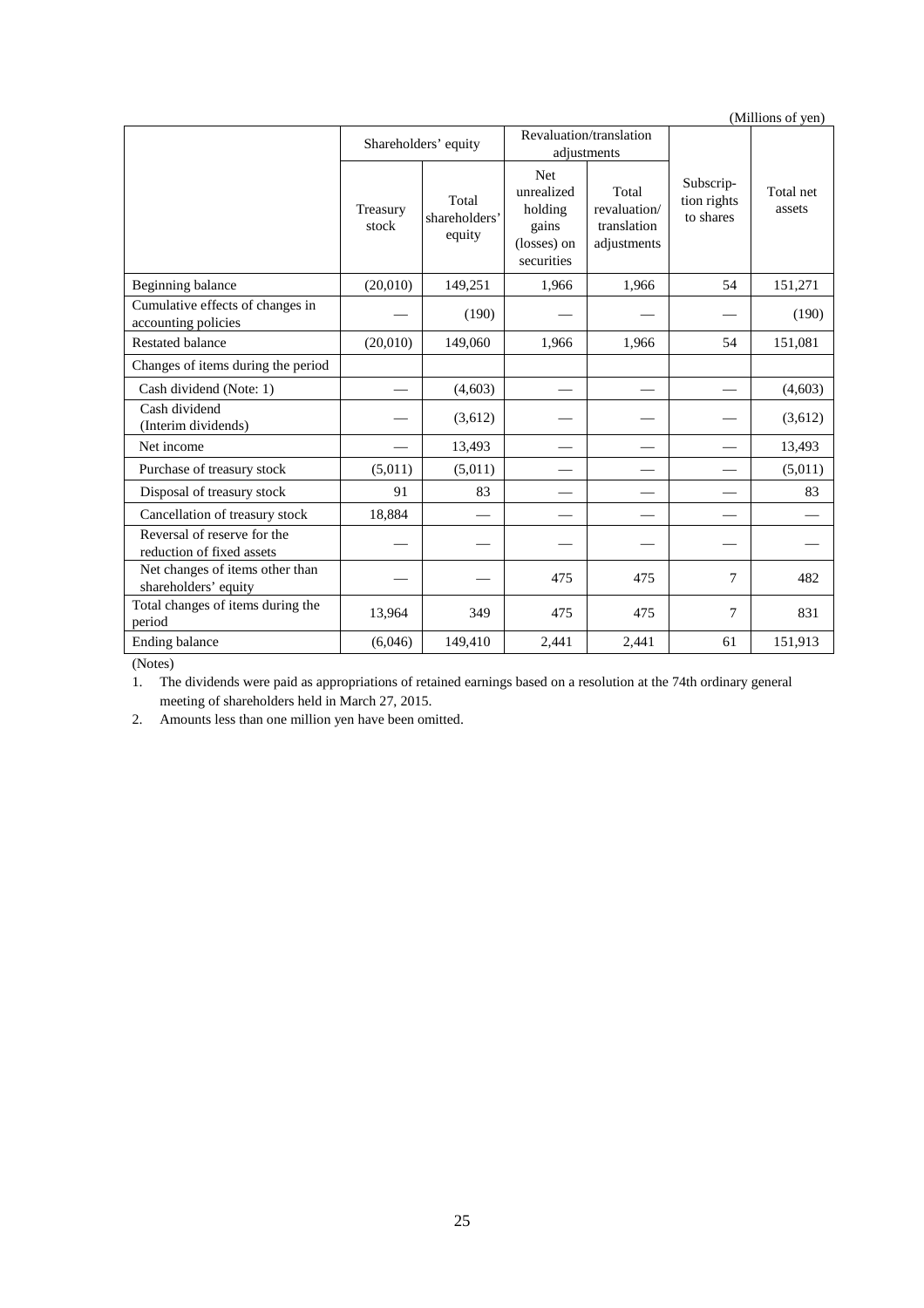## **REFERENCE DOCUMENTS FOR THE 75TH ORDINARY GENERAL MEETING OF SHAREHOLDERS**

**Proposal 1:** Proposed Appropriation of Retained Earnings for the 75th Fiscal Term

Our basic policy on the appropriation of retained earnings is to retain necessary earnings for sound business activities, to maintain healthy financial strength and to ensure adequate dividends to our shareholders based on performance for the year. Based on this policy, the Company makes it a principle to consistently distribute an annual ordinary dividend of 30 yen per share as payment of a long-term stable dividend, plus an additional special dividend equal to 30% (paid out on a per share basis) of the consolidated net income, depending on the performance of the Company.

We plan to pay an annual dividend of 110 yen per share consisting of an amount based on the above calculation standards (an ordinary dividend of 30 yen and a special dividend of 80 yen). Because we paid an interim dividend of 52 yen (an ordinary dividend of 15 yen and a special dividend of 37 yen) per share in September 2015, we propose the year-end dividend for the year as follows:

Matters related to the year-end dividend

- (1) Type of distributable properties Money
- (2) Matters related to the disbursement of distributable properties and the aggregate amount 58 yen per common share of the Company (An ordinary dividend of 15 yen and a special dividend of 43 yen) Aggregate dividend amount: 4,029,164,648 yen
- (3) Effective date of the distribution of retained earnings March 31, 2016

The remaining surplus will be used for measures aimed at further strengthening our existing businesses and investing in areas of future growth, with a view to further increasing corporate value.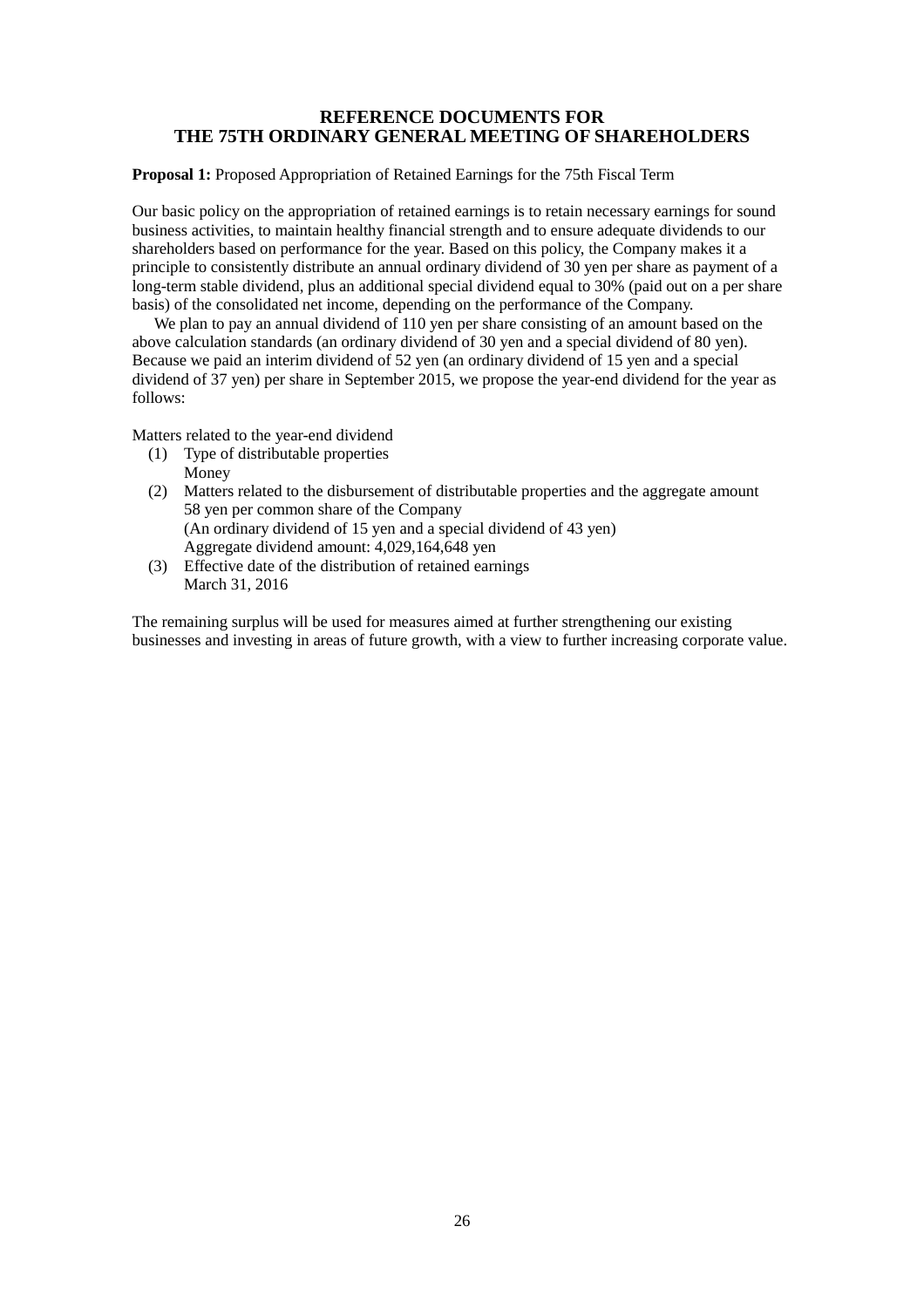### **Proposal 2:** Partial Amendments to the Articles of Incorporation

### 1. Reasons for the amendments

In accordance with the enforcement of the "Act for Partial Revision of the Companies Act" (Act No. 90 of 2014) on May 1, 2015, which allows companies to enter into limited liability agreements with directors who do not engage in business execution and audit & supervisory board members who do not serve as outside audit & supervisory board members, the Company will make partial amendments to the provisions of Article 28 (Limited Liability Agreements with Outside Directors) and Article 37 (Limited Liability Agreements with Outside Audit & Supervisory Board Members) of the current Articles of Incorporation so that such directors and audit & supervisory board members can fully perform the roles expected of them.

The consent of each audit & supervisory board member has been obtained to the amendments to Article 28 of the Articles of Incorporation.

#### 2. Details of the amendments

Details of the amendments to the Articles of Incorporation are as follows:

|                                                    | (Amended portions are underlined.)                   |
|----------------------------------------------------|------------------------------------------------------|
| <b>Current Articles of Incorporation</b>           | <b>Proposed Amendments</b>                           |
| (Limited Liability Agreements with Outside         | (Limited Liability Agreements with Directors)        |
| Directors)                                         | Article 28. Pursuant to the provisions of Article    |
| Article 28. Pursuant to the provisions of Article  | 427, Paragraph 1 of the Companies Act, the           |
| 427, Paragraph 1 of the Companies Act, the         | Company may enter into an agreement with each        |
| Company may enter into an agreement with each      | of the Directors (except for persons who are         |
| of the Outside Directors to the effect that any    | Executive Directors, etc.) to the effect that any    |
| liability under Article 423, Paragraph 1 of said   | liability under Article 423, Paragraph 1 of said Act |
| Act shall be limited; provided, however, that the  | shall be limited; provided, however, that the limit  |
| limit of liability shall be the prescribed minimum | of liability shall be the prescribed minimum         |
| amount set by laws and regulations.                | amount set by laws and regulations.                  |
| (Limited Liability Agreements with Outside Audit   | (Limited Liability Agreements with Audit &           |
| & Supervisory Board Members)                       | <b>Supervisory Board Members)</b>                    |
| Article 37. Pursuant to the provisions of Article  | Article 37. Pursuant to the provisions of Article    |
| 427, Paragraph 1 of the Companies Act, the         | 427, Paragraph 1 of the Companies Act, the           |
| Company may enter into an agreement with each      | Company may enter into an agreement with each        |
| of the Outside Audit & Supervisory Board           | of the Audit & Supervisory Board Members to the      |
| Members to the effect that any liability under     | effect that any liability under Article 423,         |
| Article 423, Paragraph 1 of said Act shall be      | Paragraph 1 of said Act shall be limited; provided,  |
| limited; provided, however, that the limit of      | however, that the limit of liability shall be the    |
| liability shall be the prescribed minimum amount   | prescribed minimum amount set by laws and            |
| set by laws and regulations.                       | regulations.                                         |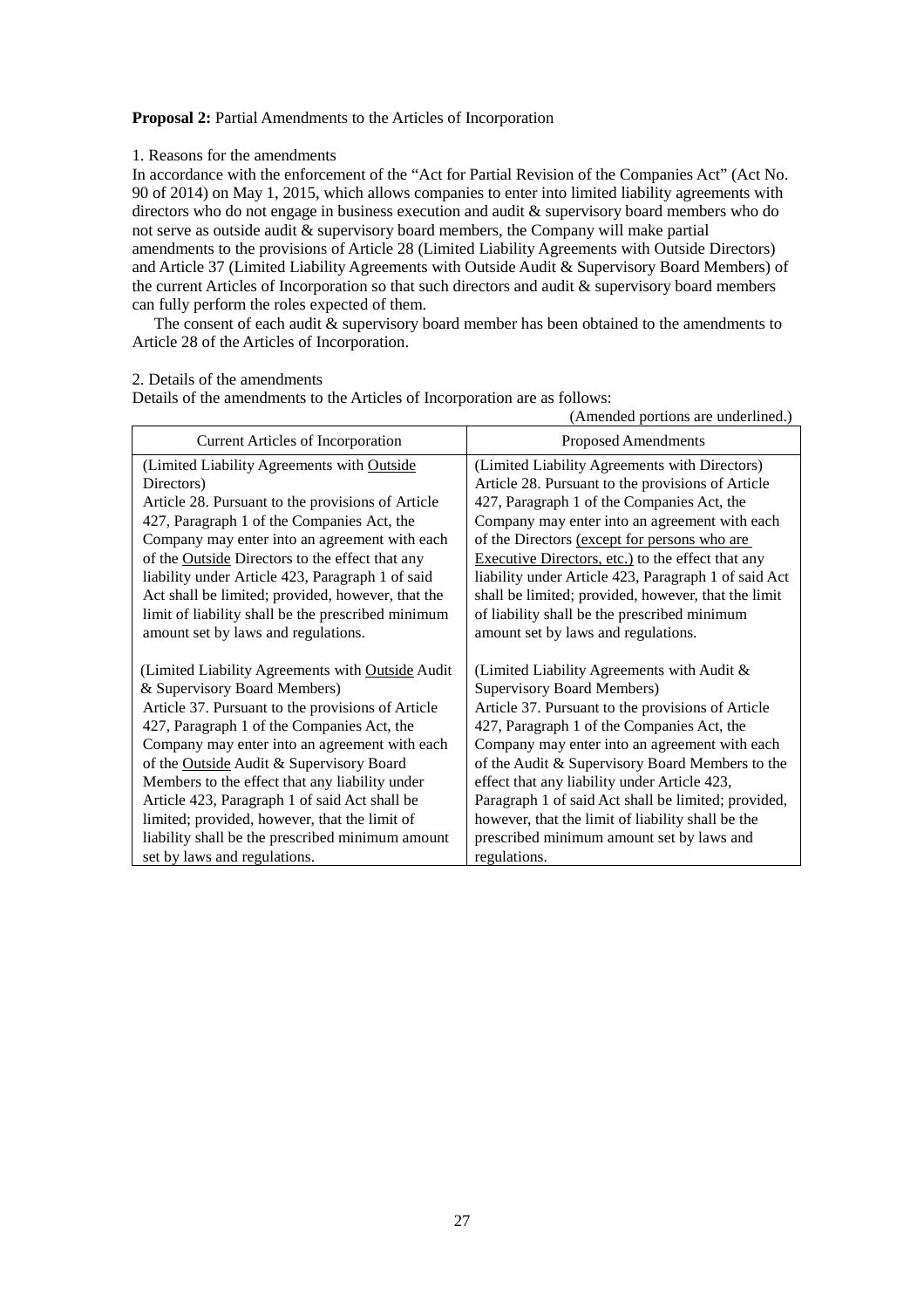## **Proposal 3:** Election of Four (4) Audit & Supervisory Board Members

The term of office of all four (4) audit & supervisory board members currently in office will expire at the conclusion of the 75th Ordinary General Meeting of Shareholders. Shareholders are therefore requested to elect four (4) audit & supervisory board members.

The candidates for the position of audit & supervisory board members are as follows. All members at Audit & Supervisory Board have given their consent to this proposal.

| No. | Name                                                                                                                                                                                                                                                                                                                                                                                                                                                                                                                                                                                                                                      |                                                                                                                                      | Brief personal history, position, assignment                                                                                                                                                                                                                                                                                                                                                                                                                                                                                                                                                                                                                                                                                                                                                                                                                                                                                                                                                                                                                                                                                                                                                                                                                                                               | Number of the<br>Company's |  |
|-----|-------------------------------------------------------------------------------------------------------------------------------------------------------------------------------------------------------------------------------------------------------------------------------------------------------------------------------------------------------------------------------------------------------------------------------------------------------------------------------------------------------------------------------------------------------------------------------------------------------------------------------------------|--------------------------------------------------------------------------------------------------------------------------------------|------------------------------------------------------------------------------------------------------------------------------------------------------------------------------------------------------------------------------------------------------------------------------------------------------------------------------------------------------------------------------------------------------------------------------------------------------------------------------------------------------------------------------------------------------------------------------------------------------------------------------------------------------------------------------------------------------------------------------------------------------------------------------------------------------------------------------------------------------------------------------------------------------------------------------------------------------------------------------------------------------------------------------------------------------------------------------------------------------------------------------------------------------------------------------------------------------------------------------------------------------------------------------------------------------------|----------------------------|--|
|     | (Date of birth)                                                                                                                                                                                                                                                                                                                                                                                                                                                                                                                                                                                                                           |                                                                                                                                      | and significant positions concurrently held                                                                                                                                                                                                                                                                                                                                                                                                                                                                                                                                                                                                                                                                                                                                                                                                                                                                                                                                                                                                                                                                                                                                                                                                                                                                | shares held                |  |
| 1   | Kazuyuki Someya<br>(December 1, 1963)                                                                                                                                                                                                                                                                                                                                                                                                                                                                                                                                                                                                     | April 1986<br>April 2002<br>October 2005<br>January 2010<br>March 2013                                                               | Joined MABUCHI MOTOR CO., LTD.<br>Manager, Accounting and Finance Section, Administrative<br>Department, MABUCHI MOTOR CO., LTD.<br>General Manager, Accounting and Finance Department,<br>Administration Headquarters, MABUCHI MOTOR CO.,<br>LTD.<br>General Manager, Administrative Department,<br>Administration Headquarters, MABUCHI MOTOR CO.,<br>LTD.<br>President, MABUCHI INDUSTRY CO., LTD. (Current<br>position)                                                                                                                                                                                                                                                                                                                                                                                                                                                                                                                                                                                                                                                                                                                                                                                                                                                                                | 4,700                      |  |
|     | Reasons for being nominated for the position of audit & supervisory board member:<br>Since joining the Company, Kazuyuki Someya has engaged in the administration of the Company for many years. Currently,<br>he also serves in overall management as the President of MABUCHI INDUSTRY CO., LTD., a subsidiary of the Company.<br>He has been nominated for the position of audit $\&$ supervisory board member for the first time because we anticipate that he<br>will execute his duties appropriately as an audit & supervisory board member with abundant professional knowledge and<br>experience regarding corporate management. |                                                                                                                                      |                                                                                                                                                                                                                                                                                                                                                                                                                                                                                                                                                                                                                                                                                                                                                                                                                                                                                                                                                                                                                                                                                                                                                                                                                                                                                                            |                            |  |
| 2   | Nobutaka Motohashi<br>(December 16, 1948)<br>(Candidate for outside<br>audit & supervisory<br>board member)<br>(Candidate for<br>notification as an<br>independent officer to<br>the Tokyo Stock<br>Exchange)<br>management.                                                                                                                                                                                                                                                                                                                                                                                                              | March 1973<br>September 1990<br><b>June 2008</b><br><b>July 2008</b><br>March 2012<br>June 2012<br>Outside Auditor, NAGAWA Co., Ltd. | Registered as a Certified Public Accountant<br>Representative partner of Century Auditor Office (Currently<br>Ernst & Young ShinNihon LLC)<br>Retired from Shin Nihon & Co. (Currently Ernst & Young<br>ShinNihon LLC)<br>Representative, Motohashi Nobutaka Accounting Office<br>(Current position)<br>Outside Audit & Supervisory Board Member, MABUCHI<br>MOTOR CO., LTD. (Current position)<br>Outside Auditor of NAGAWA Co., Ltd. (Current position)<br>(Significant Positions Concurrently Held)<br>Representative, Motohashi Nobutaka Accounting Office<br>Reasons for being nominated for the position of outside audit $\&$ supervisory board member:<br>Nobutaka Motohashi has been renominated as a candidate for the position of outside audit & supervisory board member<br>because we have judged that he will be able to conduct his audit from an objective standpoint with abundant professional<br>knowledge and experience regarding corporate accounting as a certified public accountant. He also has considerable insight<br>in corporate governance and is of a noble character. We anticipate, for the aforementioned reasons, that he will execute his<br>duties appropriately as an outside audit & supervisory board member, despite having no previous experience in corporate | 300                        |  |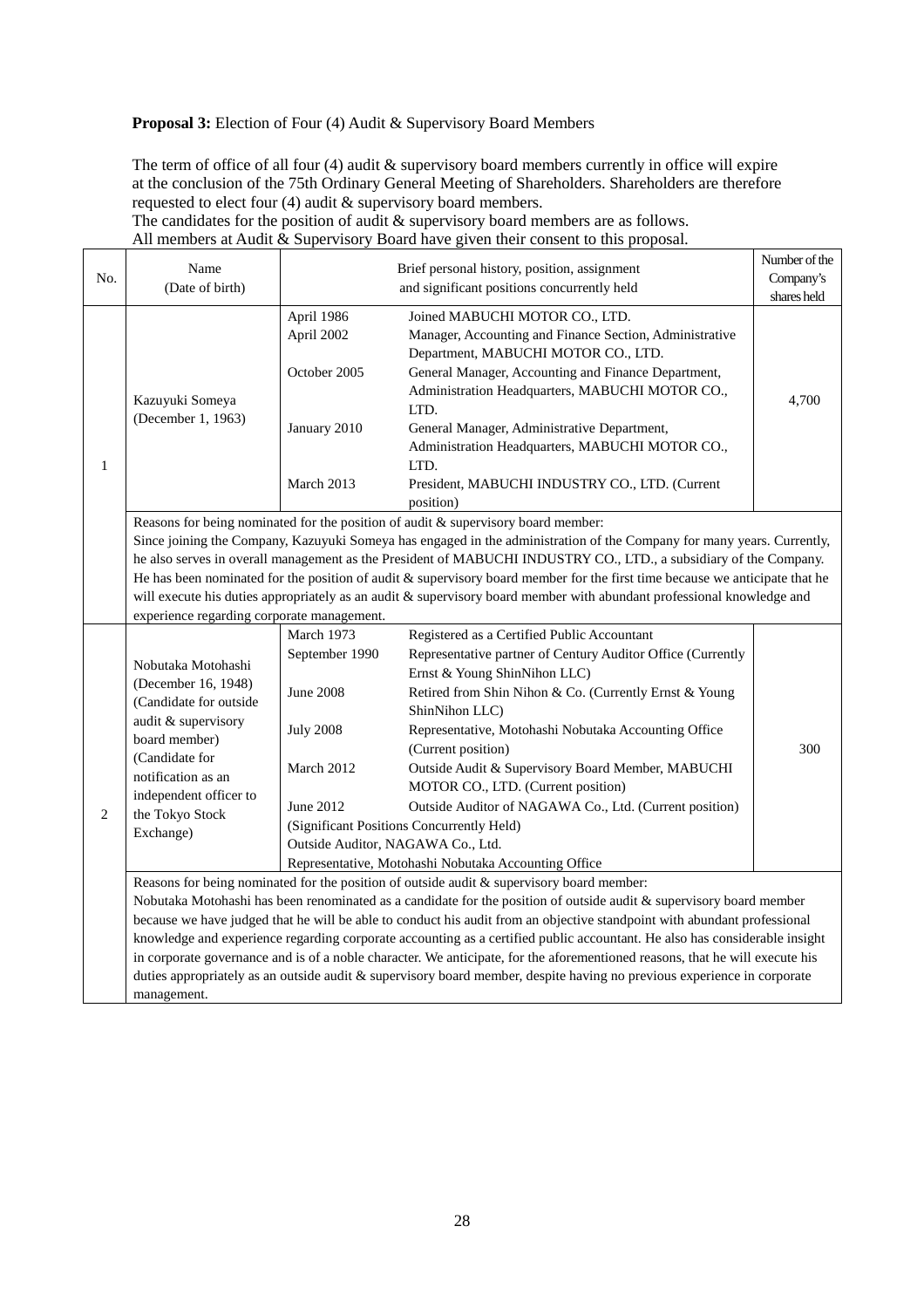|                | Name                                                                                                 |                                                                                                                             | Brief personal history, position, assignment                                                                                                                                                                                                        | Number of the |  |  |  |
|----------------|------------------------------------------------------------------------------------------------------|-----------------------------------------------------------------------------------------------------------------------------|-----------------------------------------------------------------------------------------------------------------------------------------------------------------------------------------------------------------------------------------------------|---------------|--|--|--|
| No.            | (Date of birth)                                                                                      |                                                                                                                             | and significant positions concurrently held                                                                                                                                                                                                         | Company's     |  |  |  |
|                |                                                                                                      |                                                                                                                             |                                                                                                                                                                                                                                                     | shares held   |  |  |  |
|                | Toru Masuda                                                                                          | April 1979                                                                                                                  | Registered as an attorney                                                                                                                                                                                                                           |               |  |  |  |
|                | (November 9, 1951)                                                                                   | April 1989                                                                                                                  | Representative, Masuda Toru Law Office (Current                                                                                                                                                                                                     |               |  |  |  |
|                | (Candidate for outside                                                                               |                                                                                                                             | position)                                                                                                                                                                                                                                           |               |  |  |  |
|                | audit & supervisory                                                                                  | June 2007                                                                                                                   | Director, Juutaku Loan Servicer Ltd. (Current position)                                                                                                                                                                                             |               |  |  |  |
|                | board member)                                                                                        | March 2012                                                                                                                  | Audit & Supervisory Board Member, MABUCHI MOTOR                                                                                                                                                                                                     | 300           |  |  |  |
|                | (Candidate for                                                                                       |                                                                                                                             | CO., LTD. (Current position)                                                                                                                                                                                                                        |               |  |  |  |
|                | notification as an                                                                                   |                                                                                                                             | (Significant Positions Concurrently Held)                                                                                                                                                                                                           |               |  |  |  |
|                | independent officer to                                                                               |                                                                                                                             | Director, Juutaku Loan Servicer Ltd.                                                                                                                                                                                                                |               |  |  |  |
| 3              | the Tokyo Stock                                                                                      |                                                                                                                             | Representative, Masuda Toru Law Office                                                                                                                                                                                                              |               |  |  |  |
|                | Exchange)                                                                                            |                                                                                                                             |                                                                                                                                                                                                                                                     |               |  |  |  |
|                |                                                                                                      |                                                                                                                             | Reasons for being nominated for the position of outside audit & supervisory board member:                                                                                                                                                           |               |  |  |  |
|                |                                                                                                      |                                                                                                                             | Toru Masuda has been renominated as a candidate for the position of outside audit & supervisory board member because we                                                                                                                             |               |  |  |  |
|                |                                                                                                      |                                                                                                                             | have judged that he will be able to conduct his audit from an objective standpoint with abundant professional knowledge and                                                                                                                         |               |  |  |  |
|                |                                                                                                      |                                                                                                                             | experience regarding corporate legal affairs as an attorney (including experience in corporate management as a director of<br>Juutaku Loan Servicer Ltd.). He also has considerable insight in corporate governance and is of a noble character. We |               |  |  |  |
|                |                                                                                                      |                                                                                                                             | anticipate, for the aforementioned reasons, that he will execute his duties appropriately as an outside audit & supervisory                                                                                                                         |               |  |  |  |
|                | board member.                                                                                        |                                                                                                                             |                                                                                                                                                                                                                                                     |               |  |  |  |
|                | Takashi Asai                                                                                         | April 1990                                                                                                                  | Registered as an attorney                                                                                                                                                                                                                           |               |  |  |  |
|                | (March 17, 1961)                                                                                     | April 1990                                                                                                                  | Joined DAI-ICHI FUYO LAW OFFICE (Current position)                                                                                                                                                                                                  |               |  |  |  |
|                | (Candidate for outside                                                                               | April 2002                                                                                                                  | Part-time lecturer, Faculty of Law, Keio University                                                                                                                                                                                                 |               |  |  |  |
|                | audit & supervisory                                                                                  | April 2005                                                                                                                  | Part-time lecturer, KEIO UNIVERSITY LAW SCHOOL                                                                                                                                                                                                      |               |  |  |  |
|                | board member)                                                                                        | April 2009                                                                                                                  | Professor, KEIO UNIVERSITY LAW SCHOOL                                                                                                                                                                                                               |               |  |  |  |
|                | (Candidate for                                                                                       | April 2014                                                                                                                  | Part-time lecturer, Keio University (Current position)                                                                                                                                                                                              |               |  |  |  |
|                | notification as an                                                                                   |                                                                                                                             |                                                                                                                                                                                                                                                     |               |  |  |  |
|                | independent officer to                                                                               |                                                                                                                             |                                                                                                                                                                                                                                                     |               |  |  |  |
| $\overline{4}$ | the Tokyo Stock                                                                                      |                                                                                                                             |                                                                                                                                                                                                                                                     |               |  |  |  |
|                | Exchange)                                                                                            |                                                                                                                             |                                                                                                                                                                                                                                                     |               |  |  |  |
|                |                                                                                                      |                                                                                                                             | Reasons for being nominated for the position of outside audit & supervisory board member:                                                                                                                                                           |               |  |  |  |
|                |                                                                                                      | Takashi Asai has been nominated for the position of outside audit & supervisory board member for the first time because we  |                                                                                                                                                                                                                                                     |               |  |  |  |
|                |                                                                                                      | have judged that he will be able to conduct his audit from an objective standpoint with abundant professional knowledge and |                                                                                                                                                                                                                                                     |               |  |  |  |
|                |                                                                                                      |                                                                                                                             | experience regarding laws and regulations as an attorney. He also has considerable insight in corporate governance and is of                                                                                                                        |               |  |  |  |
|                |                                                                                                      |                                                                                                                             | a noble character. We anticipate, for the aforementioned reasons, that he will execute his duties appropriately as an outside                                                                                                                       |               |  |  |  |
|                |                                                                                                      |                                                                                                                             | audit & supervisory board member, despite having no previous experience in corporate management.                                                                                                                                                    |               |  |  |  |
|                | (Notes)                                                                                              |                                                                                                                             |                                                                                                                                                                                                                                                     |               |  |  |  |
|                | 1.                                                                                                   |                                                                                                                             | No special relationship exists between the Company and the candidates.                                                                                                                                                                              |               |  |  |  |
|                | 2.                                                                                                   |                                                                                                                             | Nobutaka Motohashi, Toru Masuda and Takashi Asai are candidates for the position of outside                                                                                                                                                         |               |  |  |  |
|                | auditor & supervisory board member.                                                                  |                                                                                                                             |                                                                                                                                                                                                                                                     |               |  |  |  |
|                | The office terms of Nobutaka Motohashi and Toru Masuda as audit & supervisory board members of<br>3. |                                                                                                                             |                                                                                                                                                                                                                                                     |               |  |  |  |
|                |                                                                                                      |                                                                                                                             |                                                                                                                                                                                                                                                     |               |  |  |  |
|                |                                                                                                      |                                                                                                                             | the Company will have reached four years at the conclusion of the 75th Ordinary General Meeting of                                                                                                                                                  |               |  |  |  |
|                | Shareholders.                                                                                        |                                                                                                                             |                                                                                                                                                                                                                                                     |               |  |  |  |
|                | 4.                                                                                                   |                                                                                                                             | As per Article 427, Paragraph 1, of the Companies Act and the Company's Articles of Incorporation,<br>the Company entered into agreements with Nobutaka Motohashi and Toru Masuda to limit their                                                    |               |  |  |  |

renomination is approved, the Company intends to extend said agreements with them. If Takashi Asai is elected as an outside audit & supervisory board member, the Company also intends to enter into a similar agreement to limit his liability for damages. The limit of liabilities under the agreement shall be the amount set forth by any relevant laws or regulations.

5. The Company registered Nobutaka Motohashi and Toru Masuda as "independent officers," as stipulated by the Tokyo Stock Exchange. If they are renominated, the Company intends to continue to designate them as "independent officers." In addition, as Takashi Asai satisfies the requirements of an "independent officer," as stipulated by the Tokyo Stock Exchange, the Company intends to register him as an "independent officer" at the Exchange if his election as an outside audit & supervisory board member is approved.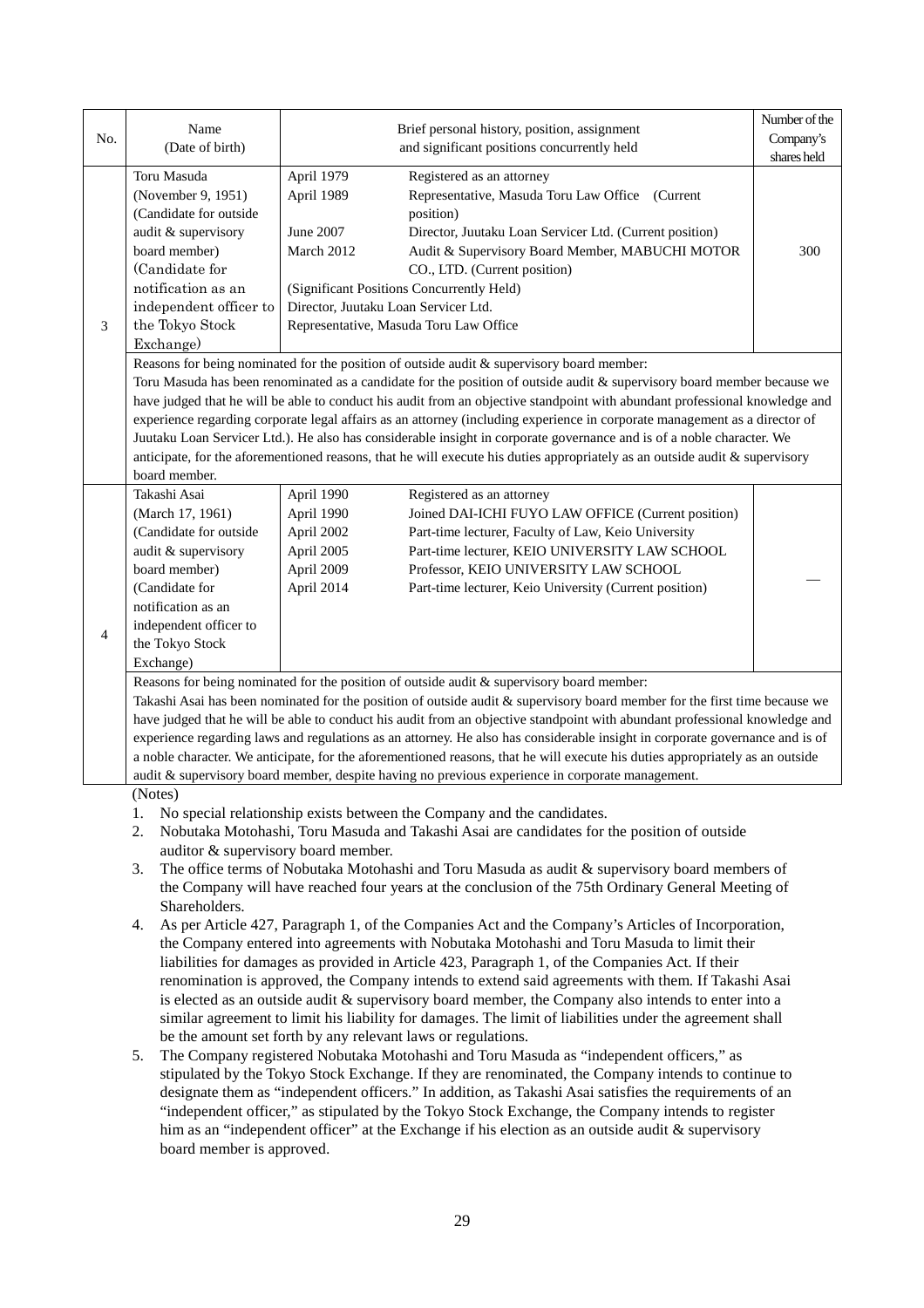### **Proposal 4:** Determination of Amounts and the Content of the Performance-Based Stock Compensation Plan for Directors

The remuneration for the Company's directors (excluding outside directors and those who are non-residents in Japan; the same shall apply in this Proposal) previously consisted of "basic remuneration," "bonuses" and "stock options." The Company proposes that shareholders approve the introduction of a new performance-based stock compensation plan (the "Plan") covering such directors of the Company, which will be linked to the medium-term performance of the Company.

Specifically, in addition to the aforementioned conventional remuneration scheme for directors, the Company proposes that shareholders approve the implementation of the compensation plan for directors, under which remuneration amounts will be granted based on their respective positions and attainment level of performance targets during the trust term. The number of directors covered by the Plan will be six (6).

#### 1. Reasons for submitting this Proposal and considering the Plan appropriate

In line with its medium-term management plan, which was announced on February 12, 2016, the Company aims to introduce the Plan to directors, which is closely linked to the performance targets presented in the medium-term management plan. The Company is confident that the introduction of the Plan is appropriate as it will make them more aware of the importance of improving operating results over the medium term and increasing corporate value, in addition to making clearer the linkage between the remuneration amounts for directors and the stock value of the Company.

This Proposal is to be submitted for approval at the Meeting once the results of the Remuneration Committee's discussion on the introduction of the Plan have been taken into account.

### 2. Amounts and types of remuneration in the Plan

#### (1) Overview of the Plan

The Plan allows for the delivery and payment (the "Delivery, etc." or "delivered, etc.") of the Company's shares acquired through the BIP Trust and money equivalent to the amount obtained by converting the Company's shares into cash (collectively, the "Company Shares, etc.") to directors who are incumbent during the target period (set forth in (2) below), based on their positions and attainment level of performance targets during the trust term. Under the Plan, money to be contributed by the Company for directors' remuneration (as described in (2) below) is the source of trust money to acquire the Company's shares through a trust. The Delivery, etc., of the Company Shares, etc., to directors will take place at a designated time after the target period (set forth in (2) below).

#### (2) Maximum amount of trust money contributed by the Company

The Company will implement the Plan over the target period of three consecutive fiscal years (the "Target Period").The Company will provide a maximum of 480 million yen in trust money for the Target Period as remuneration for directors through the establishment of a trust (hereafter the "Trust"). The trust term of the Trust shall cover the three years of the Target Period (including the extension of the trust term below; the same shall apply below), during which directors who satisfy beneficiary requirements shall become beneficiaries. Specifically, with regard to the initially established Trust, the Target Period of the Plan shall be the three fiscal years beginning in the fiscal year ending December 31, 2016, and ending in the fiscal year ending December 31, 2018. To ensure the acquisition of the Company's shares that are subject to the Delivery, etc., for directors, the Company will contribute a maximum of 480 million yen in trust money and award points to directors (refer to (3) below) during the trust term. Through the Trust, the Company will carry out the Delivery, etc., of the Company Shares, etc., around May 2019 based on the number of points accrued by directors over the three fiscal years. The Company will also separately contribute trust money to the Trust to acquire the Company's shares that will be used for the Delivery, etc., to executive officers. Under the Trust, the Company will use one account to manage the Company's shares that are subject to the Delivery, etc., as remuneration for executive officers, and another account to manage the Company's shares to be issued to the aforementioned directors. Furthermore, the Trust may be extended upon the expiry of the initial trust term if any provisions of the trust agreement are modified or additional contributions are made. Under such circumstances, the trust term of the Trust will be extended for three years, and the Company will make additional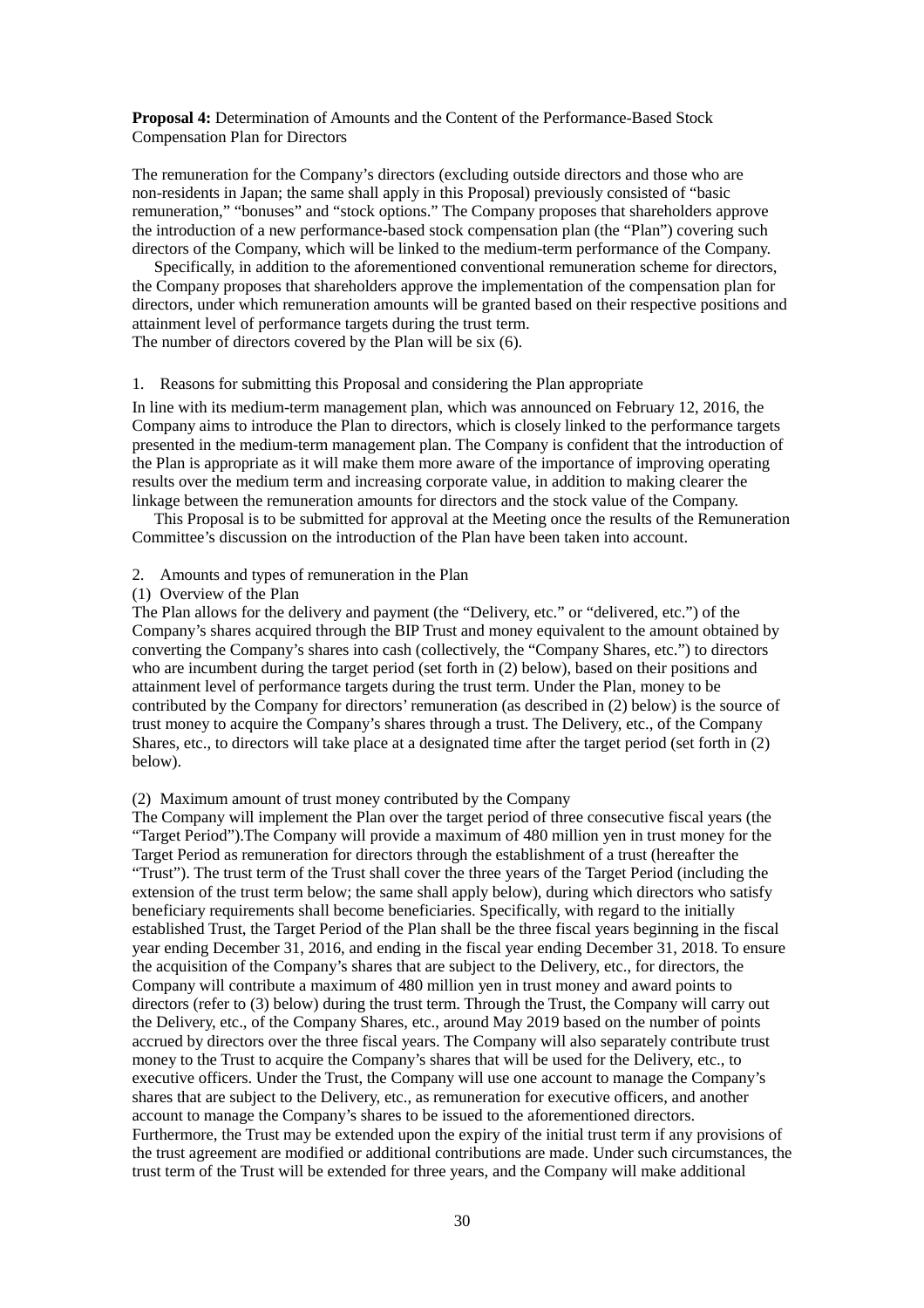contributions up to a maximum of 480 million yen in trust money as remuneration for directors for each extension of the trust term and continue to award points to directors during any extension of the trust term. The Company will also separately make additional cash contributions as remuneration for executive officers during any extension of the trust term.

However, in the case of such additional contributions, should any of the Company's shares or trust money (the "Remaining Shares, etc.") that are subject to the Delivery, etc., to directors remain within the Trust at the end of the initial trust term, the combined amount of the Remaining Shares, etc., and trust money to be additionally contributed shall be within the scope of ¥480 million.

(3) Calculation method and upper limit of the number of the Company's Stock, etc., to be acquired by directors

The number of the Company Shares, etc., to be issued to directors through the Trust will be determined based on the points that are awarded in response to the attainment level of performance targets and other factors in accordance with the predetermined calculation formulae. Specifically, the Base Points will be awarded to incumbent directors at specific times during the trust term in accordance with the following calculation formula for the Base Points. The number of the Company Shares, etc., that are subject to the Delivery, etc., will then be determined based on points ( "Share Granting Points") which are calculated using a performance-based coefficient multiplied by the number of Base Points accumulated over three years. As for the number of the Company's shares to be issued to directors through the Trust, each Share Granting Point awarded to directors shall equate to one share of the Company. Should the Company's shares that belong to the Trust increase or decrease due to a stock split, a gratis allotment or a reverse stock split, the Company shall reasonably adjust the number of the Company's shares to be awarded per point, reflecting the degree of such change.

#### (Point calculation formula)

Amount specified according to the position and the level of attainment of the performance targets for each fiscal year / Average price per share acquired by the Trust (fractions after the decimal point to be rounded down).

(Calculation formula for the number of shares to be delivered)

Three-year cumulative Base Points  $\times$  Performance-based coefficient (fractions after the decimal point to be rounded down)\*

\*The performance-based coefficient will be determined within the range of 0 through 120%, according to the attainment level of performance targets for the last fiscal year of the Target Period (the fiscal year ending December 31, 2018 in the case of the initial Target Period). \*If a director retires from office, dies or becomes a non-resident of Japan during the Target Period, the performance-based coefficient shall not be applied, and the accumulated Base Points that have been awarded up to such a time shall be regarded as Share Granting Points.

The upper limit of the total number of the Company's shares to be delivered to directors under the Trust shall be 107,200 shares per Target Period. The upper limit of the Company's shares to be delivered is set with reference to such factors as the stock prices in the most recent year and takes into account the maximum amount of trust money contributed by the Company in (2) above.

(4) Method for and timing of the Delivery, etc., of the Company Shares, etc., to Directors Directors who satisfy the beneficiary requirements shall receive the Delivery, etc., of the Company Shares, etc., based on the amount calculated using the calculation methods described in (3) above, around May of the year immediately following the end of the last fiscal year of the Plan (May 2019 in the case of the initial Target Period). In accordance with the provisions of the trust agreement, directors who meet the beneficiary requirements shall receive 50% of the Company shares corresponding to Share Granting Points (the number of shares less than one unit will be round down), whereas such directors shall receive money equivalent to the amount obtained by converting the remaining number of Company's shares into cash within the Trust.

Directors who meet the beneficiary requirements but retire from office (excluding cases of voluntary retirement) shall receive the Delivery, etc., of the Company Shares, etc., from the Trust based on the Base Points they have accrued by the time of retirement. In cases when directors who meet the beneficiary requirements die during their terms in office, money obtainable by converting the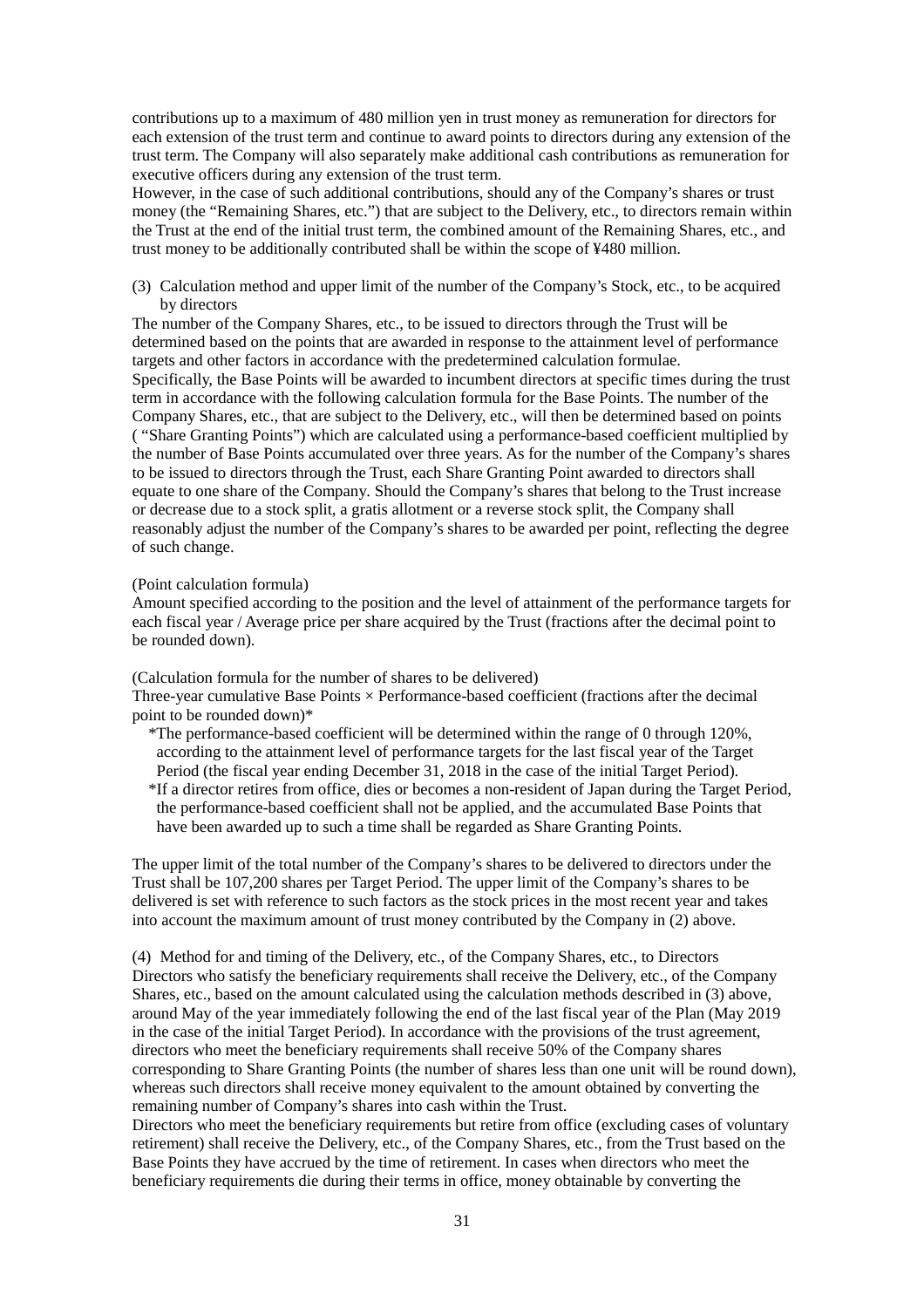Company's shares into cash, the amount of which will be determined according to the Base Points accumulated by the time of his or her death, shall be granted from the Trust to the heirs of those directors. Directors who become non-residents of Japan during the Target Period shall be treated in the same manner as deceased directors. As a result, such directors shall receive from the Trust money obtainable by converting the Company's shares into cash, the amount of which will be determined according to the Base Points accumulated by the time his or her Japanese residency expires.

### (5) Voting rights related to Company's shares in the Trust

To ensure management neutrality, no voting rights related to the Company's shares held by the Trust shall be exercised during the trust term.

#### (6) Other matters regarding the Plan

Other matters regarding the Plan will be determined by the Board of Directors each time the Trust is established, any provision of the trust agreement is modified or an additional contribution of trust money to the Trust is made.

For details of the Plan, refer to the "Announcement on Introduction of the Performance-based Stock Compensation Plan for Directors and Executive Officers" (Reference below described: **"**Excerpt from the press release dated February 17, 2016").

#### (Reference)

A plan with similar content to that described above is scheduled to be implemented for executive officers of the Company.

(Reference: Excerpt from the press release dated February 17, 2016)

### 1. Purpose of Introduction of the Plan

- (1) The Company announced its medium-term management plan on February 12, 2016. In conjunction with this, the Company has decided to introduce the Plan, which is the executive remuneration system closely linked with the achievement of the performance targets as set out in the medium-term management plan, with the purpose of enhancing the motivation of Directors, etc. to contribute to improved business performance and increased corporate value over the medium term.(\*)
- (2) The introduction of the Plan will be subject to the approval of the proposal regarding the introduction of the Plan for directors at the Shareholders' Meeting.
- (3) The Executive Compensation BIP (Board Incentive Plan) Trust (the "BIP Trust") will be adopted in introducing the Plan. Under the Plan, the Company's shares acquired through the BIP Trust and money equivalent to the amount obtained by converting the Company's shares into cash (collectively, the "Company Shares, etc.") will be delivered and paid (the "Delivery, etc." or "delivered, etc.") to those serving as Directors, etc. during the target period (as set forth in 3. 1 below) based on the factors such as the positions and the level of attainment of the performance targets throughout the trust term. Directors, etc. will receive the Delivery, etc. of the Company Shares, etc. during a certain timeframe following the end of the target period.
	- (\*) The Company deliberated the introduction of the Plan at the Remuneration Committee established as an advisory body to the Board of Directors, the majority of whose members are outside directors.
	- (\*) The Company has laid down guidelines that require Directors, etc. to hold a certain number of the Company's shares during their term of office.
	- (\*) After introducing the Plan, remuneration for directors of the Company will consist of "basic remuneration," "bonuses," "stock options" and "performance-based stock compensation." Remuneration for outside directors and audit & supervisory board members, who are independent of the Company's business execution, remains unchanged and consists of "basic remuneration" only.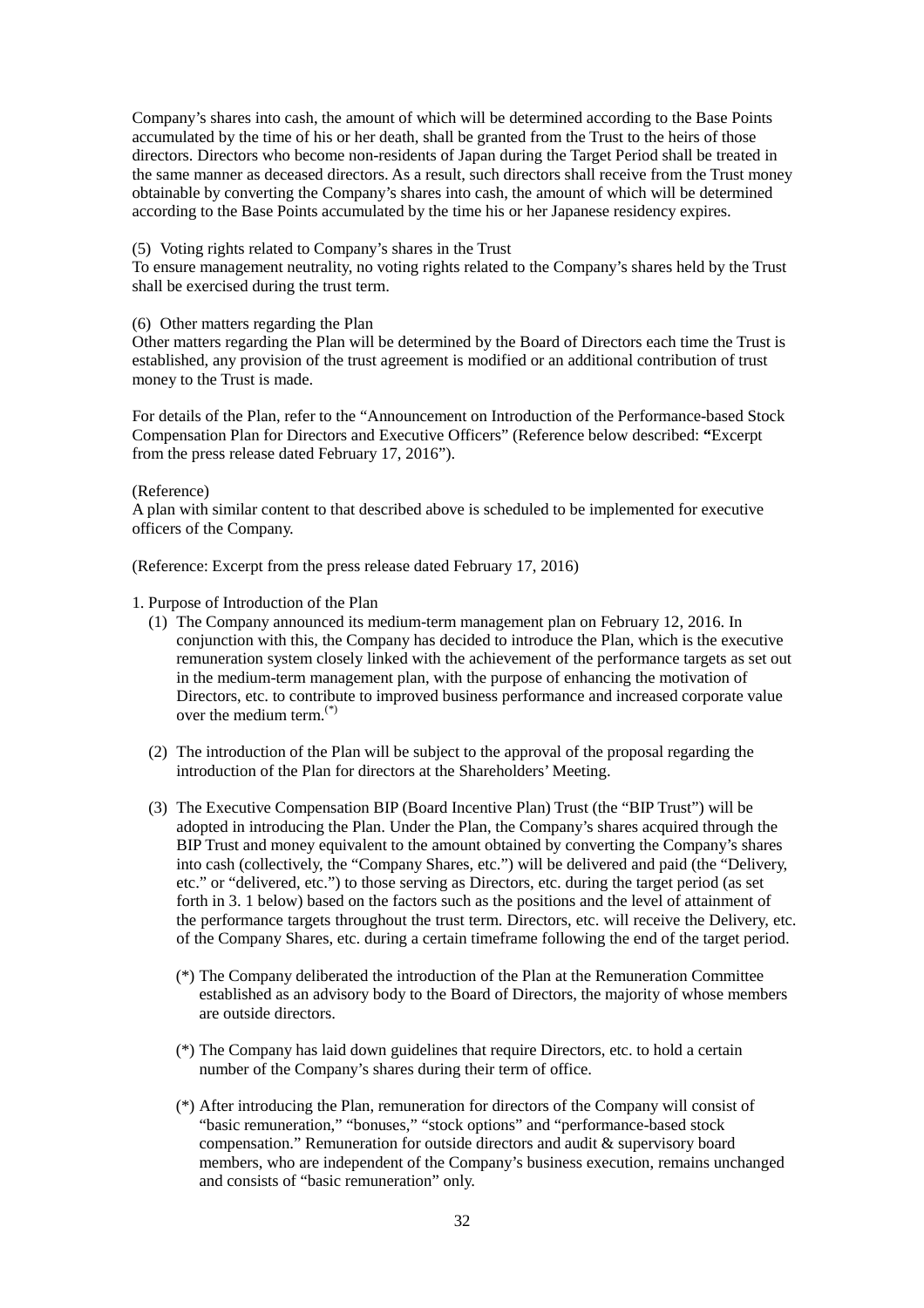### 2. Structure of the BIP Trust



1) Resolution of the Shareholders' Meeting

- 1) The Company will receive approval for directors' remuneration at the Shareholders' Meeting in relation to the introduction of the Plan for directors. With respect to the introduction of the Plan for executive officers, necessary matters will be determined by resolution of the Board of Directors.
- 2) The Company will formulate share delivery rules concerning the Plan at a meeting of the Board of Directors.
- 3) The Company will entrust money to Mitsubishi UFJ Trust and Banking Corporation (the Trustee) to fund directors' remuneration to the extent approved at the Shareholders' Meeting in 1) above as well as to fund executive officers' remuneration and establish a trust with Directors, etc. who satisfy the beneficiary requirements as beneficiaries (the "Trust").
- 4) In accordance with instructions of the trust administrator, the Trust will acquire the Company's shares from the Company (disposal of treasury stock) or the stock market using the entrusted money in 3). The number of shares to be acquired by the Trust for the Delivery, etc. to directors will not exceed the upper limit approved at the Shareholders' Meeting in 1). The Company's shares in the Trust will be managed in separate accounts in accordance with the amount of funds allocated for directors' remuneration and for executive officers' remuneration.
- 5) Retained earnings for the Company's shares in the Trust will be distributed in the same way as for other shares.
- The voting rights of the Company's shares in the Trust will not be exercised during the trust term.
- 7) During the trust term, in accordance with the share delivery rules of the Company, Directors, etc. who satisfy the beneficiary requirements (see 3. 3 below) will be granted a certain number of points each year (hereafter the "Base Points"). Subsequently, the Directors, etc. will receive the Delivery, etc. of the Company Shares, etc. from the Trust based on the points calculated by multiplying the cumulative base points earned in three years by a performance-based coefficient (hereafter the "Share Granting Points"). (In accordance with the provisions in the trust agreement, 50% of the Company's shares [the number of shares less than one share unit will be rounded down] corresponding to the Share Granting Points will be delivered to the Directors, etc. and the remaining portion will be paid in cash equivalent to the amount obtained by converting the remaining number of the Company's shares into cash under the Trust.) (See 3. 6 below.)

8) If there are residual shares at the expiry of the trust term, due to non-attainment of the performance targets or other reasons during the trust term, the Company may continue to use the Trust for the Plan or a similar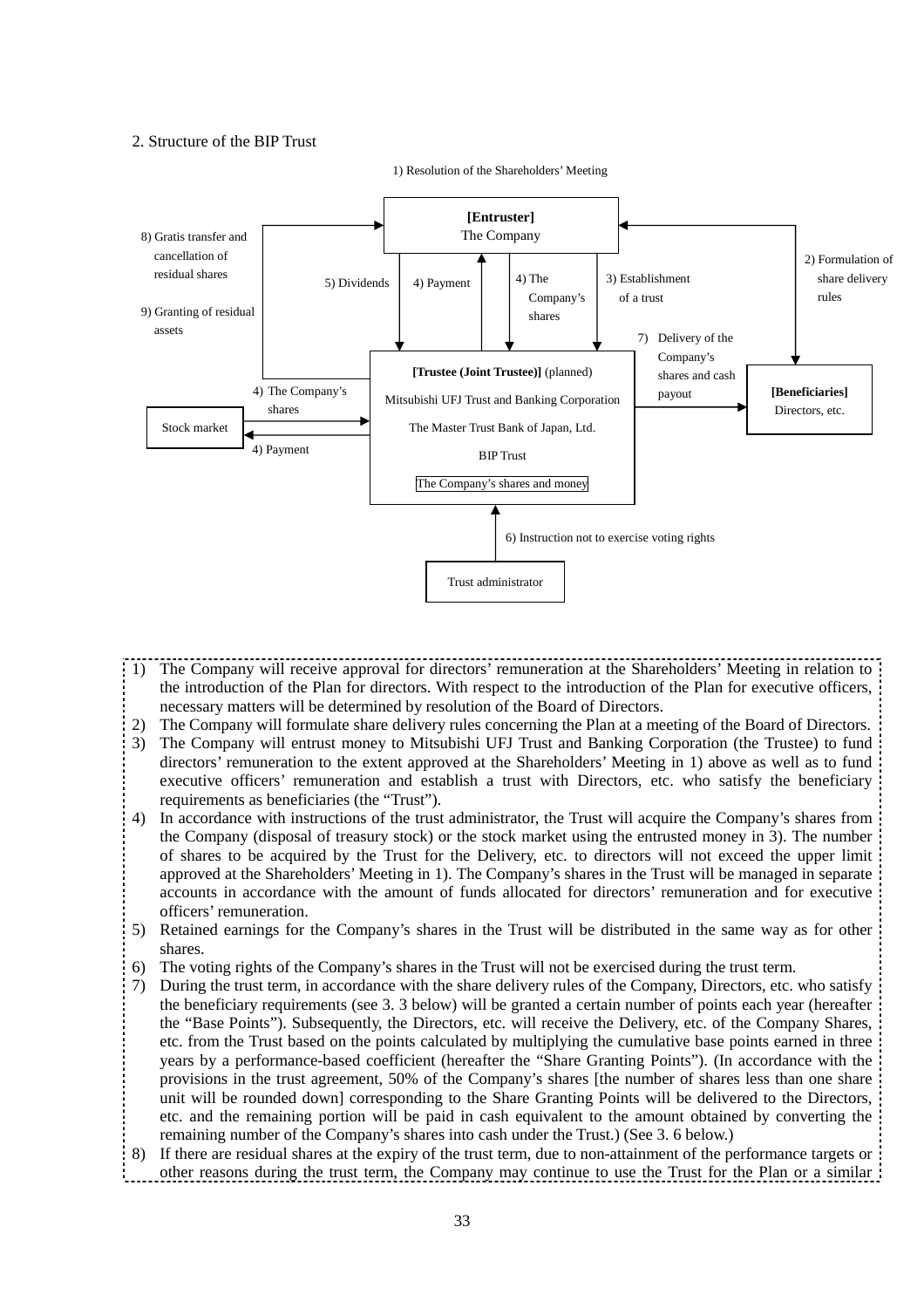stock compensation plan by revising the trust agreement and making additional entrustment, or a gratis transfer of the residual shares will be made from the Trust to the Company and the Company will cancel these shares by resolution of the Board of Directors.

9) At the end of the Trust, residual assets after distribution to beneficiaries are to be attributed to the Company, within the scope of the reserve for trust expenses after deducting funds to acquire the Company's shares from trust money. The portion exceeding the reserve for trust expenses will be donated to organizations that have no conflict of interest with the Company and the Directors, etc.

However, if the Company has decided to continue to use the Trust, the residual funds will be used for the acquisition of the Company's shares.

- (Note) If there are no remaining Company's shares in the Trust following the Delivery, etc. of the Company Shares, etc. to the Directors, etc. of the Company who satisfy the beneficiary requirements, the Trust will be discontinued before the expiry of the trust term.
- 3. Details of the Plan

## (1) Outline of the Plan

The Plan is a system to conduct the Delivery, etc. of the Company Shares, etc. to the Directors, etc. as remuneration for their services over the three-year period from the fiscal year ending December 31, 2016 to the fiscal year ending December 31, 2018 (the "Target Period") (\*) based on the factors such as the positions and the level of attainment of the performance targets during the Target Period. The Delivery, etc. will be conducted during a certain timeframe following the end of the Target Period. Within the Trust, the Company's shares to be delivered, etc. to directors and those to executive officers will be managed in separate accounts.

(\*) At the expiry of the trust term, if the Company extends the trust term by revising the trust agreement and making additional entrustment, the three fiscal years succeeding the previous period will be set as the new Target Period.

(2) Resolution of the General Meeting of Shareholders for the Introduction of the Plan The Shareholders' Meeting shall resolve the upper limit of money to be contributed to the Trust for the acquisition of the Company's shares, the maximum number of the Company's shares to be acquired, and other necessary matters for the Delivery, etc. to the directors. Subsequently, the Company will implement the Plan to the extent approved at the Shareholders' Meeting. In addition, if the trust term is extended (as set forth in (4) below), for remuneration for directors, the Board of Directors will resolve to revise the trust agreement and make additional entrustment to the Trust at the expiry of the trust term, to the extent approved at the Shareholders' Meeting. With respect to remuneration for executive officers under the Trust, necessary matters will be determined by resolution of the Board of Directors.

### (3) Eligibility under the Plan (Beneficiary Requirements)

Directors, etc. will receive the Delivery, etc. of the Company Shares, etc. corresponding to the Share Granting Points (as set forth in (5) below) from the Trust if they have fulfilled the following beneficiary requirements.

- i) A person who is in office as the director, etc. as of the end of December of each year during the Target Period  $\overbrace{ {}^{(4)}_{(4)} ( {}^{(4)}_{(2)} ( {}^{(4)}_{(3)} )}$
- ii) A person whose Share Granting Points have been determined
- iii) A person who does not fall under those who left office due to dismissal or committed certain illegal acts during their time in office
- iv) A person who satisfies other requirements deemed necessary to attain the purpose of the stock compensation plan
	- (\*1) If an eligible Director, etc. resigns (including cases where the person resigns as executive officer and assumes the office of director or vice versa, but excluding cases of resignation for personal reasons), the Director, etc. will receive from the Trust the Delivery, etc. of the Company Shares, etc. in the number corresponding to the cumulative Base Points as of his or her resignation.
	- (\*2) If an eligible Director, etc. passes away during his/her time in office as the Director, etc., the heir of the Director, etc. will receive payouts from the Trust with regard to money in the amount obtained by converting into cash the Company's shares in the number corresponding to the cumulative Base Points as of the death of the Director, etc.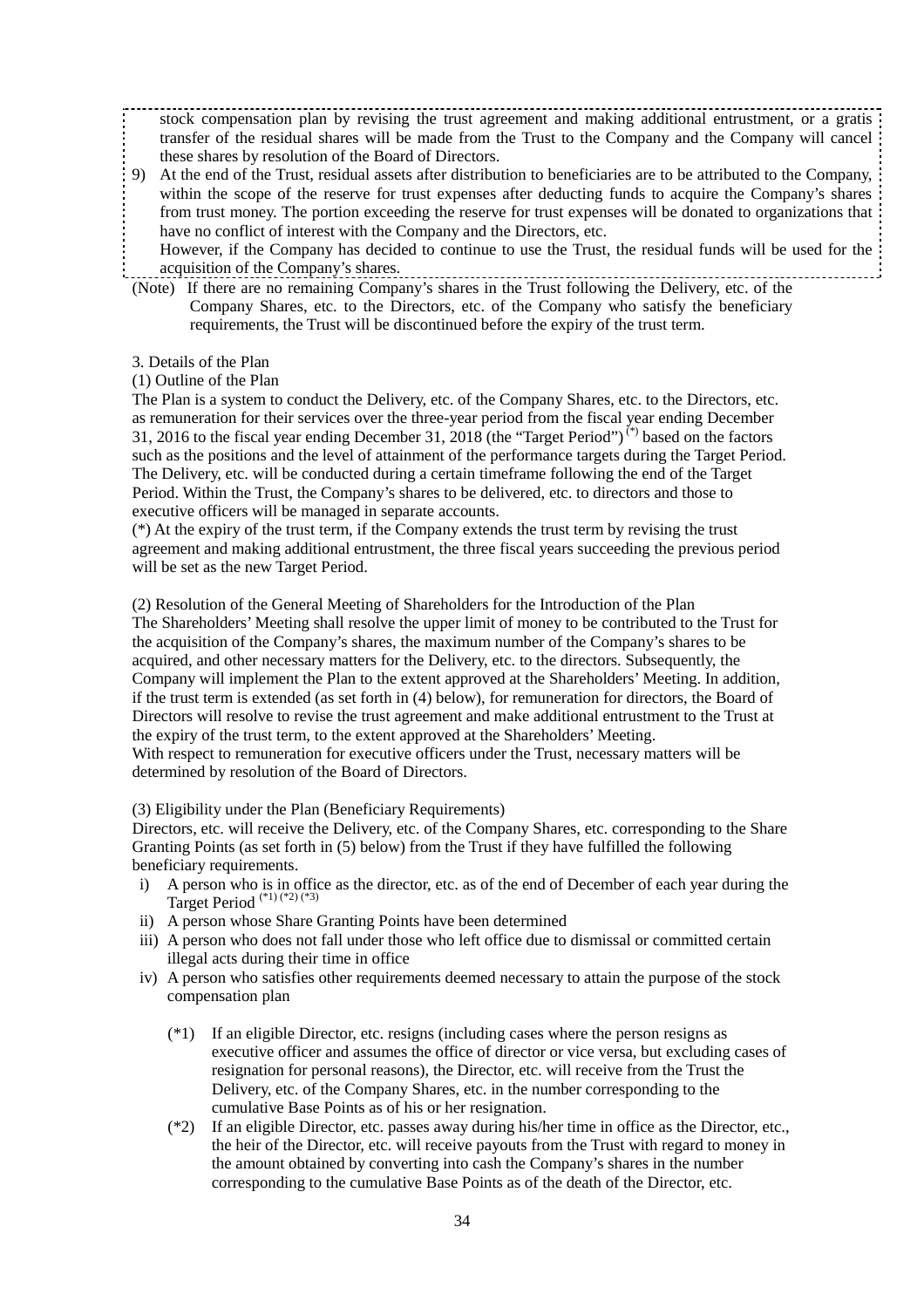(\*3) If an eligible Director, etc. becomes a non-resident in Japan during the Target Period, the same treatment as in the case of death will apply and the Director, etc. will receive payouts from the Trust with regard to money in the amount obtained by converting into cash the Company's shares in the number corresponding to the cumulative Base Points as of the time he or she becomes a non-resident.

### (4) Trust Term

The trust term will be about three years from June 3, 2016 (planned) to the end of June 2019 (planned).

The Company may continue the Trust by revising the trust agreement and making additional entrustment at the expiry of the trust term. In such case, the term of the Trust will be extended by three years, and the Company will make additional entrustment as per each extended trust term and continue to grant Share Granting Points to the Directors, etc. during the extended trust term.

(5) Number of Company Shares, etc. to be Delivered, etc. to the Directors, etc.

Base Points calculated using the following Base Point calculation formula will be granted to the Directors, etc. at a specified time during the trust term. The number of Company Shares, etc. to be delivered, etc. will be determined based on the number of points calculated by multiplying the cumulative Base Points earned in three years by a performance-based coefficient  $(4)$  (the "Share" Granting Points"). One Share Granting Point is equal to one share of the Company's shares to be delivered to the Directors, etc. $(5)$ 

## (Base Point calculation formula)

Amount specified according to the position and the level of attainment of the performance targets for each fiscal year / Average price per share acquired by the Trust (fractions after the decimal point to be rounded down).

(Share Granting Point calculation formula)

Three-year cumulative Base Points  $\times$  Performance-based coefficient (fractions after the decimal point to be rounded down) (\*6)

- (\*4) The performance-based coefficient will be determined within a range of 0% to 120% in accordance with the level of attainment of the targets for the final fiscal year of the Plan (the fiscal year ending December 31, 2018).
- (\*5) During the trust term, if there is a share split, reverse share split or any other event in which it is considered to be appropriate to adjust the number of points, such adjustments will be made in accordance with the relevant ratio of the share split, reverse share split, etc.
- (\*6) During the Target Period, if an eligible Director, etc. resigns, passes away, or becomes a non-resident in Japan, the cumulative Base Points granted up to such time will be regarded as Share Granting Points, without applying the performance-based coefficient.

(6) Method and Timing of the Delivery, etc. of the Company Shares, etc. to the Directors, etc. The Delivery, etc. of Company Shares, etc. based on the Share Granting Points will be conducted for the Directors, etc. who satisfy the beneficiary requirements around May following the end of the final fiscal year of the Plan (in May 2019 for the initial Target Period). In accordance with the provisions in the trust agreement, the Directors, etc. will receive the delivery of 50% of the Company's shares (the number of shares less than one share unit will be rounded down) corresponding to the Share Granting Points and the remaining portion will be paid in cash equivalent to the amount obtained by converting the remaining number of the Company's shares into cash under the  $Trust.$ <sup>(\*7)</sup>

(\*7) If an eligible Director, etc. resigns, passes away or becomes a non-resident in Japan, conditions as defined in  $(*1)$   $(*2)$   $(*3)$  of (3) above will be applied.

(7)Amount of money to be contributed to the Trust and the number of the Company's shares to be delivered, etc. from the Trust

The Company plans to propose for approval at the Shareholders' Meeting that the upper limit of money contributed to the Trust for the acquisition of the Company's shares to be delivered, etc. to directors be set at 480 million yen and the maximum number of the Company's shares to be delivered, etc. to directors According to  $(5)$  above be set at 107,200 Shares in total.<sup>(\*8)</sup>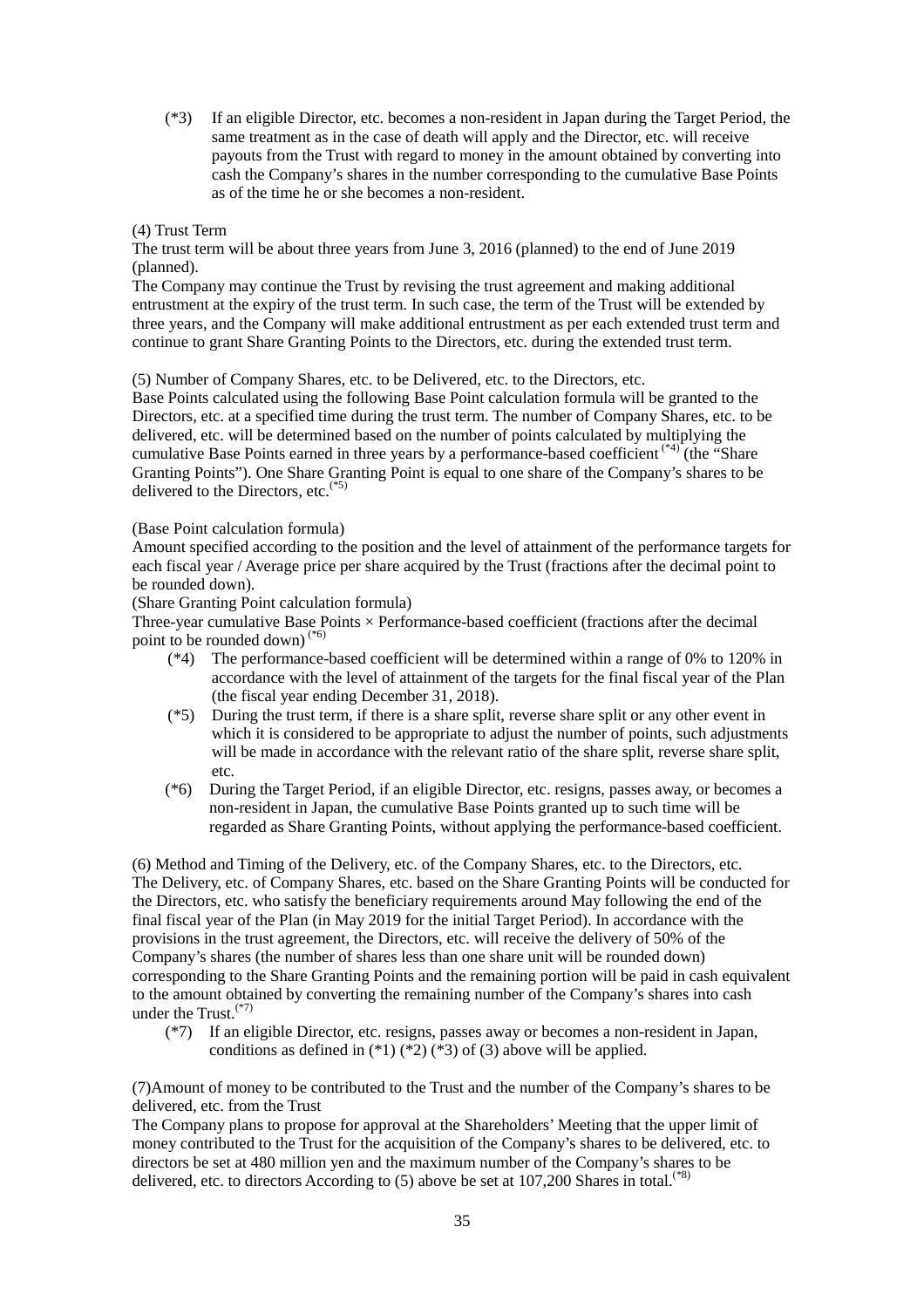(\*8) The maximum number of the Company's shares to be delivered is determined mainly with reference to the Company's share price over the last 12 months, after due consideration of the upper limit of trust money mentioned above. In addition, the Company will entrust money to the Trust for the acquisition of the Company's shares to be delivered, etc. to executive officers, which will be managed in an account separately from the above trust money.

(8) Method of Acquiring the Company's Shares by the Trust The Company's shares will be acquired by the Trust from either the Company (disposal of treasury stock) or the stock market. The Company will determine the details of acquisition method after the resolution is made at the Shareholders' Meeting and announce them accordingly.

(9) Exercise of Voting Rights related to the Company's Shares in the Trust To ensure the neutrality of the Company's management, the voting rights of the Company's shares in the Trust will not be exercised during the trust term.

(10) Handling of Dividends retained earnings for the Company's Shares in the Trust Dividends retained earnings for the Company's shares in the Trust will be received by the Trust and used for trust fees and trust expenses. Any residual assets at the end of the Trust after being applied to trust fees and trust expenses will be donated to organizations that have no conflict of interest with the Company and the Directors, etc. However, if the Company has decided to continue to use the Trust, the residual assets will be used for the acquisition of the Company's shares.

### (11) Handling of Residual Shares at the Expiry of the Trust Term

If there are residual shares at the expiry of the trust term, due to non-attainment of the performance targets or other reasons during the Target Period, the Company may continue to use the Trust by revising the trust agreement and making additional entrustment. If the Trust is to be terminated at the expiry of the trust term, a gratis transfer of the residual shares will be made from the Trust to the Company, as a measure to return the shares to shareholders, and the Company will cancel these shares by resolution of the Board of Directors.

#### (Reference)

|    | [Outline of Trust Agreement]       |                                                                                                             |
|----|------------------------------------|-------------------------------------------------------------------------------------------------------------|
| 1) | Type of trust                      | Monetary trust other than a specified solely-administered<br>monetary trust (third-party beneficiary trust) |
| 2) | Purpose of trust                   | To provide incentives to Directors, etc.                                                                    |
| 3) | Entruster                          | The Company                                                                                                 |
| 4) | Trustee                            | Mitsubishi UFJ Trust and Banking Corporation (planned)                                                      |
|    |                                    | (Joint Trustee: The Master Trust Bank of Japan, Ltd.<br>(planned))                                          |
| 5) | <b>Beneficiaries</b>               | Directors, etc. who satisfy the beneficiary requirements                                                    |
| 6) | Trust administrator                | Third party having no conflict of interest with the Company                                                 |
|    |                                    | (certified public accountant)                                                                               |
| 7) | Date of trust agreement            | June 3, 2016 (planned)                                                                                      |
| 8) | Trust term                         | June 3, 2016 (planned) to the end of June 2019 (planned)                                                    |
| 9) | Commencement of the Plan           | July 1, 2016 (planned)                                                                                      |
|    | 10) Exercise of voting rights      | Voting rights will not be exercised                                                                         |
|    | 11) Class of shares to be acquired | Common stock of the Company                                                                                 |
|    | 12) Upper limit of trust money     | 480 million yen for directors' remuneration (planned)                                                       |
|    |                                    | (including trust fees and trust expenses)                                                                   |
|    |                                    | The amount for executive officers' remuneration is yet to be                                                |
|    |                                    | determined.                                                                                                 |
|    | 13) Rights holder                  | The Company                                                                                                 |
|    | 14) Residual assets                | The Company, as the rights holder, may receive residual                                                     |
|    |                                    | assets within the scope of the reserve for trust expenses after                                             |
|    |                                    | deducting funds to acquire the Company's shares from trust                                                  |
|    |                                    | money.                                                                                                      |

(Note) The scheduled dates mentioned above are subject to change appropriately in light of